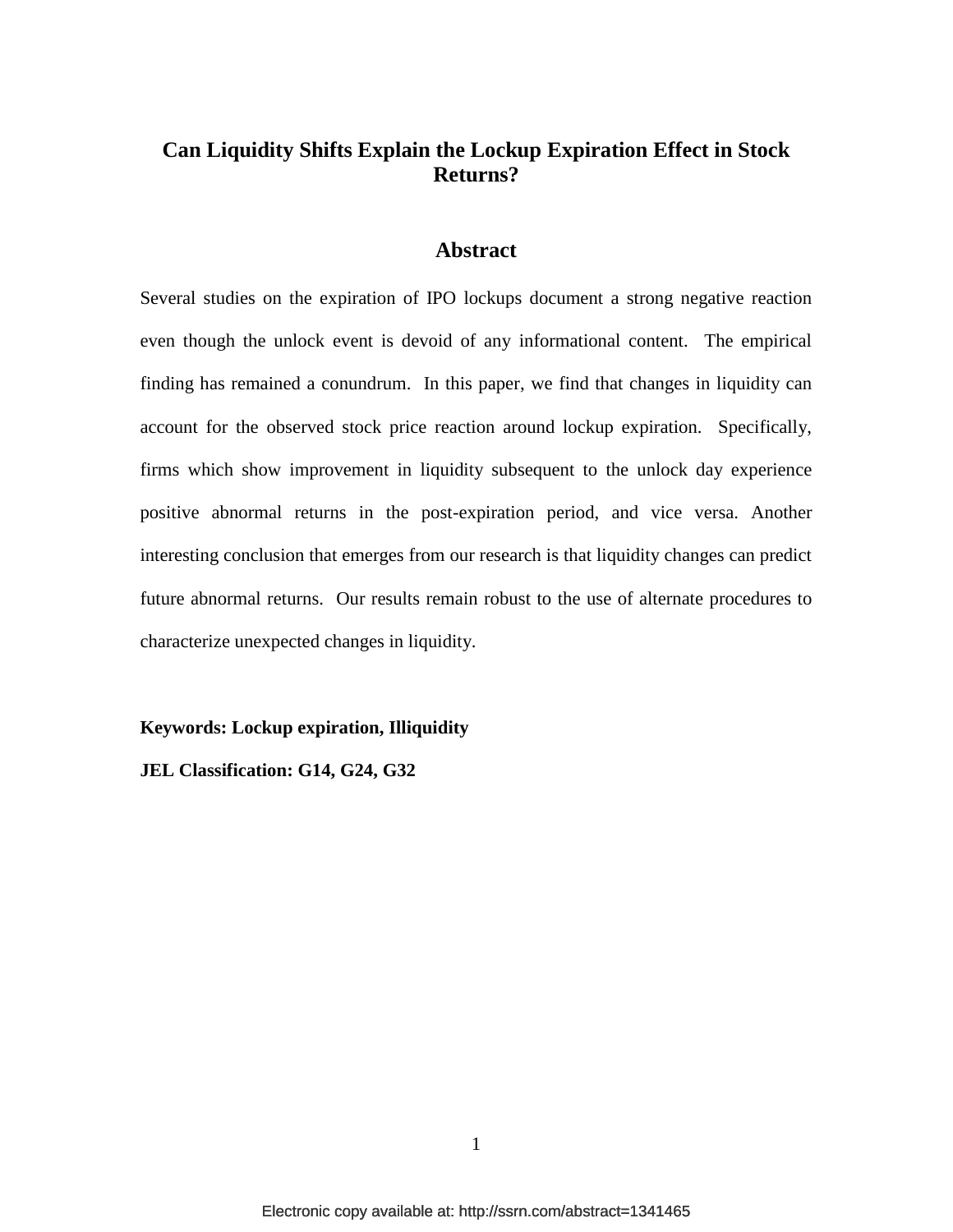#### **1. Introduction**

As volumes of new research papers in financial economics are produced, we glean fresh insights into the workings of financial markets. Paradoxically, researchers frequently uncover fresh conundrums. The focus in our paper is on the pioneering work of Field and Hanka (2001), which documents the puzzling negative stock price reaction at lock-up expiration of U.S. IPOs. The significant negative reaction at lockup expiration has remained an enigma since the event is devoid of informational content. This is because the exact unlock date is known to market participants well before the actual occurrence. Several researchers have studied this phenomenon with a view to explaining this effect using the standard paradigms of financial economics. However, until now the finding has defied a rational explanation.

We contribute to this growing literature by offering an explanation based on unexpected liquidity changes following lock-up expiration. In the remainder of this section, we first explain the rationale for lockups and summarize the key findings of prior research. We then posit that earlier explanations leave room for further analysis, and subsequently proceed to highlight the key elements of our approach along with a preview of our results and contribution.

Most IPOs in the U.S. feature lockup agreements that prohibit insiders and other Pre-IPO investors from selling their shares for a specified period of time, typically 180 days. Lockups are not mandated by regulators but are contractual agreements between underwriters and issuers and the terms of the lockup are explicitly disclosed in the IPO prospectus. Financial economists have offered three distinct rationales for the existence of lockups – a signalling solution to the adverse problem, a contracting solution to the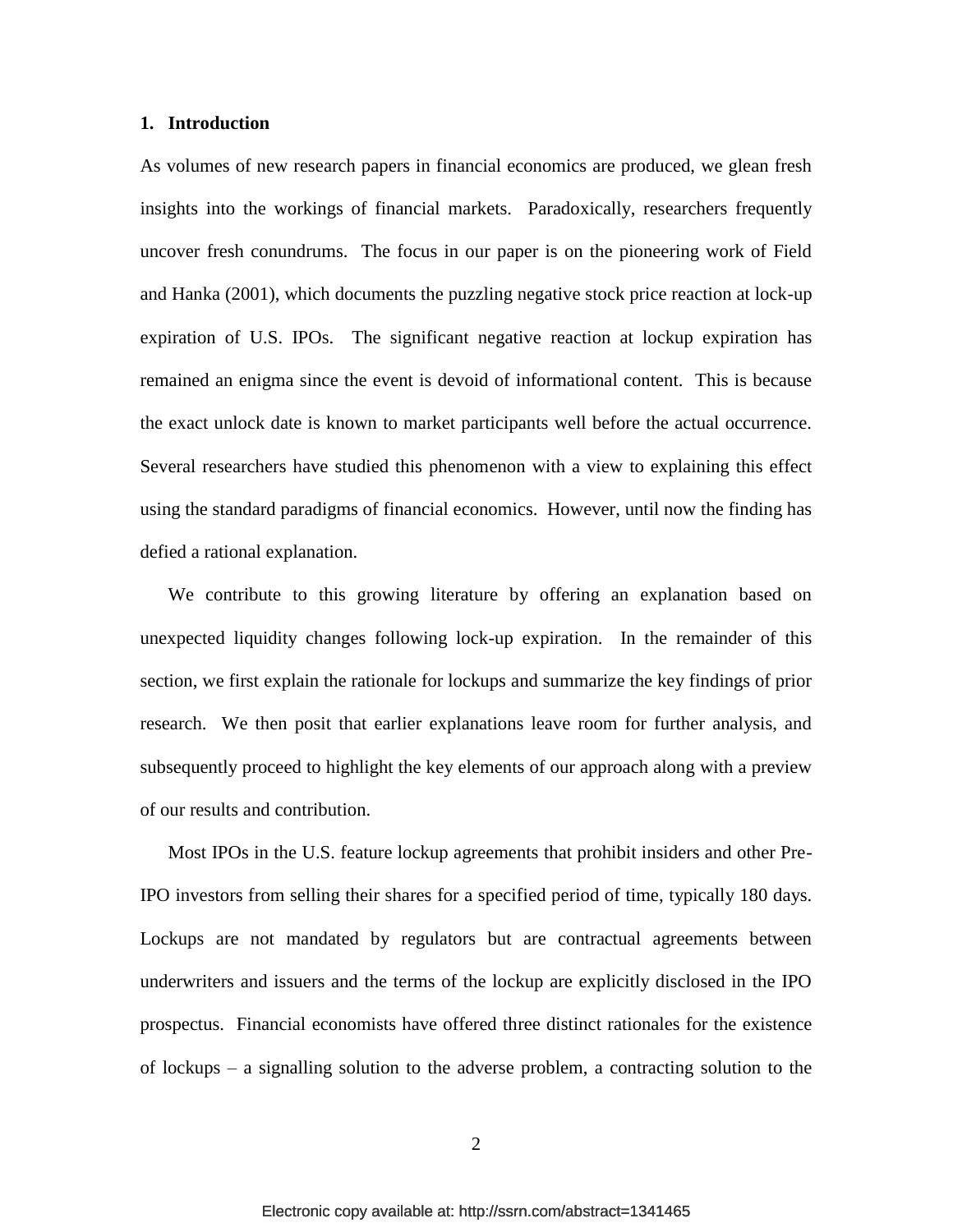moral hazard problem, and a rent extraction mechanism by powerful underwriters. Empirical evidence regarding the signalling hypothesis is mixed with Brav and Gompers (2003) rejecting it while Brau, Lambson, and McQueen (2003) find empirical support for it. Brav and Gompers (2003) suggest that lockups serve as a commitment mechanism for the moral hazard problem. They do not find any evidence to support the rent extraction hypothesis.

Empirical evidence regarding effects of lockup expiration have been documented by Field and Hanka (2001) and Bradley, Jordan, Yi and Roten (2001). There is overwhelming evidence of a significant negative stock price reaction at lockup expiration. These researchers also document a concomitant increase in the trading volume after the unlock day. The finding of negative stock price reaction challenges the more extreme versions of the efficient markets hypothesis.

Several hypotheses have been proffered to explain the negative stock price reaction. First, the negative return at lockup expiration could be a statistical artifact caused by an increase in the proportion of trades executed at the bid price. Second, price pressure effects could be depressing the stock prices. Third, an increase in trading costs could be impacting the stock prices due to an increase in the required rate of return. Fourth, stock prices could be lower due to a downward sloping demand curve for stocks. Finally, a larger than expected sales by insiders could be depressing the stock prices. Field and Hanka (2001) rule out the first two explanations by conducting specific empirical tests. Studies that focus on the market microstructure effects of lockup expiration such as Cao, Field and Hanka (2004), Krishnamurti and Thong (2008) and Gao (2005) do not find evidence of increase in bid-ask spreads following lockup expiration. There is no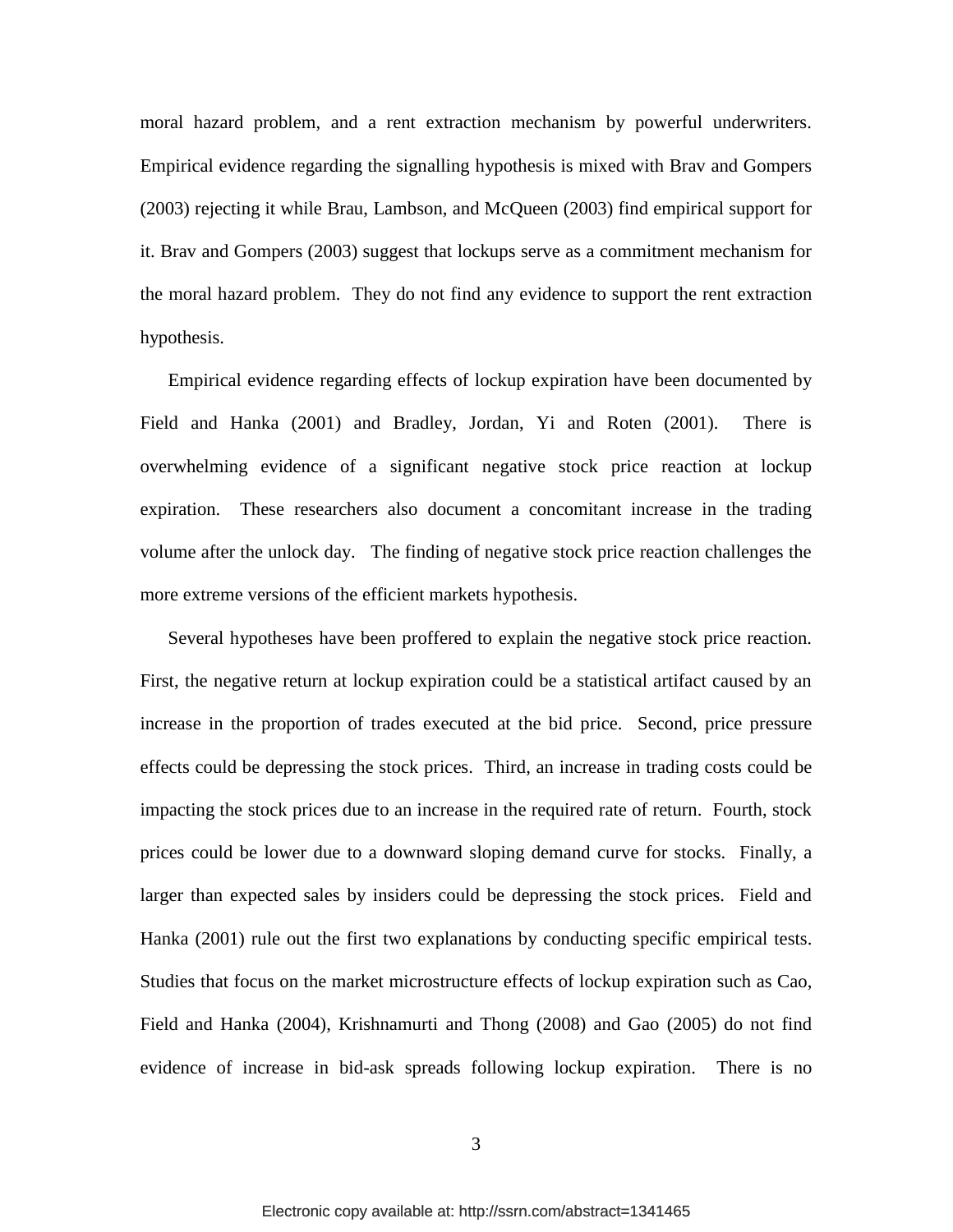evidence indicating an increase in information asymmetry following lockup expiration that necessitates an increase in the required rate of return. The downward sloping demand curve hypothesis is ruled out by the evidence of Bradley, Jordan, Yi and Roten (2001) who show that CARs are negative and statistically significant even for the subsample of stocks that have lower trading volume after unlock day as compared to the lockup period. Finally, Field and Hanka (2001) find that abnormal return is significantly negative even when no insider sales are reported. Thus we can conclude that the negative stock price reaction is not driven by worse-than-expected insider sales.

Summing up, extant research does not offer a complete explanation regarding the negative stock price reaction at lockup expiration. The existing literature leaves two significant lacunae regarding the impact of lockup expiration on stock prices. First, the finding of negative stock price reaction at lockup expiration challenges the more extreme versions of efficient markets hypothesis as it does not address the question as to how the events of the unlock day could be consistently worse than expected. Second, prior work has not examined the linkage between market microstructure effects of lockup expiration and cumulative abnormal returns in the periods surrounding lockup expiration.

We remedy these issues in the literature by pursuing an explanation based on changes in liquidity in the post-lockup period. We posit that liquidity improves for some firms but deteriorates for other firms in the post-lockup period. Thus the observed stock price reaction should be conditioned on changes in liquidity. Using Amihud's illiquidity measure to characterize changes in liquidity in the post-lockup period, we document a statistically significant association between deterioration in liquidity and cumulative abnormal returns. Our results are robust to alternative ways of characterizing changes in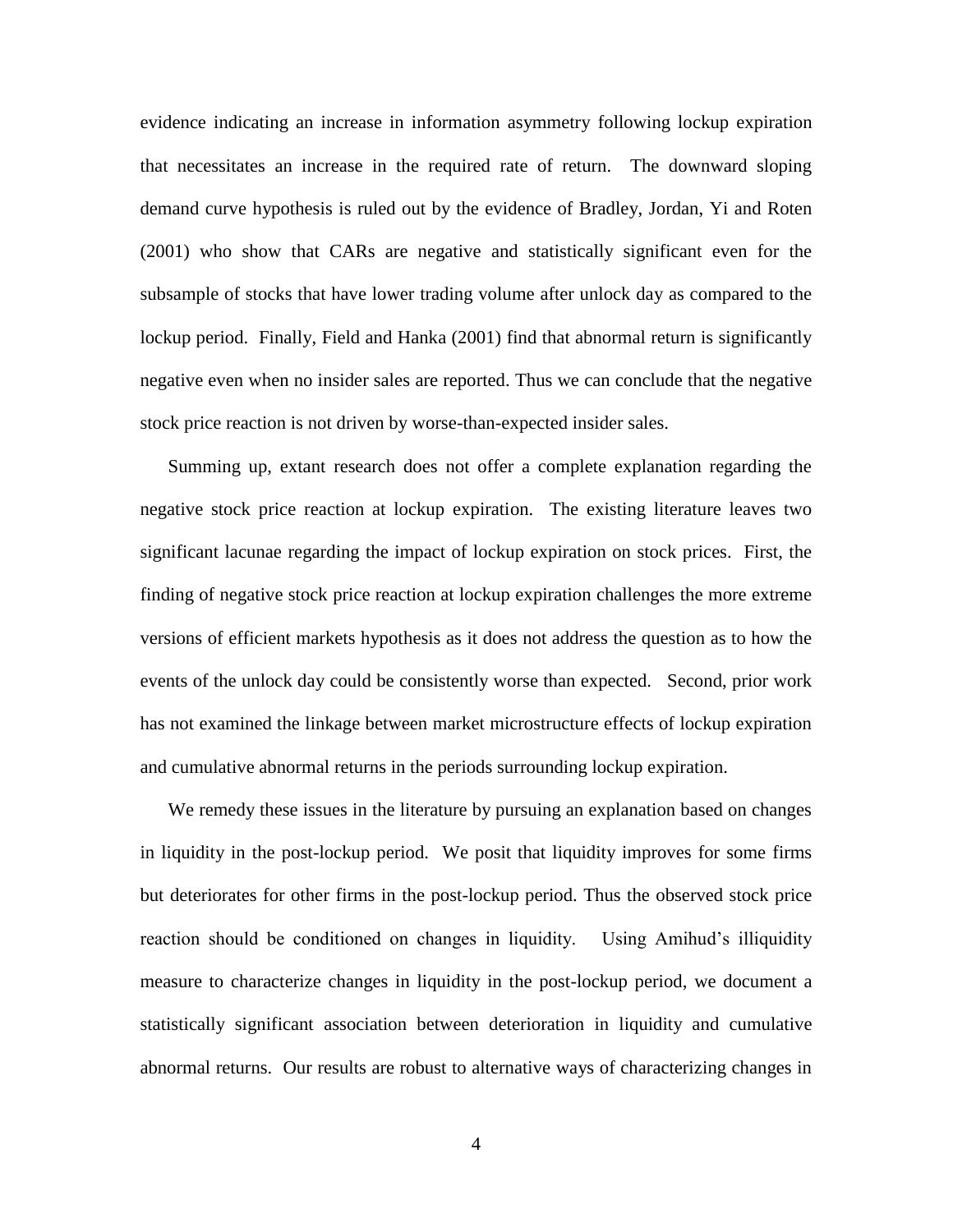liquidity. Additionally, we find that liquidity changes can predict future abnormal returns.

The rest of the paper is organized as follows. Section 2 contains a brief review of the literature and the theory that motivates our study. Section 3 describes our sample and provides summary statistics. Our principal empirical results are discussed in Section 4. We provide robustness checks by using alternate procedures to characterize liquidity changes in Section 5. In Section 6, we examine the ability of liquidity changes to predict future stock returns. Our conclusions are contained in the final section.

### **2. Literature Review**

# *2.1 Current Explanations of Lockup Expiration Effects*

Several hypotheses have been offered to potentially explain the observed negative abnormal returns around lockup expiration. We describe them below and summarize the empirical evidence regarding their validity.

(a) Statistical Artifact Hypothesis:

If transactions around unlock day tend to be predominantly sell orders generated by insiders that are executed at the bid, then transaction prices around unlock day will be spuriously negative, even if there is no change in bid or ask prices. Field and Hanka (2001) show empirical evidence that indicates that abnormal returns around unlock day is driven by permanent, parallel drops in both the bid and ask prices. The abnormal return is not driven by a change in the proportion of trades that occur at the bid price.

(b) Price Pressure Hypothesis: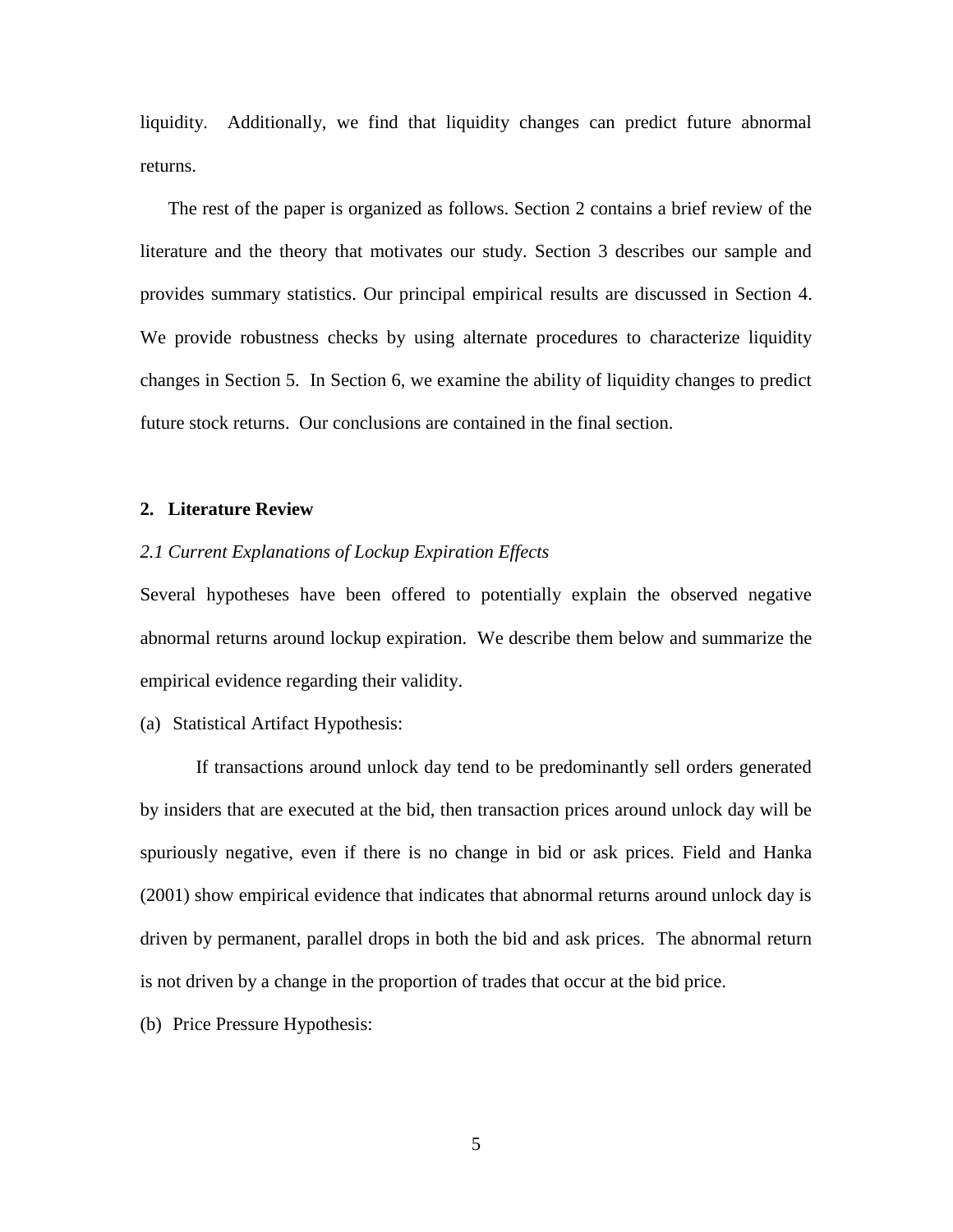One of the hypotheses offered to explain the negative abnormal return around lockup expiration is the price pressure hypothesis. On the unlock day share prices may be temporarily depressed due to a large flow of sell orders. Thus a temporary price drop is necessary in equilibrium to attract liquidity providers. Field and Hanka (2001) show that the abnormal return reaction around unlock day is permanent with no rebound in subsequent weeks. Thus the price pressure hypothesis is rejected.

(c) Increase in Trading Cost Hypothesis:

Another possible explanation for the negative sock price reaction during the post lockup period is an increase in trading costs due to a potential increase in information asymmetry due to insider selling activity. Field and Hanka (2001) find little evidence of a meaningful increase in quoted bid-ask spreads after the unlock day. Cao, Field and Hanka (2004) study the trading cost hypothesis in greater detail. They report that despite considerable insider trading for some IPO firms, there is little impact on effective spreads. In fact, two other liquidity measures – quoted depth and trading activity increase substantially. Furthermore, they report the interesting finding that in cases where insiders disclose share sales spreads actually decline. Krishnamurti and Thong (2008) report that both insider selling and unwinding by venture capitalists in the aftermath of lockup expiration are associated with a decline in quoted and effective spreads. Furthermore, they attribute the decline in spreads to a decline in the adverse selection component of spreads. Similar evidence is provided by Gao (2005) who shows that the information asymmetry of IPO stocks experience little change after the unlock day.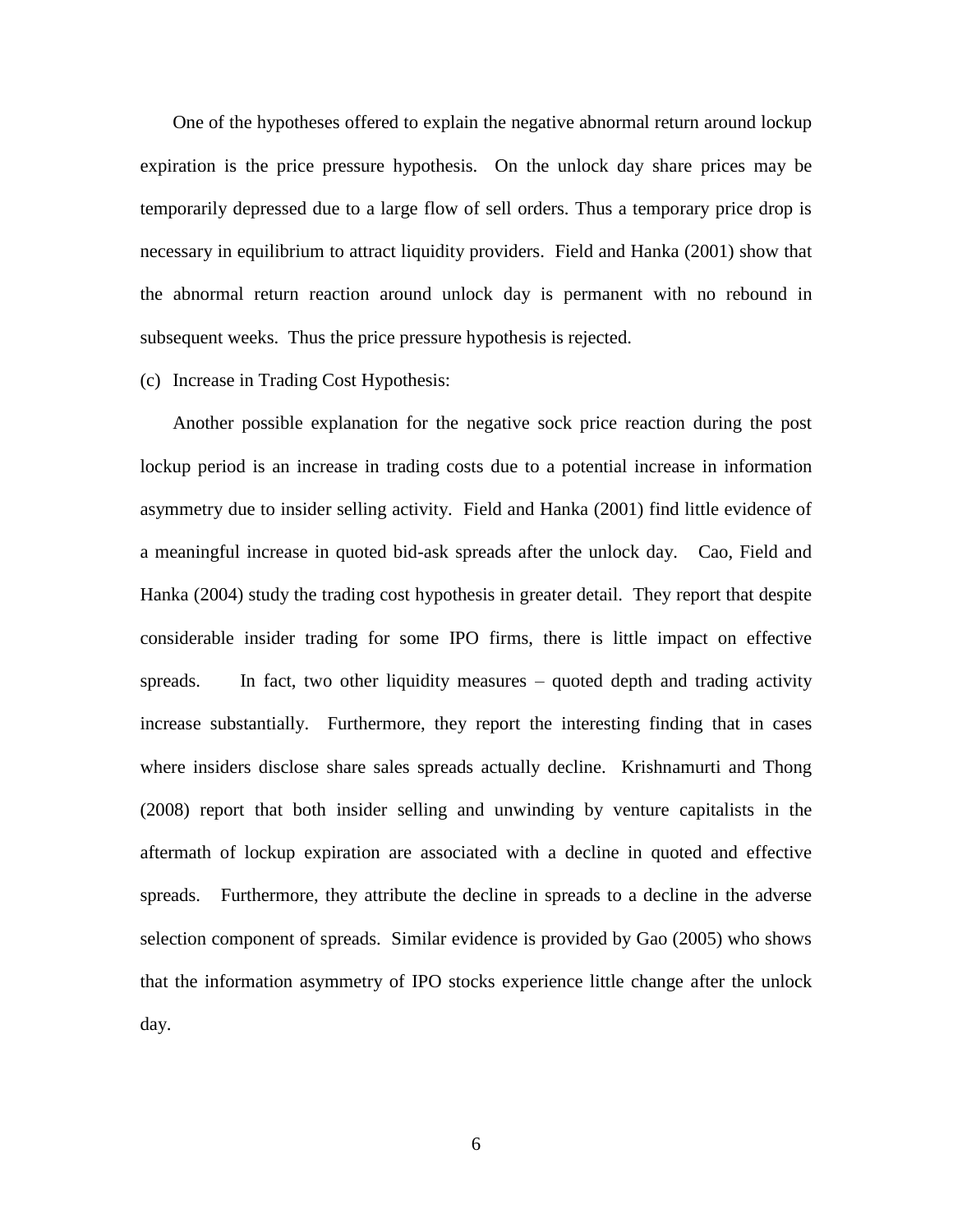#### (d) Downward Sloping Demand Curve Hypothesis:

This hypothesis is based on the assumption that demand curves for stocks slope downward. Practitioners allude to this effect as the "scarcity premium" for IPOs with small public float. On lockup expiration day, the public float of stocks increase permanently as insiders unload their holdings. The demand curve effect posits a negative stock price reaction. The Downward Sloping Demand Curve hypothesis differs from the price pressure effect in that the former is a permanent effect while the latter is caused by a temporary increase in the flow of sell orders.

Empirical evidence regarding Downward Sloping Demand Curve hypothesis is mixed. Field and Hanka (2001) report that abnormal return around the unlock day is significantly more negative the larger the fraction of outstanding shares that are locked up. But further tests do not lend support to the Downward Sloping Demand Curve hypothesis. Sixty percent of the sub-sample of firms where the total three-day trading volume is less than 1% of the public float, experience negative abnormal returns. In the case of firms whose three-day trading volume is below their own pre-unlock mean volume, the corresponding three-day abnormal return is still significantly negative.

#### (e) High Unexpected Insider Sales Hypothesis:

Insider sales are expected to elicit negative stock price reaction since they reflect a lack of insider confidence and suggest a reduction in insiders' incentives to maximize firm value. Field and Hanka (2001) study the abnormal return of the sub-sample of firms that report insider sales to SEC during the 2-week period centred on the unlock day. They find statistically significant negative abnormal returns. However, even for the subsample with no reported insider sales, the abnormal return remains significantly negative.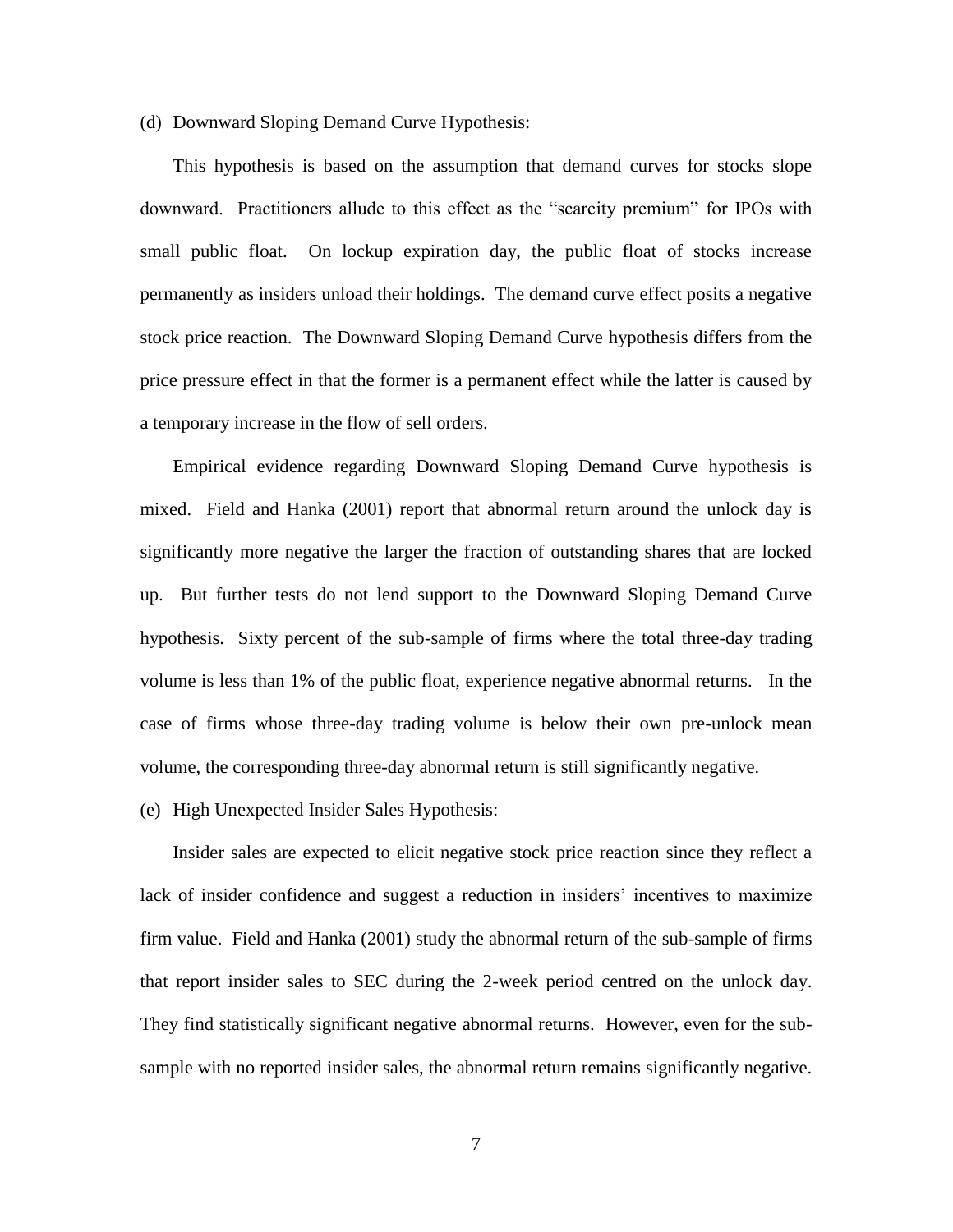Thus we conclude that the abnormal return on unlock day is probably not driven solely by unexpectedly high insider sales.

Unfortunately, none of the hypotheses examined by prior researchers gives us a rational explanation of the preponderantly negative stock price reaction observed at lockup expiration. We are left with two alternatives  $-$  (i) conclude that the negative abnormal stock price reaction is an anomaly unexplained by rational investor behavior or (ii) pursue an alternative explanation grounded in investor rationality. We follow the latter approach, basing our explanation on changes in liquidity of IPO issues after the unlock day. Our approach is elucidated in the following subsection.

### *2.2 An Alternative View of Liquidity*

Our explanation of the lockup expiration effect on stock prices is based on changes in liquidity. We argue that lockup expiration is an event that alters the liquidity characteristics of IPO firms. These changes in liquidity arise from the selling of corporate insiders, venture capitalists and others that were explicitly prohibited from selling their holdings prior to the unlock day. We posit that the change in liquidity after the unlock day for a given stock is partially unpredictable. Specifically, the market's perception of information asymmetry following lockup expirations would depend on ex ante expectations of whether insiders have private information. These expectations would vary in the cross-section but would be difficult to measure using publicly available variables prior to lockup expirations. Thus, sales by insiders after lockup expiration may be interpreted as an increase in information asymmetry only in some cases. Firms that experience unexpected increases in information asymmetry would experience a deterioration in liquidity while other firms may experience an improvement in liquidity.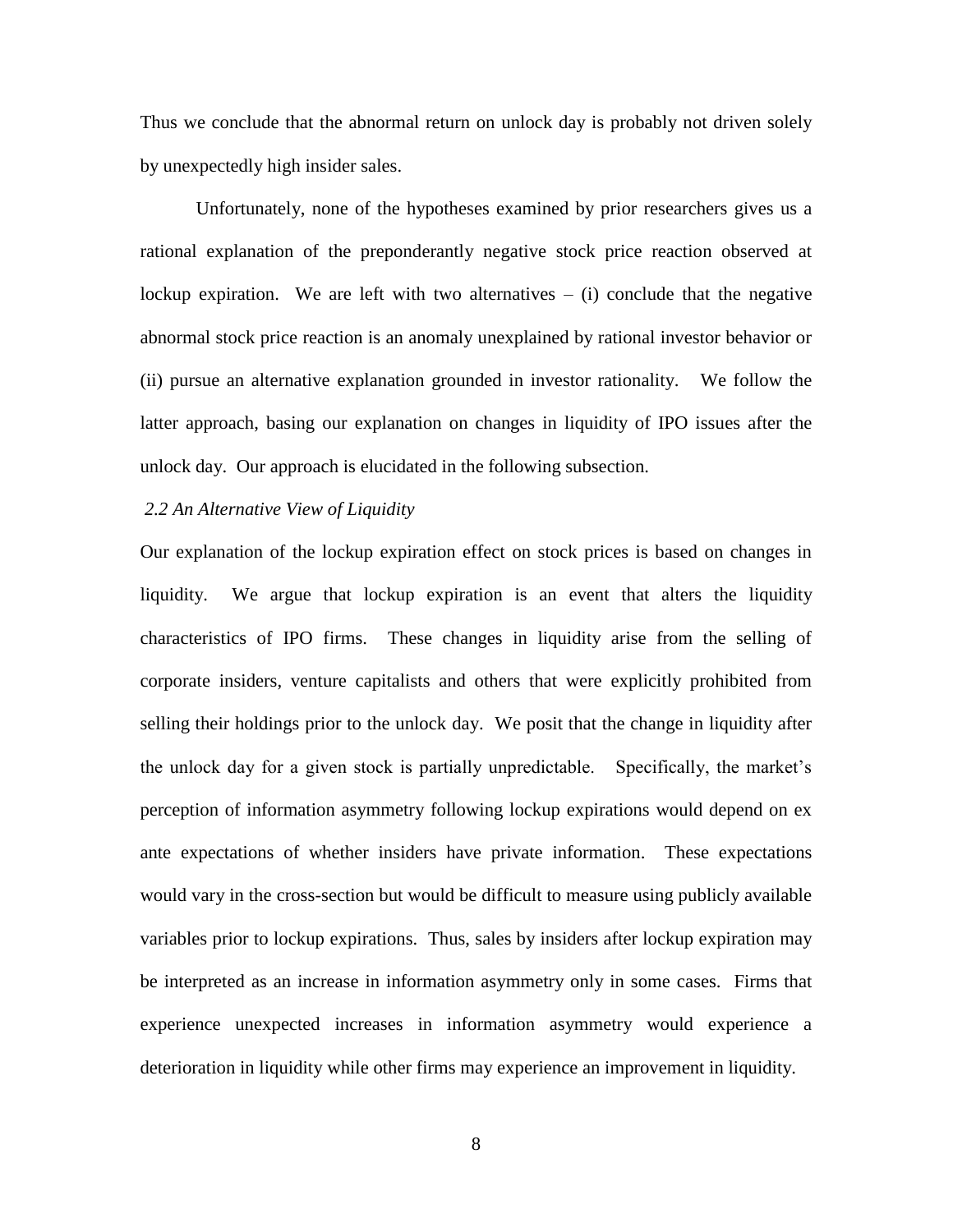An unexpected deterioration in market liquidity should lower contemporaneous stock prices. This is due to the fact that higher realized illiquidity raises expected illiquidity. This in turn raises the expected stock returns and lowers stock prices. Thus our principal hypothesis is that stocks which experience deterioration in liquidity, should experience negative abnormal returns at lockup expiration. For stocks which show no perceptible change, there should be no significant stock price reaction. Stocks which exhibit improvements in liquidity should consequently experience positive abnormal reaction after the unlock day.

One of the major hurdles in implementing a test of our hypothesis is a precise definition of liquidity. According to Amihud (2002) "liquidity is an elusive concept". There are several dimensions of liquidity. Illiquidity can be characterized as the price impact of order flow. For standard-size transactions, Glosten and Milgrom (1985) show that bid-ask spread is a good measure of price impact. When excess demand or excess supply is large bid-ask spread is not a good measure of price impact. Kyle (1985) and Silber (1975) developed other measures of illiquidity that could be useful under situations of excess demand or excess supply. Kyle (1985) develops the price impact measure, λ, which has been extensively applied in market microstructure research. Silber (1975) employs a measure of thinness which is defined as the ratio of absolute price change to absolute excess demand for trading.

Liquidity has a price dimension and a quantity dimension. Furthermore, liquidity can also be measured based on the informativeness of transactions. Thus it is possible that the lockup expiration event has positive impact on some measures of liquidity but negative effect on other measures of liquidity for a given stock. A further difficulty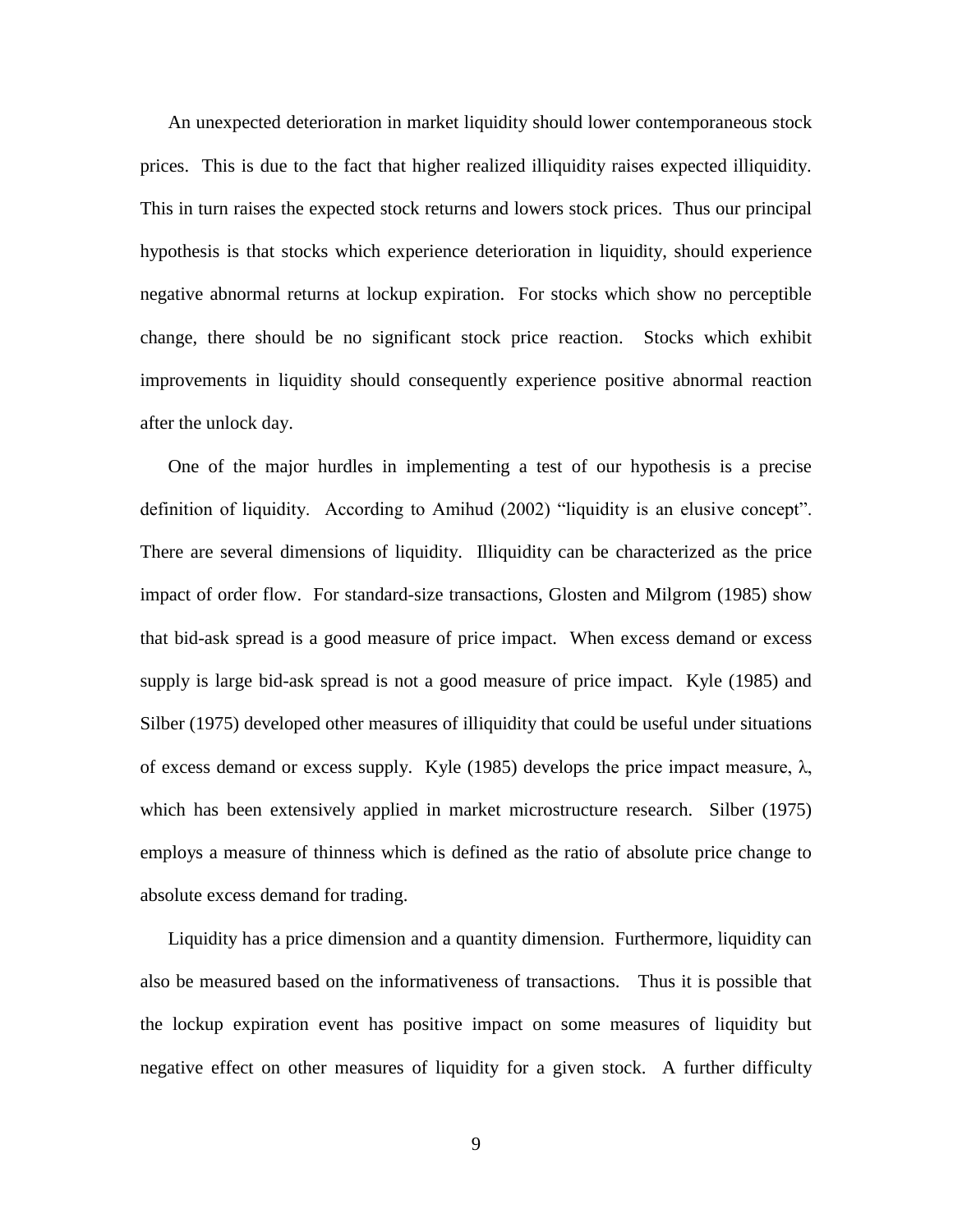arises from the fact that several measures of liquidity developed by financial economists require detailed tick-by-tick data on quotes and trades of the stocks. In the real world, traders may not have real-time access or the time to process such detailed information in order to detect a change in liquidity of a given stock. Thus we need an easy to compute measure that is sufficiently comprehensive.

A thorough search of the literature led us to Amihud's illiquidity measure as the most suitable measure for our purpose. We are encouraged to use this measure due to the following two reasons. First, Amihud's illiquidity measure is strongly positively related to Kyle's  $\lambda$ , a price impact measure and  $\psi$ , the fixed cost component related to the bidasked spread. Second, Amihud's illiquidity measure has substantial explanatory power to explain returns in an asset pricing model framework with illiquidity as a priced factor. Finally, Amihud (2002) shows that illiquidity affects small stocks more strongly than large firms thus accounting for the time series variation in their premiums.

Amihud (2002) defined his measure of illiquidity as follows:

ILLIQ<sub>i</sub> =  $1/D \sum |R_{it}|$  / VOLD<sub>it</sub>

where  $R_{it}$  is the return on stock i on day t. VOLD<sub>it</sub> is the dollar volume for stock i on day t. D represents the number of days over which the ILLIQ measure is computed. This measure is interpreted as the average daily stock price reaction to a dollar of trading volume. Amihud (2002) shows that this measure of expected market illiquidity has a positive and significant effect on ex ante stock excess returns. Amihud (2002) further validates his measure by showing that ILLIQ is related to Kyle's  $\lambda$  and  $\psi$  the fixed cost component related to the bid-ask spread.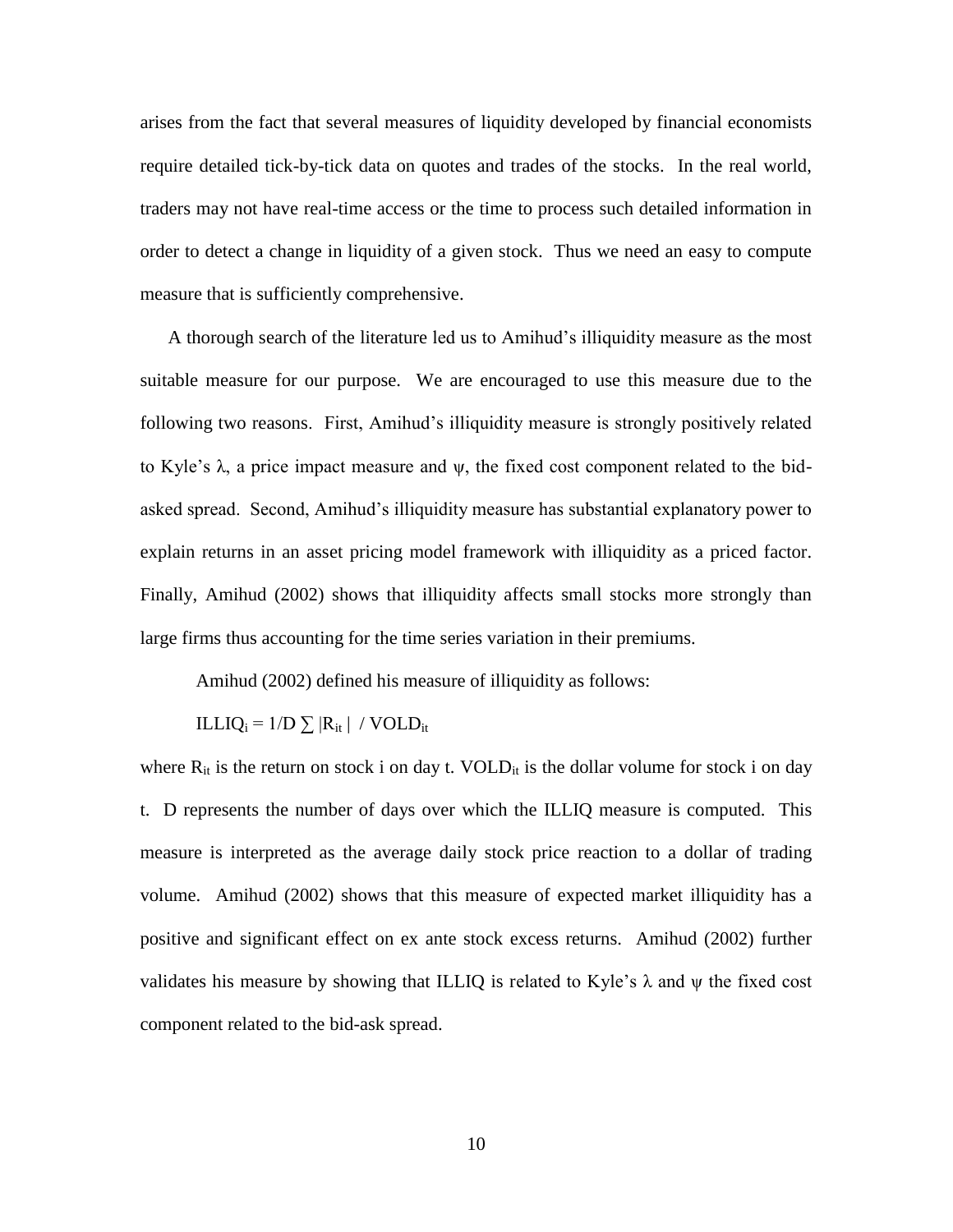Lockup expiration is accompanied by potential increases in insider selling and unloading of shares by venture capitalists. These investors were prohibited from doing so in the pre-expiration period. Thus the lockup expiration event is likely to significantly alter the informativeness of trades, especially in those cases when a lot of insider selling takes place. In other cases, liquidity may improve simply due to the larger float of available shares. Therefore, the lockup expiration event is likely to affect the liquidity characteristics of stocks. In particular, we expect that some stocks will become more liquid after expiration while others may become less liquid. Ex ante, it would be very difficult to predict the changes in liquidity of an individual stock after the lockup expiration. In the framework of Amihud (2002), changes in liquidity should have an impact on the value of the firm. This is the primary motivation of our paper.

### **3. Data and Sample Characteristics**

The IPO data are obtained from the Securities Data Corporation (SDC) New Issue database and covers the 1993 – 2005 period. We exclude unit offerings, closed-end funds, ADRs, REITs, and IPOs with offer prices under \$5 from our sample. For a firm to be included, the stock prices, the trade and quote data, and the insider trading information must be available on the Center for Research in Securities Prices (CRSP), NYSE's Trade and Quote (TAQ), and Thomson Financial Insider Filing databases, respectively. These data selection criteria yield a sample size of 1609 IPOs listed on NYSE and NASDAQ. We use SDC database to obtain the basic information on offer date, lockup expiration date, offer price, filing prices, number of shares issued, net proceeds, venture capital funding, number of lead and co-lead managers, lockup days,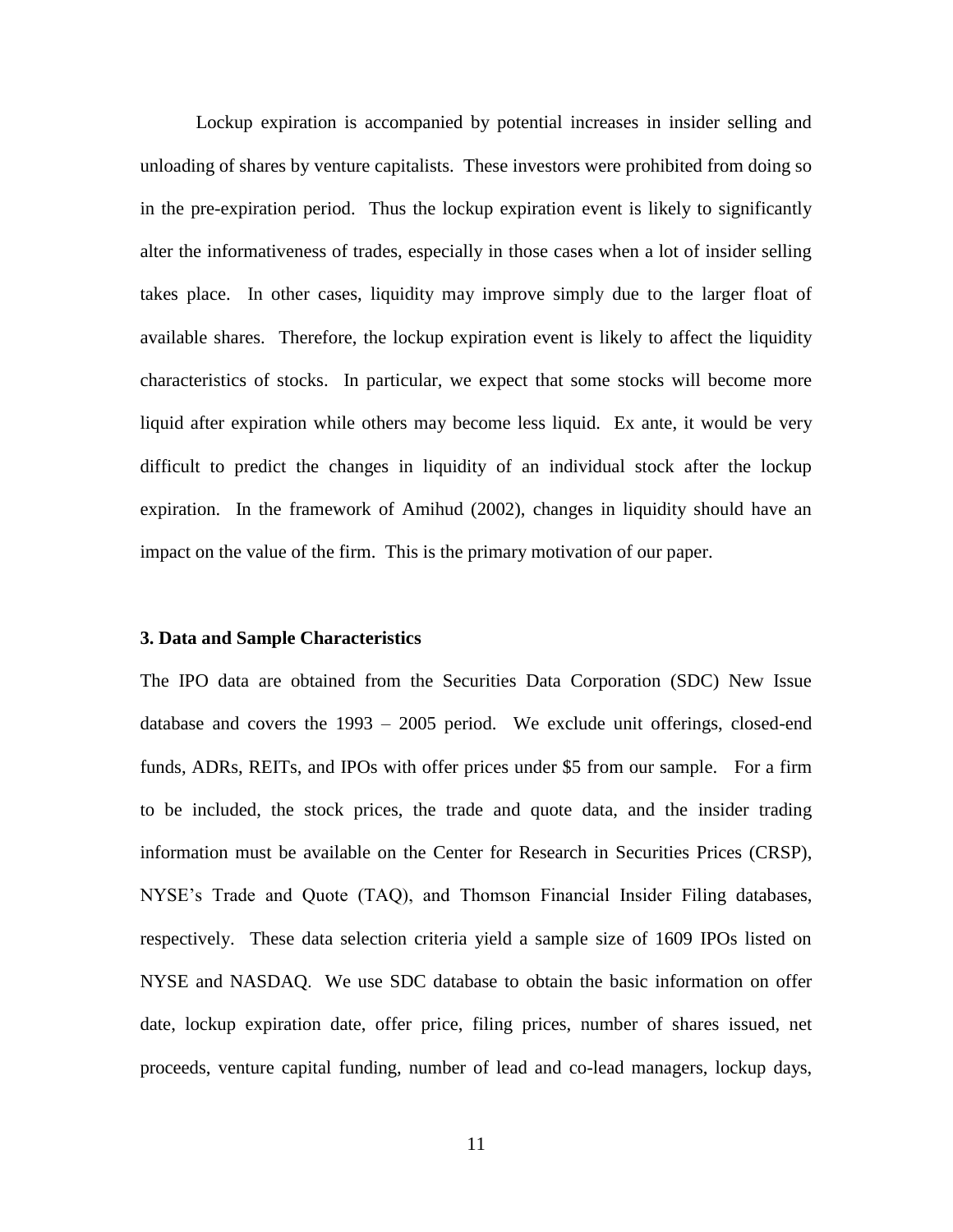lockup shares, and over-allotment of shares. The insider selling information in the postlockup expiration period is obtained from the SEC Form 4 provided by Thomson Financial Insider Filing database.<sup>1</sup> We extract the financial information, such as total assets, total liabilities, net income, return on assets (ROA), and debt-to-asset ratio from the Compustat database. All financial data are based on the most recent fiscal year ending prior to the IPO lockup expiration date. Firm age is measured from the founding year to the IPO year and is obtained from Jay Ritter's website [\(http://bear.cba.ufl.edu/ritter\)](http://bear.cba.ufl.edu/ritter). Market value is defined as first day closing price times the post-IPO shares outstanding and is obtained from the CRSP database.

For each IPO, we also retrieve the trade and quote data from the NYSE's TAQ database, and omit the following to minimize data errors: (1) quotes if either the ask price or bid price is less than or equal to zero; (2) quotes if either the ask size or the bid size is less than or equal to zero; (3) quotes if the bid price is greater than or equal to the ask price; (4) quotes if the bid-ask spread is greater than \$5; (5) before-the-open and afterthe-close trades and quotes; (6) trades if the price or volume is less than or equal to zero; (7) out-of-sequence trades and quotes.

Table 1 contains the descriptive statistics of our sample. Panel A contains offer and firm characteristics of the entire sample. In panel B, we provide descriptive statistics of our sample categorized on the basis of liquidity changes. On average our sample firms offer 4.11 million shares in the IPO garnering net proceeds of \$60.94 million. The average offer price is \$12.64. The filing price range averages 17.24%. Offer-to-close returns average 20.33%. On average, there are 2.80 underwriters per issue. The firms in

 $\overline{a}$ 

 $<sup>1</sup>$  Insider selling in pre-lockup expiration period is identified as early release of lockup. Insiders are defined</sup> as directors, committees, officers, affiliates, and beneficial owners.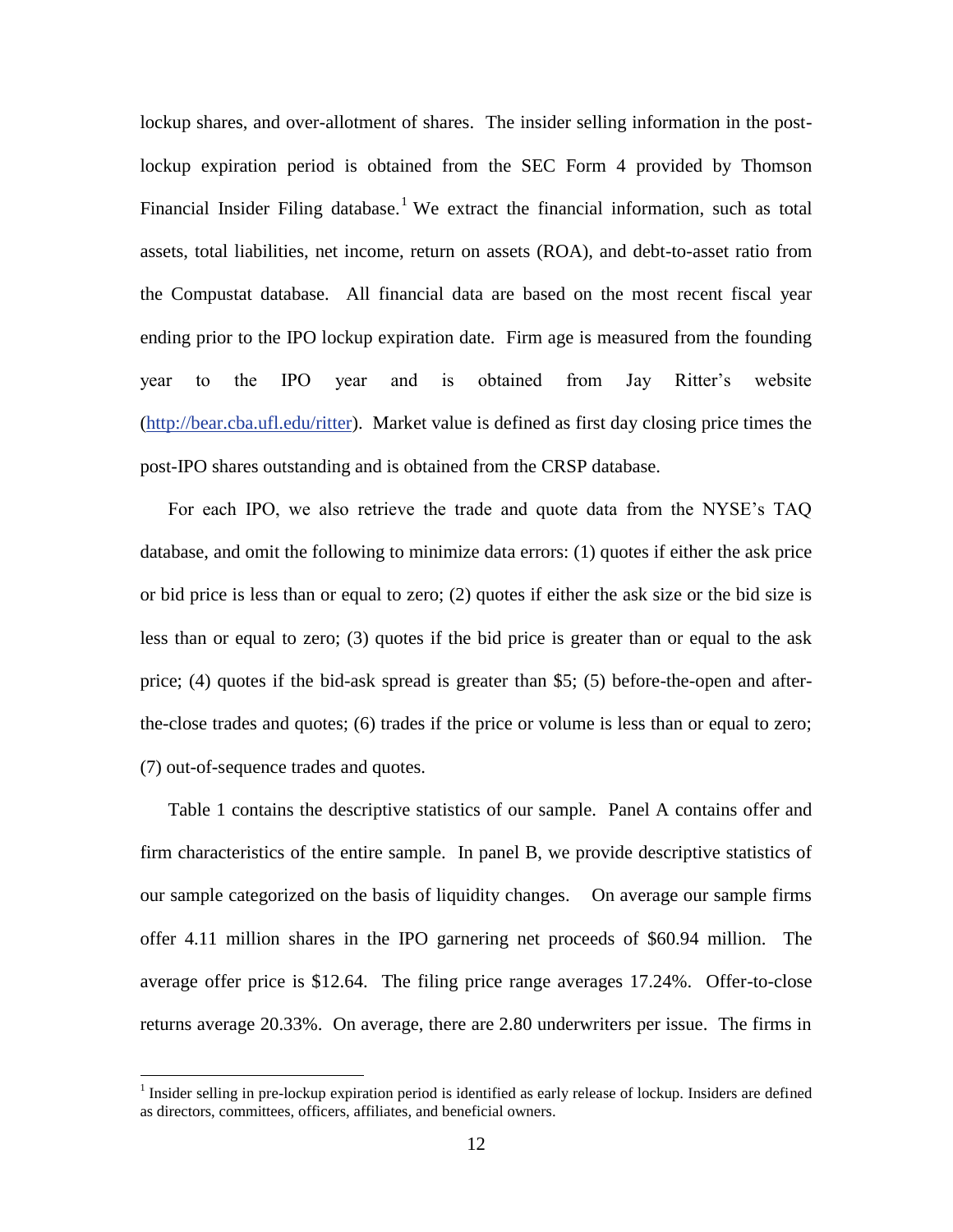our sample have an average age of 14.62 years when they go public. The average lockup period is 194.75 days with a median of 180 days. 12.80 million shares are locked up on average. The number of shares outstanding averages 16.87 million. Thus about 69.5% of the outstanding shares are typically locked up. The total assets and total liabilities of the sample average \$218.24 million and \$187.27 million respectively. The market value of equity averages \$311.35 million. Thus the average market-to-book ratio is about 8.71. The average Net Income (NI) and Return on Assets (ROA) of our sample firms are negative while the medians are positive. This indicates the presence of influential outliers. We therefore rely on medians to characterize the average firm. The median NI of our sample is \$ 0.83 million. The median value of ROA is 11.4%. Debt-to-Assets ratio averaged 35.5% with a median of 26.1%.

In Panel B of Table 1, we compare the offer and firm characteristics of sub samples based on liquidity changes. We split the sample into two groups on the basis of changes in liquidity in the post-lockup period as compared to the pre-lockup period. Firms whose ratio of Amihud illiquidity measure in the post-lockup  $[+21, +40]$  to pre-lockup  $[-40, -21]$ period is less than 1 are classified as liquid firms  $(LIQ)$ .<sup>2</sup> Firms with ratios exceeding one are considered as illiquid firms (ILLIQ). We find that most of the offer and firm characteristics of the two sub samples are similar. However, there are a few differences between the two subsamples. On average, LIQ firms tend to have a larger quantity of over-allotment shares and a higher number of underwriters. LIQ firms generally have lower leverage as compared to ILLIQ firms.

 $\overline{a}$ 

<sup>&</sup>lt;sup>2</sup> Our windows for measuring pre-and post-lockup periods exclude the  $(-20,+20)$  window that is used for computing the cumulative abnormal returns. This is done to obviate a potential measurement problem.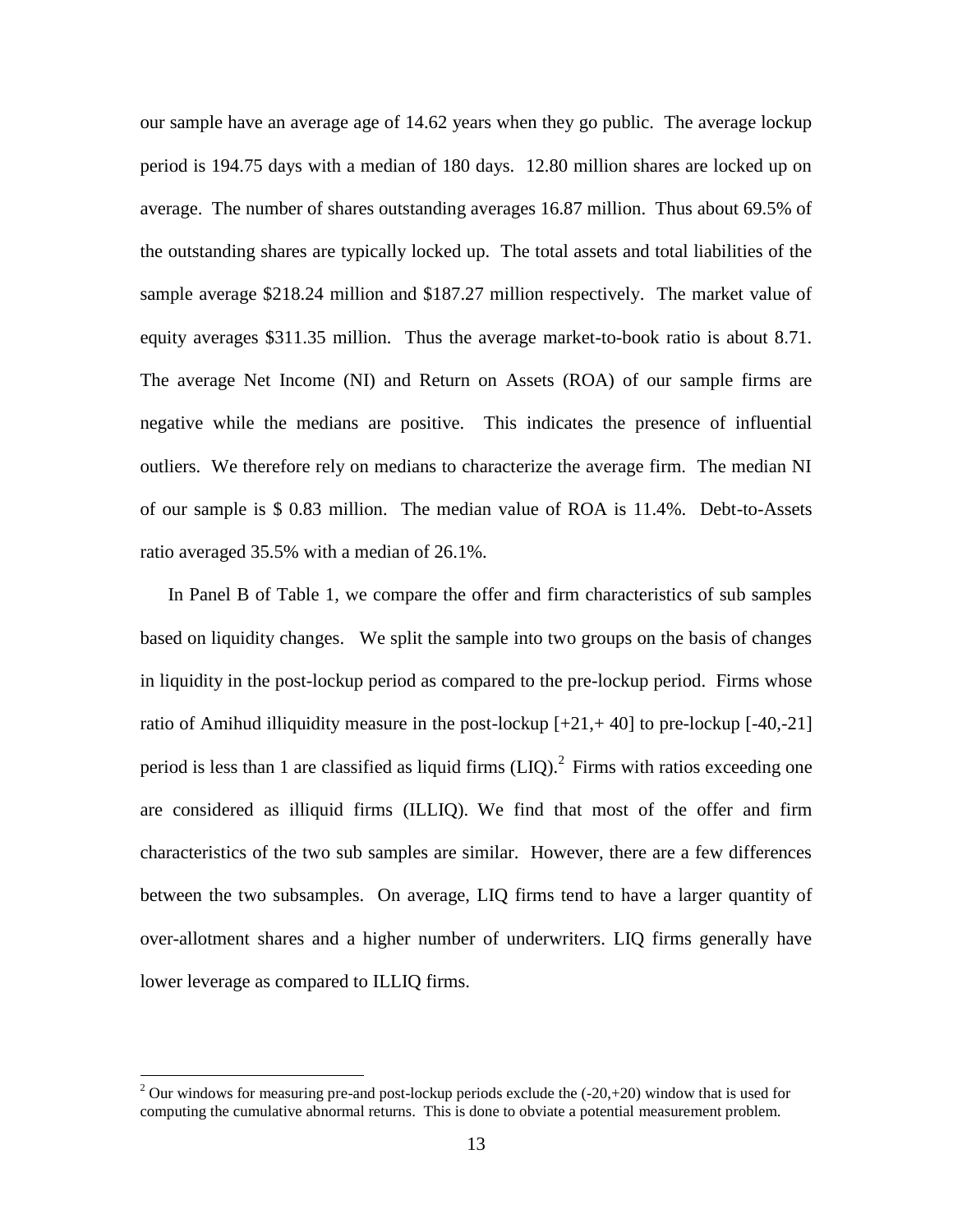Table 2 provides quote and trade characteristics of our entire sample and sub-samples based on post-expiration liquidity changes. We examine the spreads, depths, number of quotes, number of trades, trade size, trading value, and returns volatility during 20-day pre- and post-lockup expiration periods. Of special interest to us in this paper is the change in liquidity in the post-lockup expiration as compared to the lockup period. As before, our pre-lockup window is [-40,-21] with respect to the unlock day. The postlockup window is  $[-21, 40]$ . When we look at the entire sample, we find that on average, quoted and effective dollar spreads reduce significantly in the post-lockup period as compared to the pre-lockup period. When, we examine the quoted and effective spreads, we notice a statistically significant increase in the post-expiration window as compared to the pre-expiration period. We thus conclude that dollar spread decreases by less than the decrease in stock prices resulting in a marginal increase in percentage spreads. Total depth and its constituents, bid depth and ask depth increase substantially in the post-lockup period as compared to the period prior to the unlock day. The number of quotes recorded registers a substantial increase in the post-lockup period.

A similar pattern emerges when we examine the trade activities in the post-lockup period and compare them with the pre-lockup period. The number of trades, trade size and trading value all show statistically significant increases in the post-lockup period as compared to the pre-lockup expiration period. However, the mean return volatility does not change significantly in the post-lockup expiration period.

We next compare the market microstructure variables of the LIQ subsample during the pre- and post-lockup expiration periods. Several interesting facts emerge. First, while quoted and effective dollar spreads decline in the post-lockup period as observed in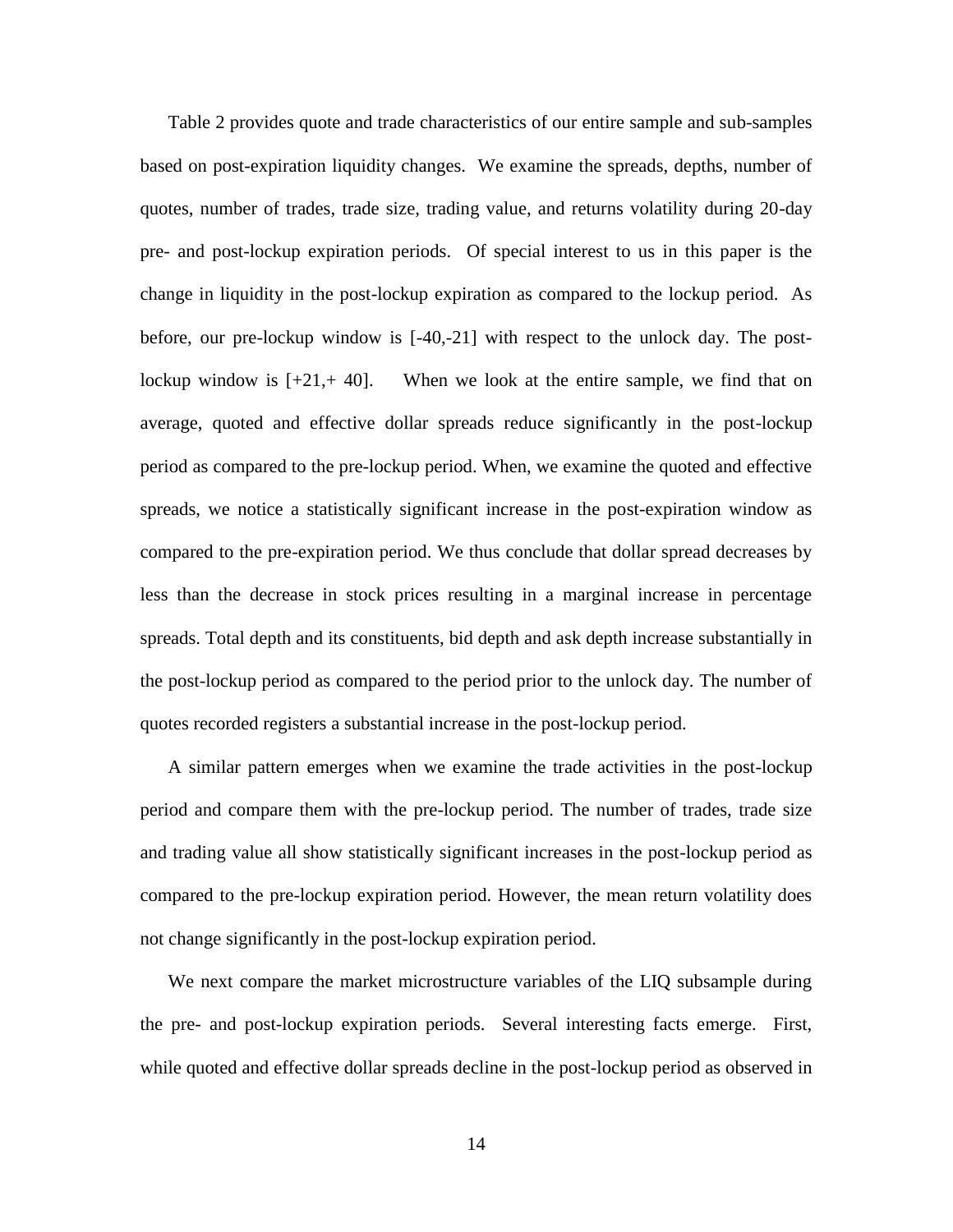the overall sample, the quoted and effective percentage spreads also decline. This is in direct contrast to our findings for the overall sample. It appears that there is a more than proportionate decline in dollar spreads as compared to the change in average stock prices in the post-lockup period. Similar to our findings for the overall sample, we document increases in depth, number of quotes, number of trades, trade size, and trading value in the post-lockup period as compared to the pre-lockup period. Second, our result for return volatility comparisons of the LIQ subsample is different from that observed for the overall sample. We find that return volatility declines substantially in the post-lockup period for the LIQ subsample while the overall sample showed no change.

We then compare the market microstructure variables of our ILLIQ subsample during the pre- and post-lockup expiration periods. We notice several differences as compared to the LIQ subsample. There is no change in the quoted dollar spread in the post-lockup period as compared to the pre-lockup period. There is a slight decrease in the effective dollar spread in the post-lockup period. Both quoted and effective percentage spreads show statistically significant increases in the post-lockup period as compared to preunlock period. This finding is exactly opposite to our finding for the LIQ subsample. There is no significant change in depth after the expiration of lockup. A number of trade related microstructure variables clearly show a significant deterioration during the postlockup period. The number of trades, trade size and trading value all decline significantly in the post-lockup period as compared to the pre-lockup period. Return volatility increases significantly in the post-lockup period as compared to the pre-lockup period signifying a deteriorating trading environment.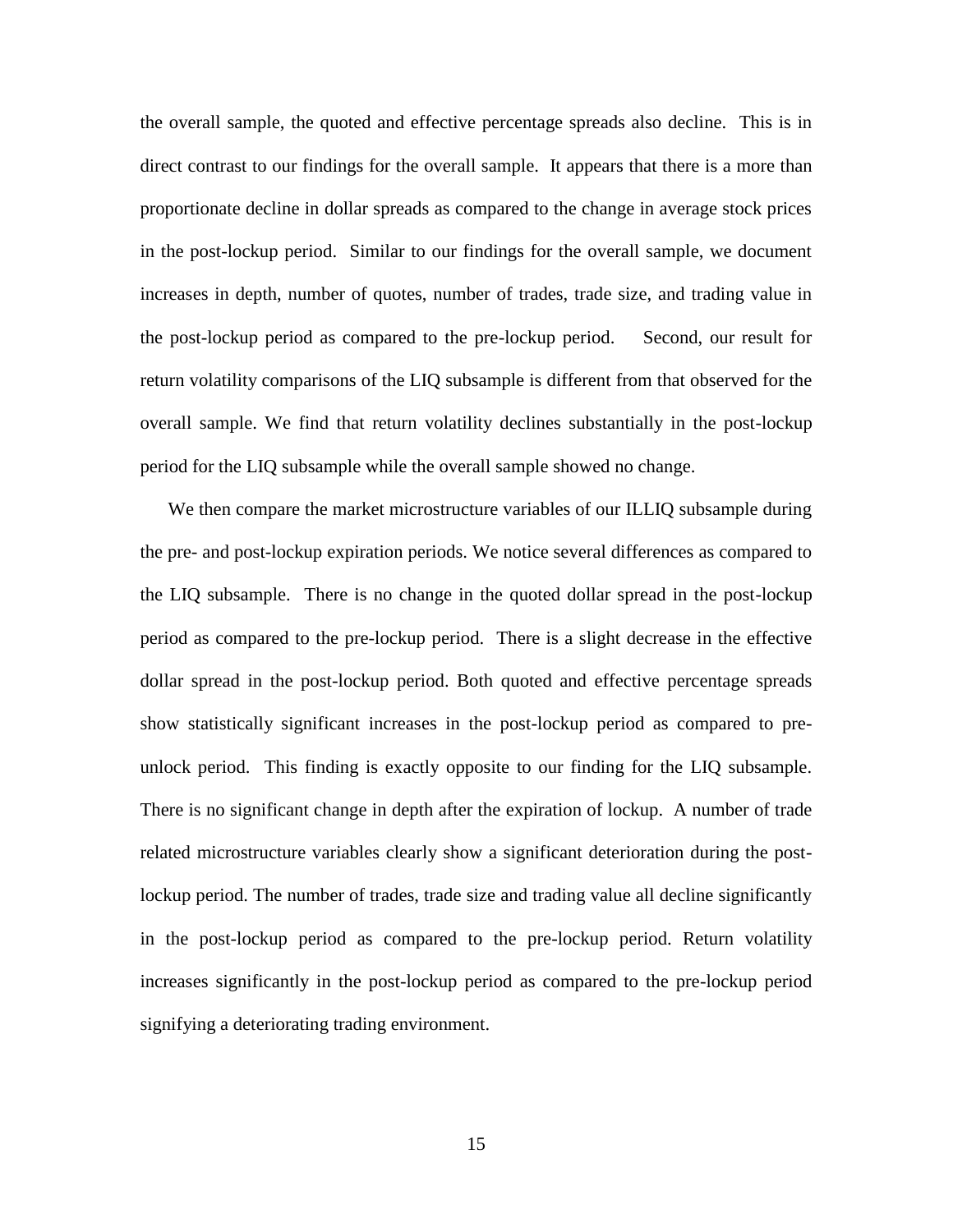Finally, we compare the key market microstructure variables across the LIQ and ILLIQ subsamples during our pre- and post-lockup windows. First, we perform comparisons during the pre-lockup period. We do not find compelling evidence that the liquidity characteristics of the two subsamples are substantially different during the prelockup expiration period. However, four out of the twelve variables examines show that the LIQ subsample is more liquid than the ILLIQ subsample. These are: quoted percentage spread, effective percentage spread,, number of quotes, and return volatility. For the eight other variables studied, the liquidity characteristics of the two subsamples are statistically indistinguishable.

Next, we compare the liquidity characteristics of the two subsamples during the postlockup period. We find a striking difference between the two subsamples. For every measure we examine, we find that the LIQ subsample shows better liquidity than the ILLIQ subsample. This implies that our procedure has done an excellent job of identifying a subset of stocks that underwent significant liquidity deterioration in the post-lockup period.

The above comparisons show that Amihud's illiquidity measure is strongly related to traditional market microstructure measures used in prior research. Furthermore it appears that a subset of firms (ILLIQ) experience a drastic deterioration in liquidity in the post unlock period.

#### **4. Empirical Results**

We use the standard event study methodology to examine stock market reaction to lockup expiration. The magnitude of the security price reactions are estimated using the market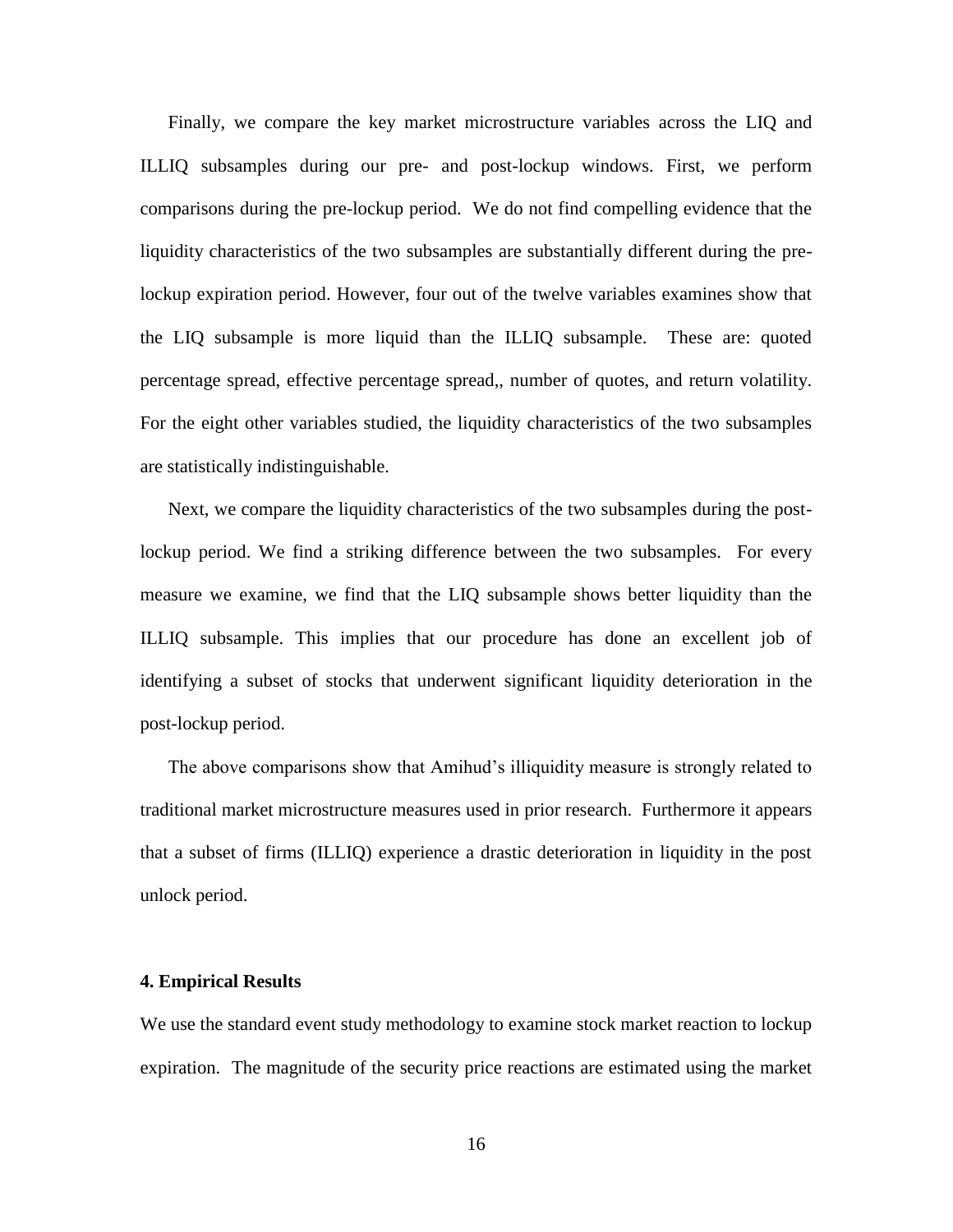model with parameters estimated over days  $t = -120$  to  $t = -21$ , where  $t = 0$  is the lockup expiration date. The CRSP value-weighted index return is the proxy for the market return.

We show results of event study results of lockup expiration in Table 3. We show results of the overall sample and sub-samples based on liquidity changes. In conformity with earlier research, we document statistically significant negative CARs for the overall sample using several windows such as  $(-1,+1)$ ,  $(-5,+5)$ ,  $(-10,+10)$  and  $(-20,+20)$ . On the expiration day, abnormal return averages -0.87% and is statistically significant at the 1% level. As we increase the window length CARs become more and more negative. For the  $(-20,+20)$  window, we report a CAR of  $-4.23\%$ , significant at the 1% level. Median CARs are generally smaller in magnitude but are all statistically significant. CARs in the post expiration windows of  $(+2, +5)$ ,  $(+2, +10)$  and  $(+2, +20)$  are not significantly different from zero.

We next segregate our sample into two groups based on post-expiration liquidity changes and examine the CARs for each of the windows. The CARs of liquid and illiquid firms differ dramatically from each other.<sup>3</sup> For the LIQ subsample CARs are negative and statistically significant at 1% level only for the  $(-1, +1)$  and  $(0,0)$  windows. Other windows that include pre-expiration periods typically do not show significant CARs. Interestingly, CARs are significantly positive during the  $(+2, +5)$ ,  $(+2, +10)$  and (+2, +20) windows. The ILLIQ subsample shows significant negative CARs for all the

 $\overline{a}$ 

 $3$  Since the validity of our study critically depends on the measurement of illiquidity we use the windows  $($ 40,-21) and (+21,+40) as the pre- and post-lockup periods respectively. Our pre- and post-lockup windows exclude the  $(-20, +20)$  window that is used for computing the cumulative abnormal returns. This is done to eliminate potential spurious correlation between CARs and our illiquidity measure which contains stock returns in the numerator.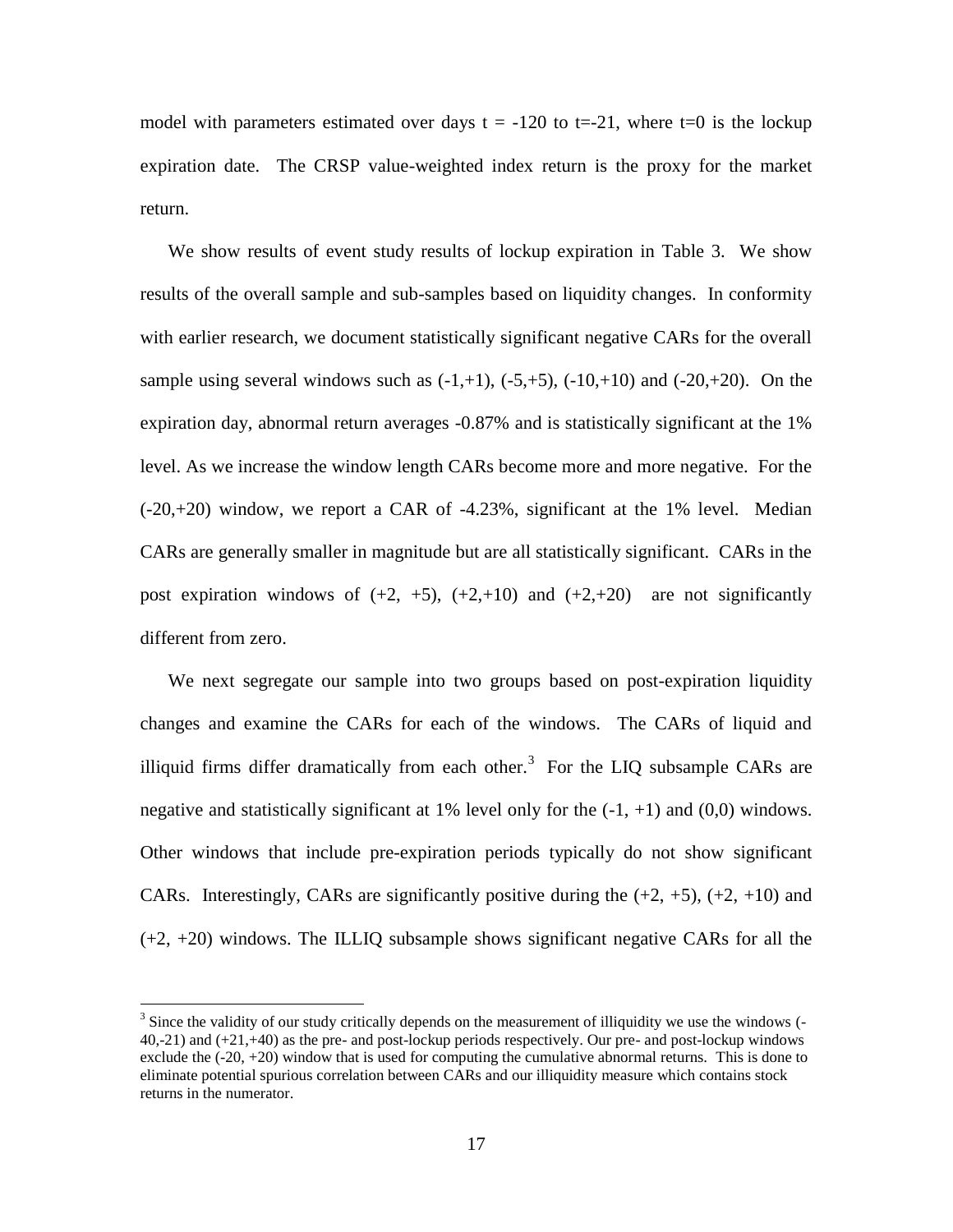windows examined. Of particular interest is the long window of  $(-20, +20)$  where we document a CAR of -12.09% significant at the 1% level. All post expiration windows show significantly negative CARs.

A noteworthy finding of our study is the vastly divergent CAR pattern observed during the post-expiration windows for the LIQ and ILLIQ subsamples. The insignificant CAR results documented for the overall sample during the post expiration windows of  $(+2, +5)$ ,  $(+2, +10)$ , and  $(+2, +20)$  is driven the combination of positive CARs of the LIQ subsample and the negative CARs of the ILLIQ subsample. When we compute the difference in CARs between the LIQ and ILLIQ subsamples for each of the windows studied, we observe that they are all positive and significant at the 1% level. Figure 1 graphically portrays the dramatic divergence in CARs for the ILLIQ an LIQ subsamples during the  $(-20, +20)$  period.

Having shown the relationship between CAR and liquidity changes in a univariate framework, we proceed to further tests utilizing a multivariate regression framework and report the results in Table 4. We first regress CARs in the  $(-20, +20)$  window on a set of variables used in prior research in addition to three other variables: DILLIQ, OI and SUPPLY. The results are reported in Panel A. Specifically, we run the following model:

$$
CAR(-20, +20) = \beta_0 + \beta_1 VC_{it} + \beta_2 DILLIQ_{it} + \beta_3 INSIDE_{it} + \beta_3OI_{it} + \beta_5 SUPPLY_{it} + \beta_6 RUNUP_{it} + \beta_7TECH_{it} + \beta_8 NYSE_{it} + \beta_9 UWREF_{it} + \varepsilon_{it}
$$

where,

 $VC = 1$  if the firm is venture capital backed and zero otherwise;

*DILLIQ* = the average of the ratio of Amihud illiquidity measure of post-lockup  $(+21,+40)$  to pre-lockup  $(-21,-40)$  period. Amihud illiquidity measure is computed as  $|R_{it}|/DVOL_{it};$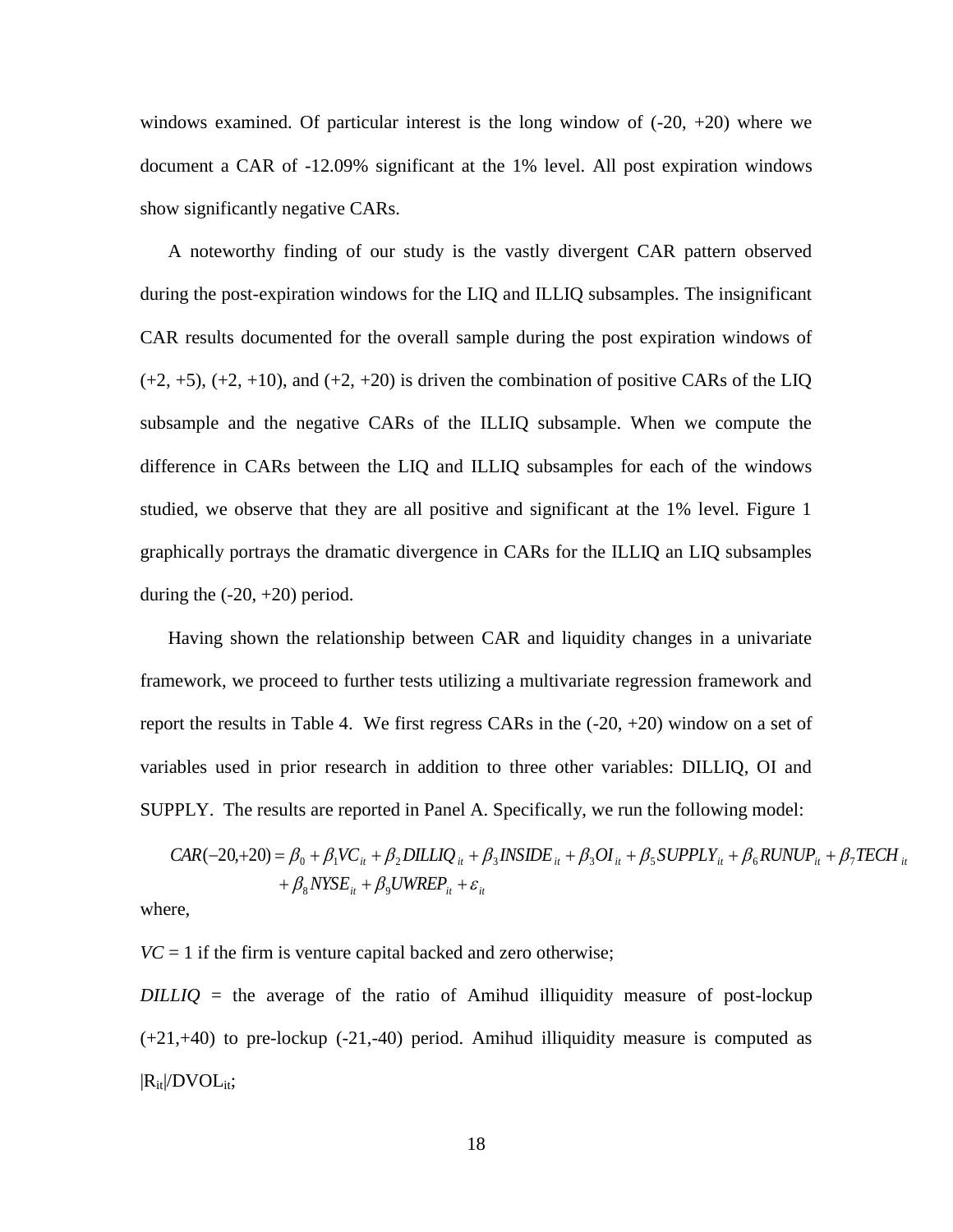$|R_{it}|$  is the absolute value of daily return of stock i on day t;

 $DVOL_{it}$  represents the dollar volume of trading of stock i on day t.

*INSIDE* = the insider selling shares in post-lockup period  $(0, +20)$  divided by the number of shares locked up;

 $OI =$  the order imbalance defined as the sum of (sell volume – buy volume)/daily trading volume during the CAR window period  $(-20, +20)$ ;

 $SUPPLY =$  the sum of (daily trading volume – normal trading volume)/normal trading volume during  $(-20, +20)$  period. Normal trading volume is computed based on the average of daily trading volume during day -120 to day -21;

 $RUNUP =$  the rate of return for each firm computed from closing price on listing date to day -41 with respect to lockup expiration;

 $TECH = 1$  if the firm is identified as high technology firm in SDC, zero otherwise;

 $NYSE = 1$  if the firm is NYSE-listed, zero otherwise;

*UWREP*  $=$  1 if Jay Ritter's underwriter ranking is greater than 8, zero otherwise.

DILLIQ is the principal variable of interest. A value of DILLIQ greater than 1.0 indicates an increase in the illiquidity of the stock in the post-expiration window of  $(+21)$ , +40) as compared to pre-expiartion window of (-21, -40). Thus we expect an increase in DILLIQ to be accompanied by a decrease in stock returns. OI measures the cumulative sell side order imbalance during the window surrounding lockup expiration. As such, it is expected to have a negative impact on CAR. SUPPLY quantifies the increase in trading volume during the window surrounding unlock day. An increase in SUPPLY represents an increase in the floating stock of shares and is indicative of an improvement in liquidity. We therefore expect this variable to have a positive effect on CAR.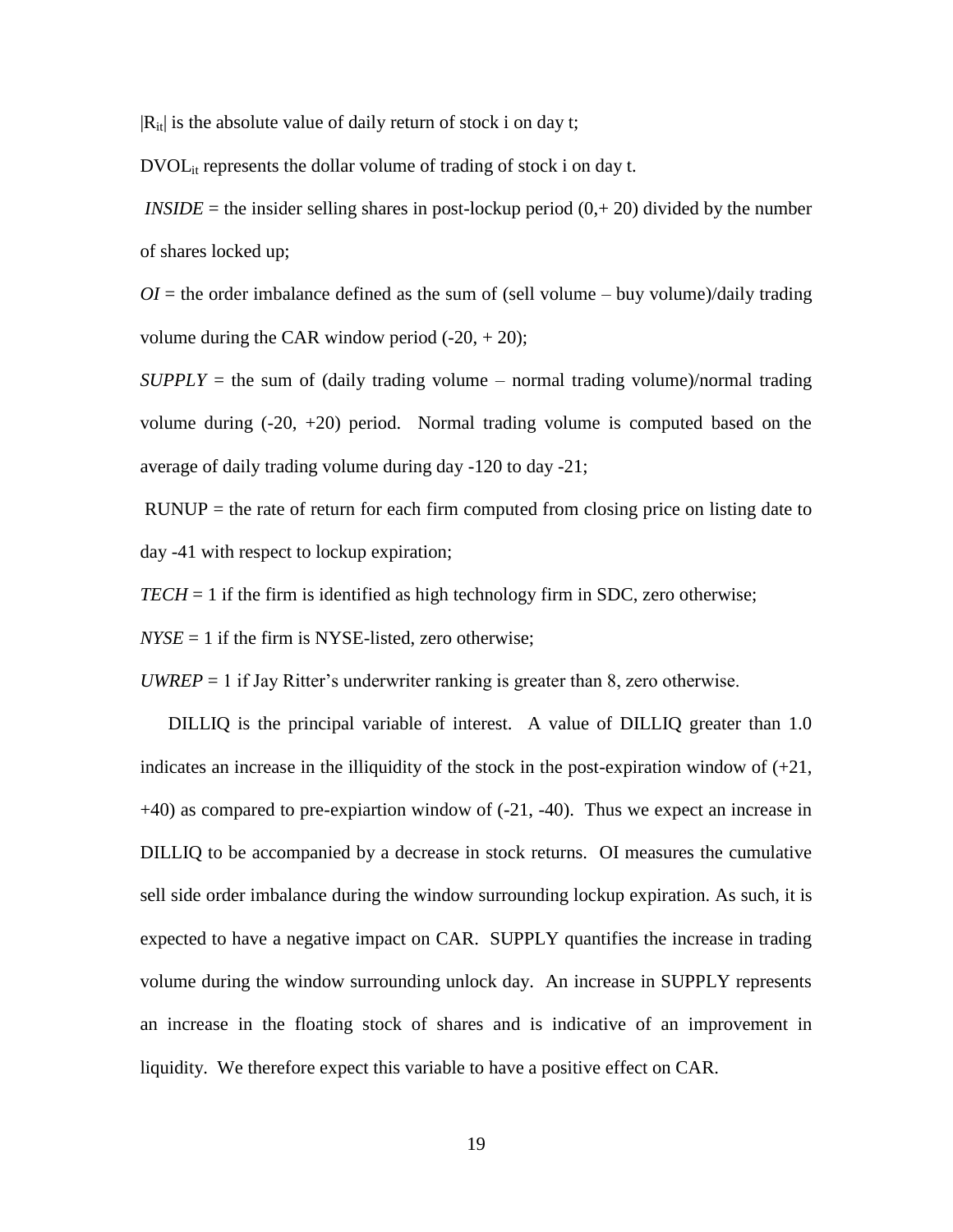As expected, DILLIQ has a negative impact on CAR and remains significant even when other variables are included in the regression. This result shows that an increase in the illiquidity of a stock is associated with a negative stock price reaction. We find that the dummy for VC-backing is associated with a statistically significant negative effect even after controlling for other determinants of stock price reaction. Insider selling is negative and mildly significant at conventional levels. Order Imbalance is associated with a negative stock price reaction and is significant at the 1% level. The supply effect is positive and statistically significant at the 1% level as per expectations. RUNUP represents the post-listing performance of stocks. RUNUP has a negative impact on CAR and is statistically significant at the 1% level. This implies that stocks which performed the best in the pre-expiration period suffer the worst stock price declines during the lockup expiration window. The TECH dummy shows a negative effect on CAR in univariate regression but the effect disappears in multivariate regressions. NYSE listing has a significant negative effect on CARs indicating that the stocks listed on NYSE experience more negative stock price reaction at lockup expiration as compared to Nasdaq stocks. Finally, underwriter reputation has no effect on CARs.

In Panel B, we report results of regressing CAR  $(+2, +20)$  on the independent variables of interest. The DILLIQ variable has a statistically significant negative impact on CAR indicating that firms experiencing a deterioration in liquidity also suffer negative CARs. The VC dummy has a negative effect and is statistically significant. The insider selling variable is not statistically significant. Order imbalance has a negative effect on CAR and is statistically significant. The supply variable has a positive effect on CAR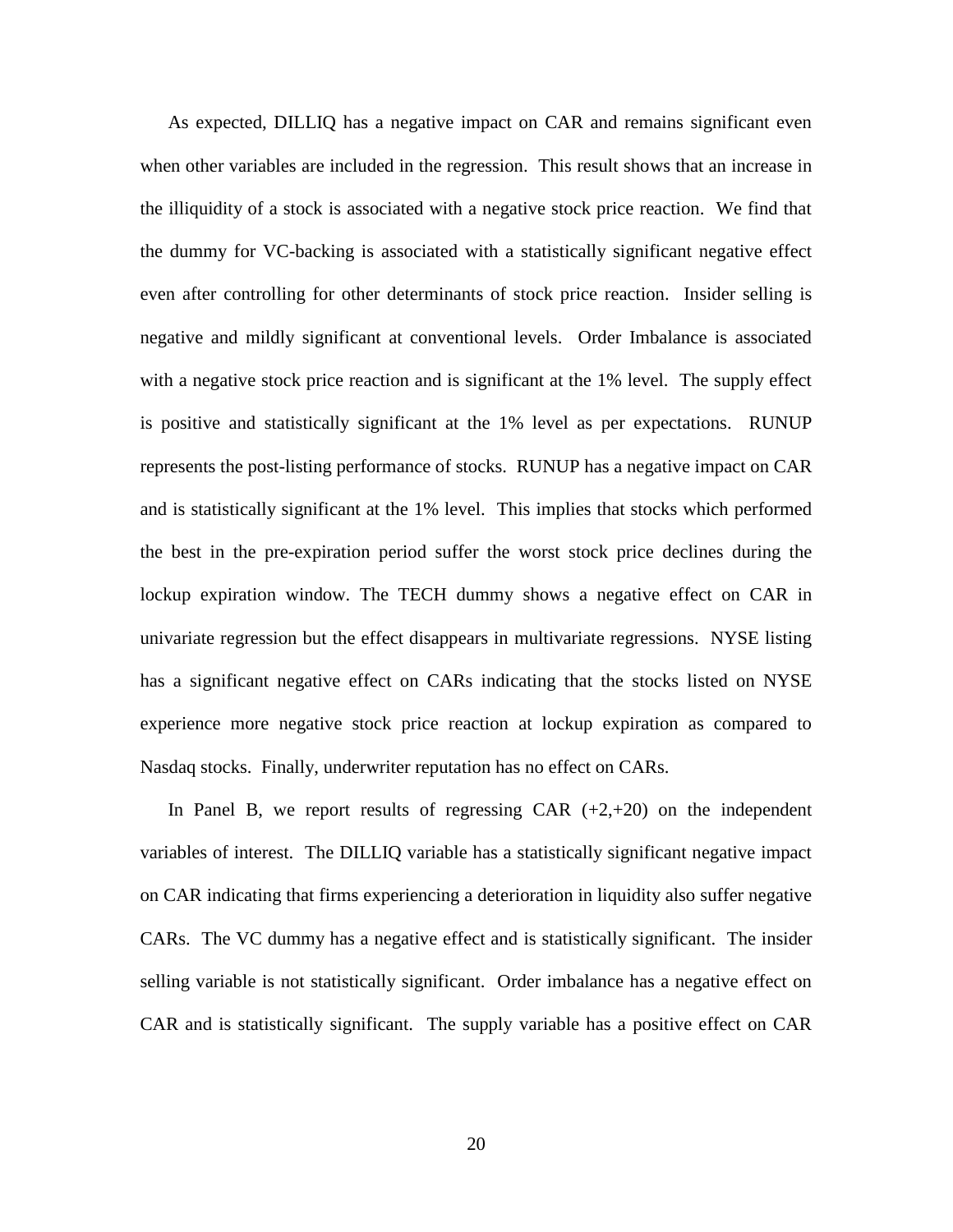and is statistically significant. RUNUP has a statistically significant negative effect on CAR as before. TECH, NYSE and UWREP are not statistically significant.

Note that in our univariate tests, INSIDE is associated with negative CARs. In multivariate regressions when we include DILLIQ, the significance of INSIDE tends to drop. We believe that there are two important reasons for the muted effect of insider sales on CAR. First, insiders could be selling soon after unlock day for one of three reasons: diversification of their holdings, to take advantage of their private information regarding future prospects of the firm, and to make use of their expectation of a decline in overall stock market prices. As pointed out in Section 2.2., the market's expectations about the relative likelihood of each of these possibilities are not observable prior to the lockup expiration, and are manifested in DILLIQ. Second, traders do not have timely information regarding insider sales since they are only required to disclose their trades via Form 4 no later than the tenth day of the month after transactions.

Overall, the most significant result from the multivariate regression analysis is that an increase in illiquidity is associated with a strongly negative stock price reaction. Our regression results confirm the earlier findings that VC-backed firms and those with reported insider selling experience significant negatively abnormal returns around lockup expiration. In addition we document that order imbalance has a significant negative impact on CAR while the supply effect is positive. Thus our empirical results suggest that the negative CAR documented at lockup expiration is associated with a deterioration in liquidity of a subset of stocks.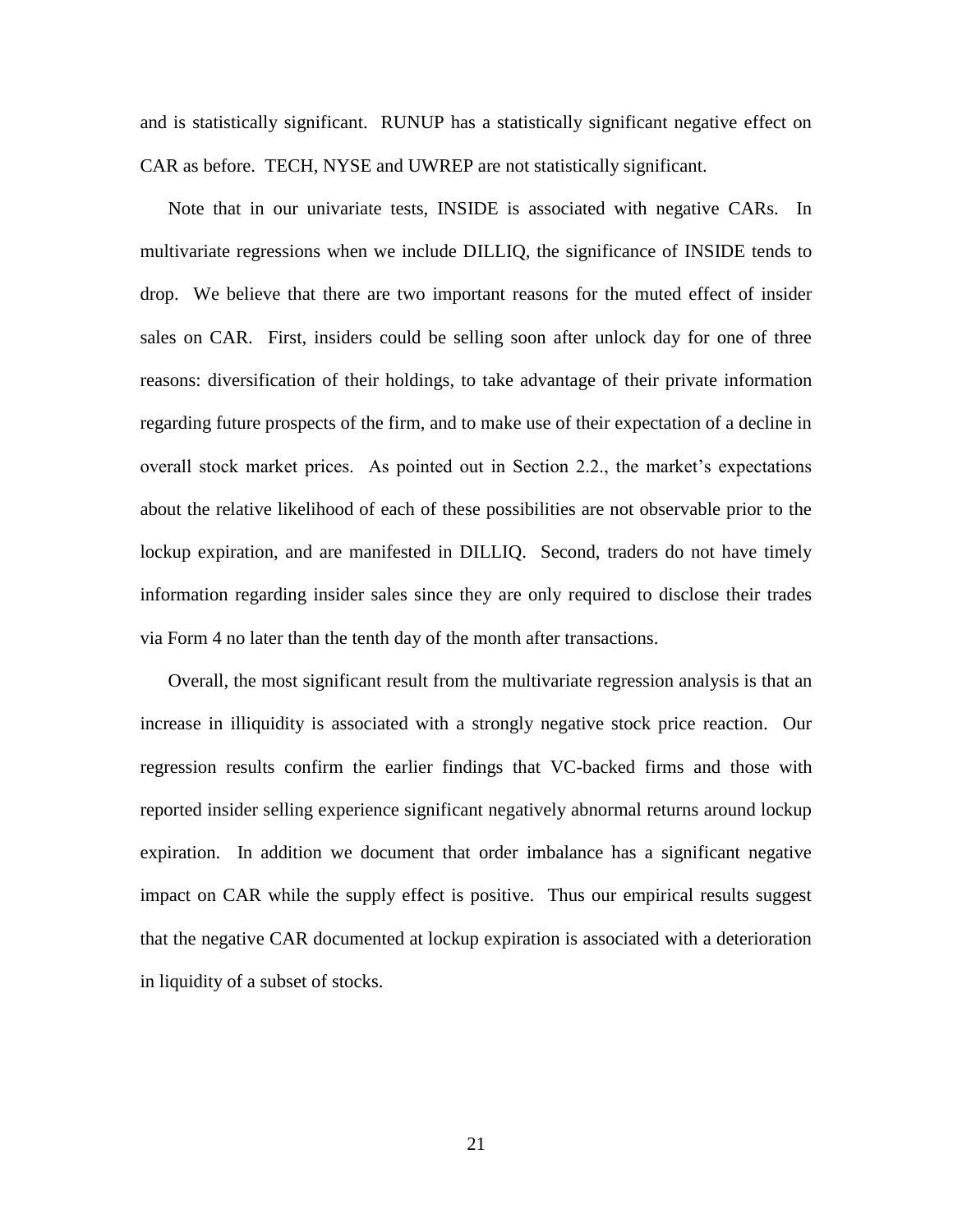### **5. Robustness Checks**

The empirical results shown in the previous section indicate that changes in liquidity are strongly negatively associated with CARs at the expiration of IPO lockups. In this section, we check the robustness of our results by conducting three additional sets of tests. First, we use an alternate measure of liquidity changes. Second, we use different windows for measuring pre- and post-lockup expiration periods. Finally, we use an alternate procedure for identifying liquidity changes.

Our first robustness check is based on the premise that there is no universally accepted measure of liquidity. We therefore construct our own index of liquidity changes. The index uses the following five variables to characterize stock market liquidity: time-weighted percentage quoted spread, trade-weighted effective percentage spread, time between trades, number of trades required to transact \$1 million, and daily return volatility. These variables are computed for each stock and averaged during the pre-  $(-21, -40)$  and post-  $(+21, +40)$  lockup expiration windows. The ratio of each variable (Post/Pre) is then calculated for each firm. An equally weighted average of the five variables used constitutes our measure of liquidity changes. Ratios exceeding 1.0 indicate a post-lockup expiration deterioration in liquidity. We use the same windows to denote pre- and post-lockup expiration to make our results directly comparable to that using Amihud's illiquidity ratio measure.

The variables chosen for computing the liquidity index takes into account perceptions of liquidity faced by various types of investors such as retail investors and institutional traders. The first variable, time-weighted quoted spread denotes the perceived cost of liquidity faced by retail investors. The second variable, trade-weighted effective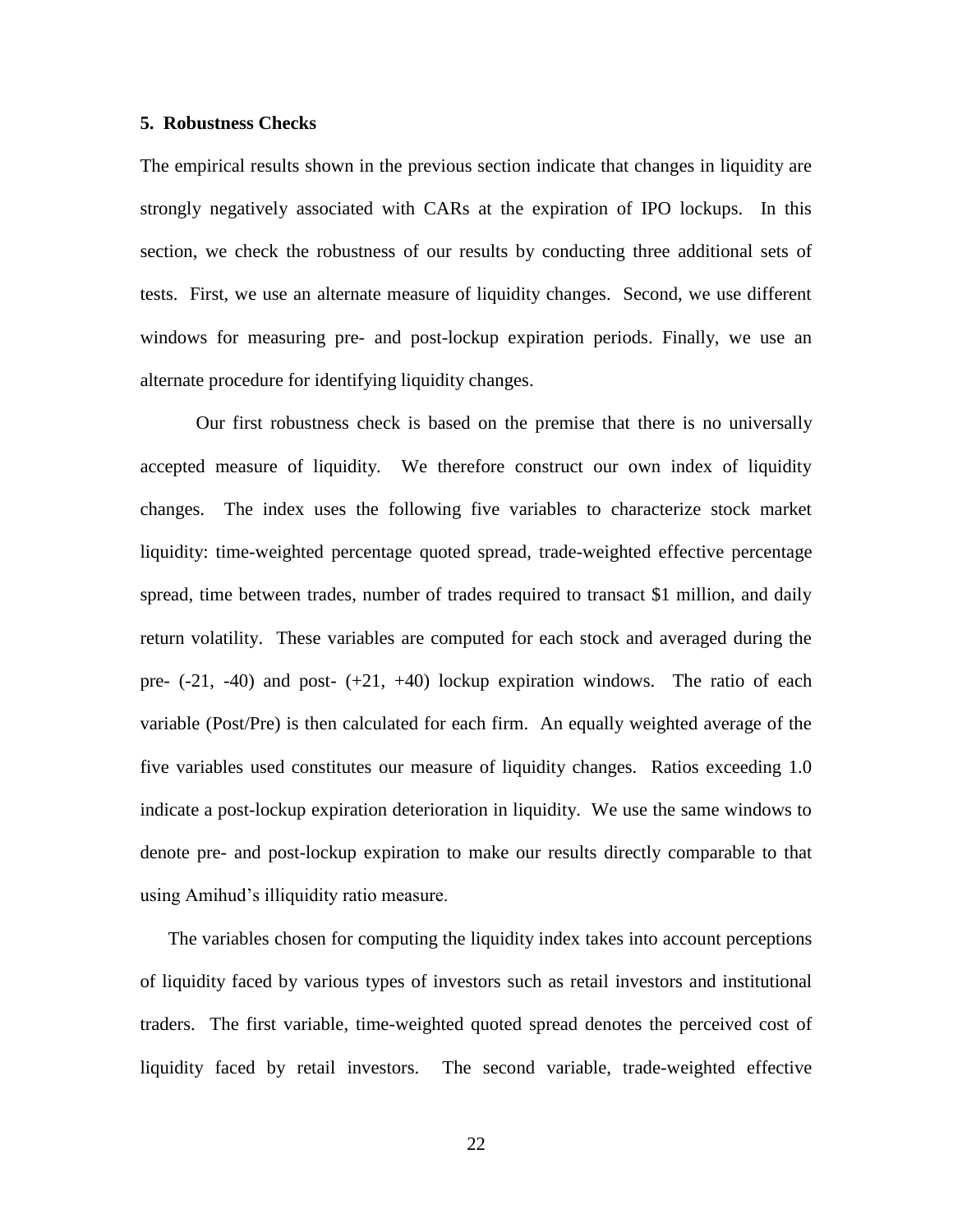percentage spread corresponds to the cost of liquidity provision from the perspective of dealers making market in the stock. The third variable, time to taken trade, which is measured by total trading hours divided by the number of trades, signifies the trading delay faced by professional traders. The fourth variable, the number of trades required to transact \$1 million represents a liquidity measure of interest to institutional traders executing high volume transactions. Finally, the return volatility is a liquidity measure of interest to sophisticated investors such as hedge funds.

 The results of our robust regressions are reported in Table 5. In Panel A, we show results using the  $(-20, +20)$  CAR window. We find that our constructed index of liquidity changes has a negative and statistically significant coefficient after controlling for control variables. We are thus able to confirm, by using an alternate measure of liquidity changes, that an increase in illiquidity is associated with negative stock returns in the period surrounding lockup expiration. In fact, our results are stronger with the constructed index as compared to Amihud's illiquidity measure.

In Panel B, we provide multivariate regression results using the  $(+2, +20)$  window for CAR. Once again, we are able to provide strong confirmatory evidence that an increase in illiquidity is associated with a decline in stock prices in the post-lockup window. Barring minor changes, our principal conclusions remain unaltered.

Our second robustness checks involves repeating our analysis by using the (-20,-1) and  $(+1,+20)$  windows to denote pre- and post-lockup periods respectively. Our empirical results remain qualitatively unaltered<sup>4</sup>.

 $\overline{a}$ 

<sup>&</sup>lt;sup>4</sup> These results are available from the authors upon request. Since the Amihud's illiquidity measure uses  $|R_{it}|$  there is a potential problem of spurious correlation between this measure and the CARs.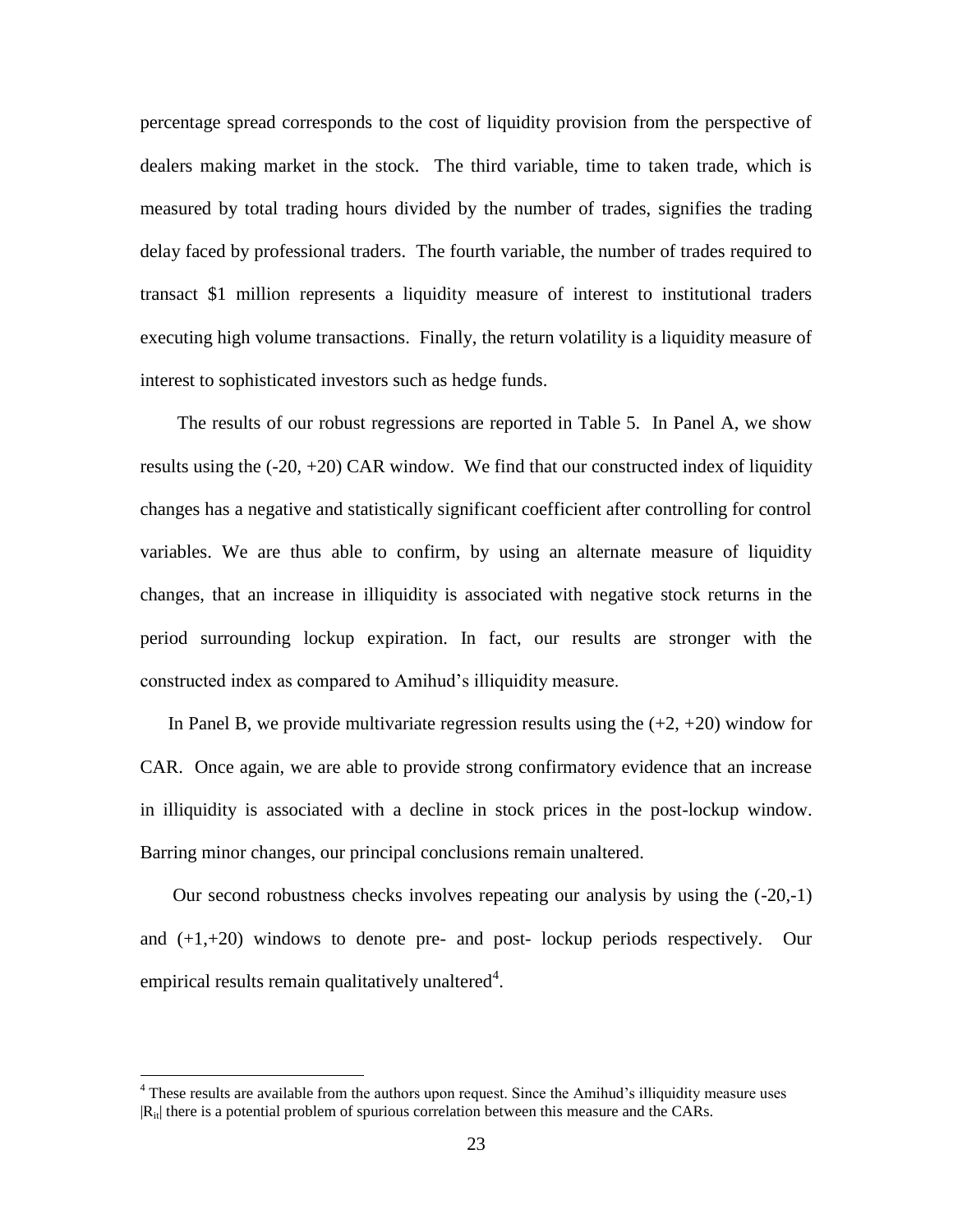Our final robustness checks involve the use of a transition matrix framework to classify our sample stocks into groups based pre- and post-lockup illiquidity. For each stock, we compute Amihud's illiquidity measure in the 20-day period before and the 20 day period after lockup expiration. For each of the pre- and post- lockup expiration periods, we characterize stocks whose illiquidity measure was below the median as liquid (LIQ) and the others as illiquid (ILLIQ). The diagonal cells [(LIQ, LIQ), and (IILIQ, ILLIQ) contain stocks which are expected to be relatively liquid and illiquid respectively. The stocks in the off-diagonal cells experience changes in liquidity in the post-lockup period. For example, firms in the (LIQ, ILLIQ) cell experience declines in liquidity.

We then compute CARs  $(-20, +20)$  for the cells of the transition matrix. For the firms that became illiquid (LIQ, ILLIQ) in the post-lockup period, CAR averages -12.57% and is significantly more negative than those firms with expected illiquidity (ILLIQ, ILLIQ). Firms that became more liquid in the post-lockup period (ILLIQ, LIQ) experience positive CARs of 5.54% on average, which are statistically significant and higher than firms that are expected to be liquid. The fact that firms that experience improvements in liquidity show positive CARs is particularly noteworthy.<sup>5</sup>

Summing up, using our robustness checks involving three different methods, we are able to substantiate our primary result that changes in liquidity are strongly associated with the stock price reaction during the period surrounding lock-up expiration.

### **6. Can Liquidity Changes Predict CARs?**

 $\overline{a}$ 

<sup>&</sup>lt;sup>5</sup> Detailed results are available from the others upon request.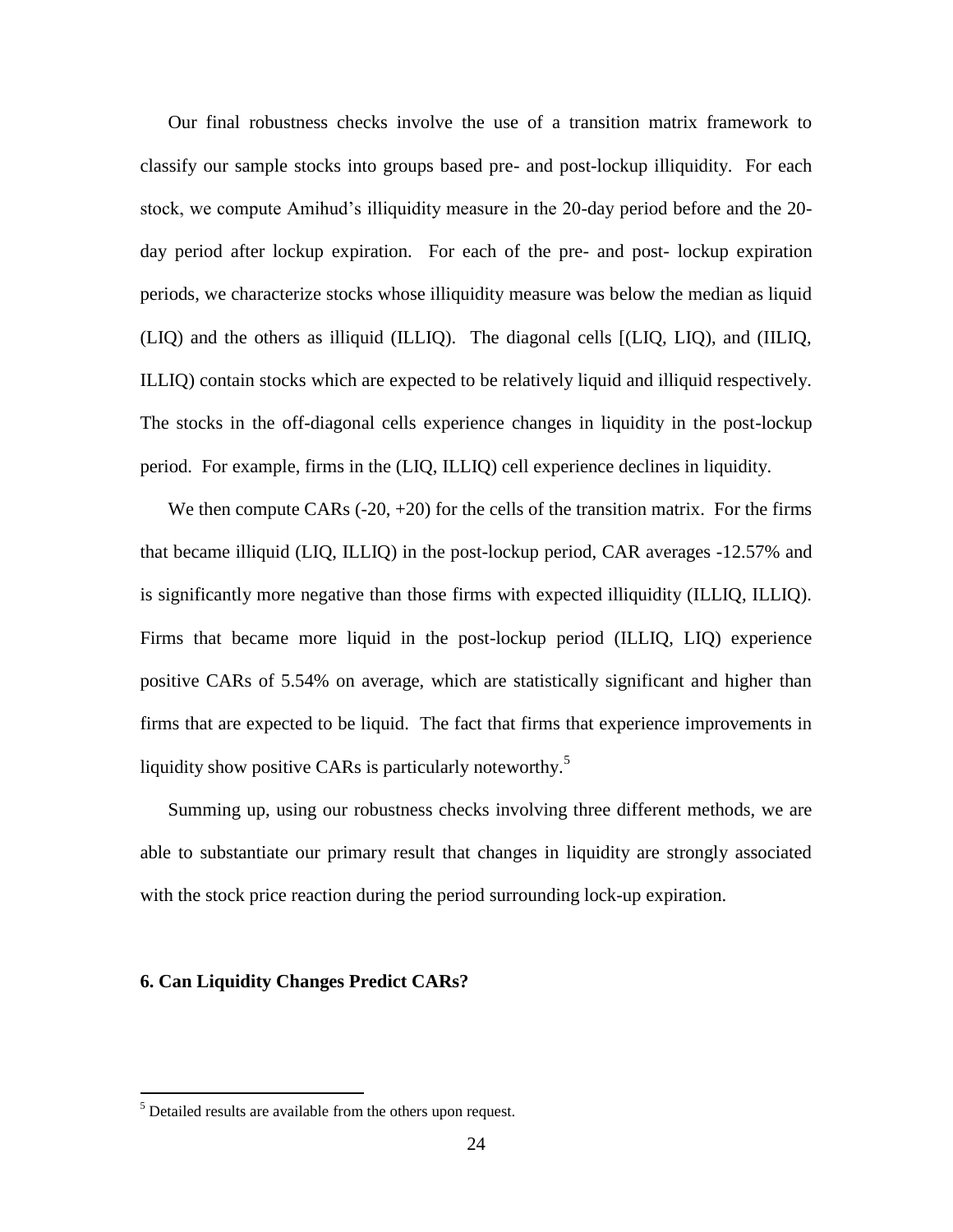So far, we have demonstrated that liquidity changes are associated with CARs around lockup expiration. A related question is whether observed liquidity changes can predict future CARs. We address the issue below.

We measure liquidity changes during the pre- and post-lockup expiration windows of  $(-2, -10)$  and  $(+2, +10)$  and CARs during the  $(+11, +20)$  period. We conduct multivariate regressions using CAR as the dependent variable and ΔILLIQ, where the latter represents illiquidity changes in the post-lockup period as the main independent variable. We use the same control variables as in Sections 4 and 5. The results are reported in Table 6. In Model 1, we use Amihud measure for measuring illiquidity changes and in Model 2, we use our constructed index of liquidity changes. Both models show negative and statistically significant coefficients for the ΔILLIQ variable. This result indicates that firms experiencing an increase in illiquidity are predicted to suffer negative CARs in the subsequent period. OI and RUNUP show negative coefficients whereas SUPPLY shows a positive coefficient. The other variables are not statistically significant. Our results are not sensitive to the definition of pre- and post-lockup expiration windows.

Figure 2 graphically depicts the pattern in CARs during the  $(+11, +30)$  window. The figure confirms the continued divergence in CARs of the LIQ and the ILLIQ subsamples. The magnitude of decline in CARs of ILLIQ firms is larger as compared to the increase in magnitude of LIQ firms during this window.

In summary, we show that liquidity changes can predict future stock returns subsequent to the measurement period. An implication of this finding is that stocks take a longer time to incorporate liquidity changes into prices.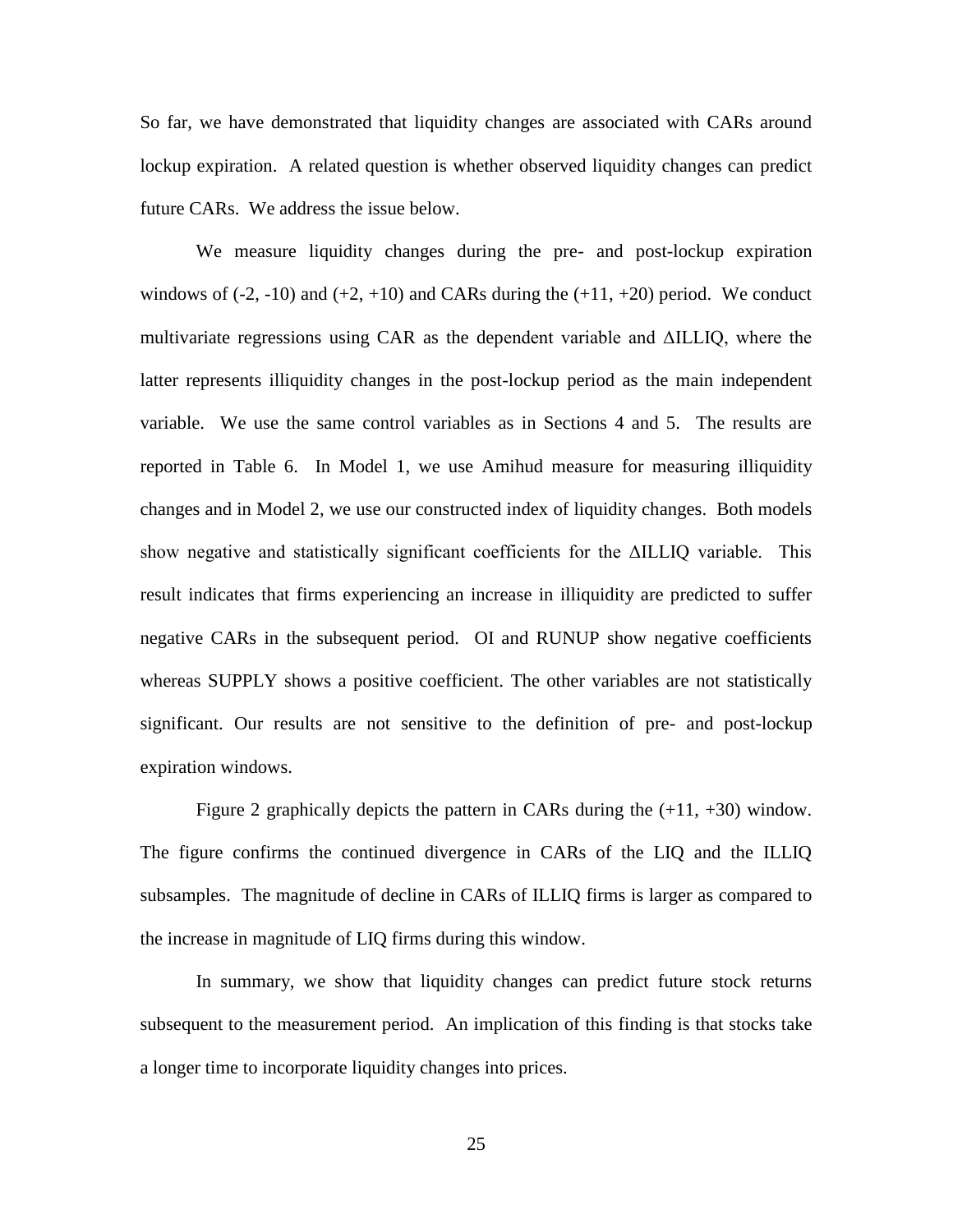# **7. Conclusion**

Despite considerable research on the lockup expiration of IPOs, there remain few satisfactory explanations for the observed negative stock price reaction. Since the unlock event per se is devoid of any informational content, the empirical finding has remained a conundrum. Prior studies on the market microstructure effects around unlock day do not find any evidence regarding deterioration in liquidity.

Our contribution in this paper is two-fold. First, we show that a subset of firms experience deterioration in liquidity during the post-lock up period. Second, we show that this deterioration in liquidity is associated with negative CARs during the post-lock up period. Our results are robust to the use of alternate procedures to define changes in liquidity. Further research on the factors driving the observed deterioration in liquidity is likely to be a fruitful endeavour.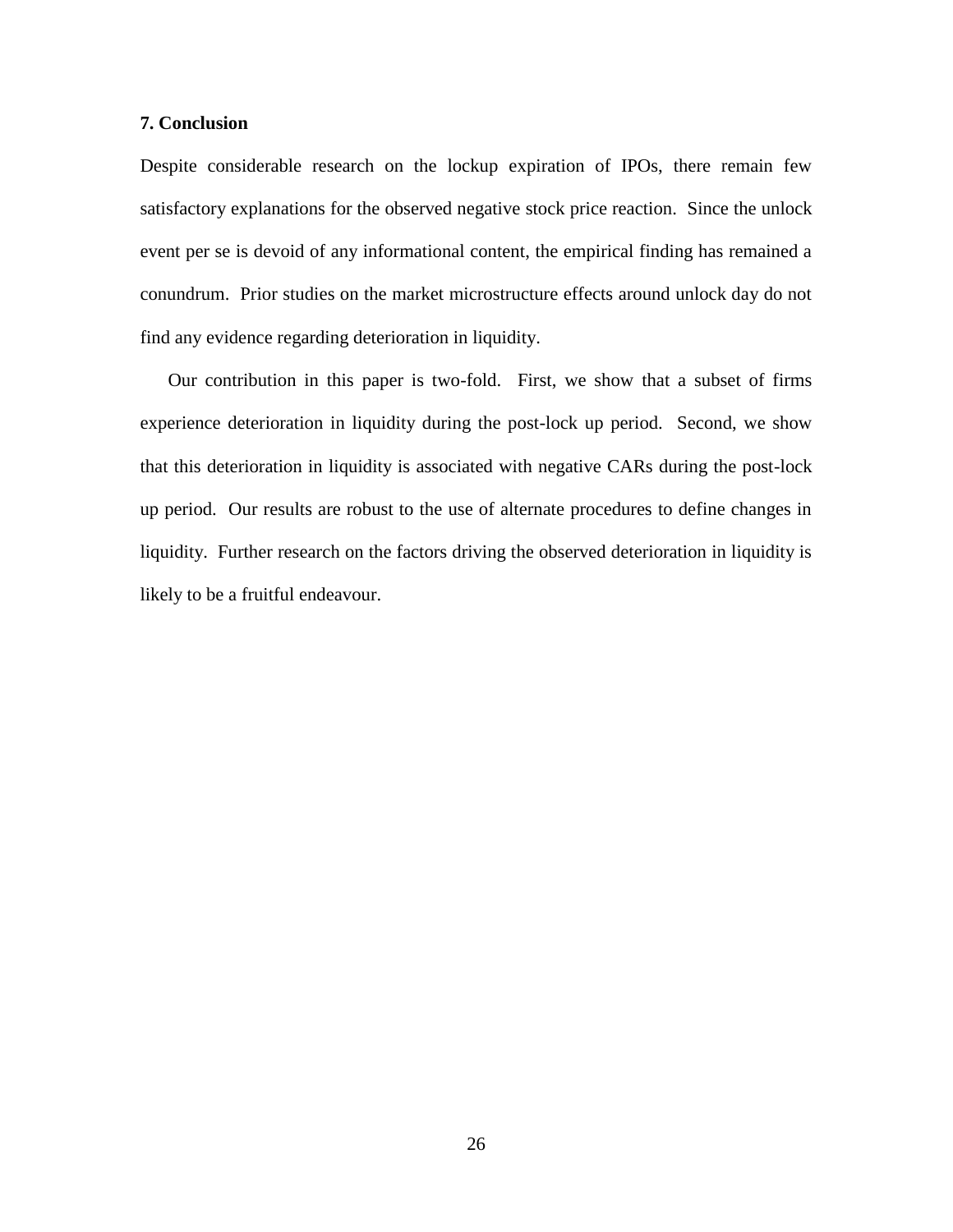# **References**

Amihud, Y (2002). Illiquidity and stock returns: Cross-section and time series effects. *Journal of Financial Markets*, 5, 31 – 56.

Bradley, D., Jordan, B., & Roten, I., & Yi, H. (2001). Venture capital and IPO lockup expiration: an empirical analysis. *Journal of Financial Research*, 24, 465 – 493.

Brav, A. & Gompers, P. (2003). The Role of Lock-ups in Initial Public Offerings. *Review of Financial Studies*, 16, 1 – 29.

Cao, C., Field, L., & Hanka, G. (2004). Does insider trading impair market liquidity? evidence from IPO lockup expirations. *Journal of Financial and Quantitative Analysis*,  $39, 25 - 46.$ 

Easley, D., Kiefer, N., & O'Hara, M. (1997). The information content of the trading Process. *Journal of Empirical Finance*, 4, 159-186.

Field, L. & Hanka, G. (2001). The expiration of IPO share lockups. *Journal of Finance*,  $56,471 - 500.$ 

Gao, Y. (2005). Trading and information environment of IPO stocks around lockup expiration: Evidence from intraday data. Cornell University Working Paper.

Glosten, L., & Milgrom, P. (1985). Bid, ask, and transaction prices in a specialist market with heterogeneously informed traders. *Journal of Financial Economics,* 14, 71 – 100.

Krishnamurti, C. & Thong, T. Y. (2008). Lockup Expiration, Insider Selling and Bid-Ask Spreads. *International Review of Economics and Finance*, Volume 17, 230-244.

Kyle, A. (1985). Continuous auctions and insider trading. *Econometrica*, 53, 1315 – 1335.

Silber, W. L. (1975). Thinness in capital markets: The case of the Tel Aviv Stock Exchange. *Journal of Financial and Quantitative Analysis*, 10, 129 – 142.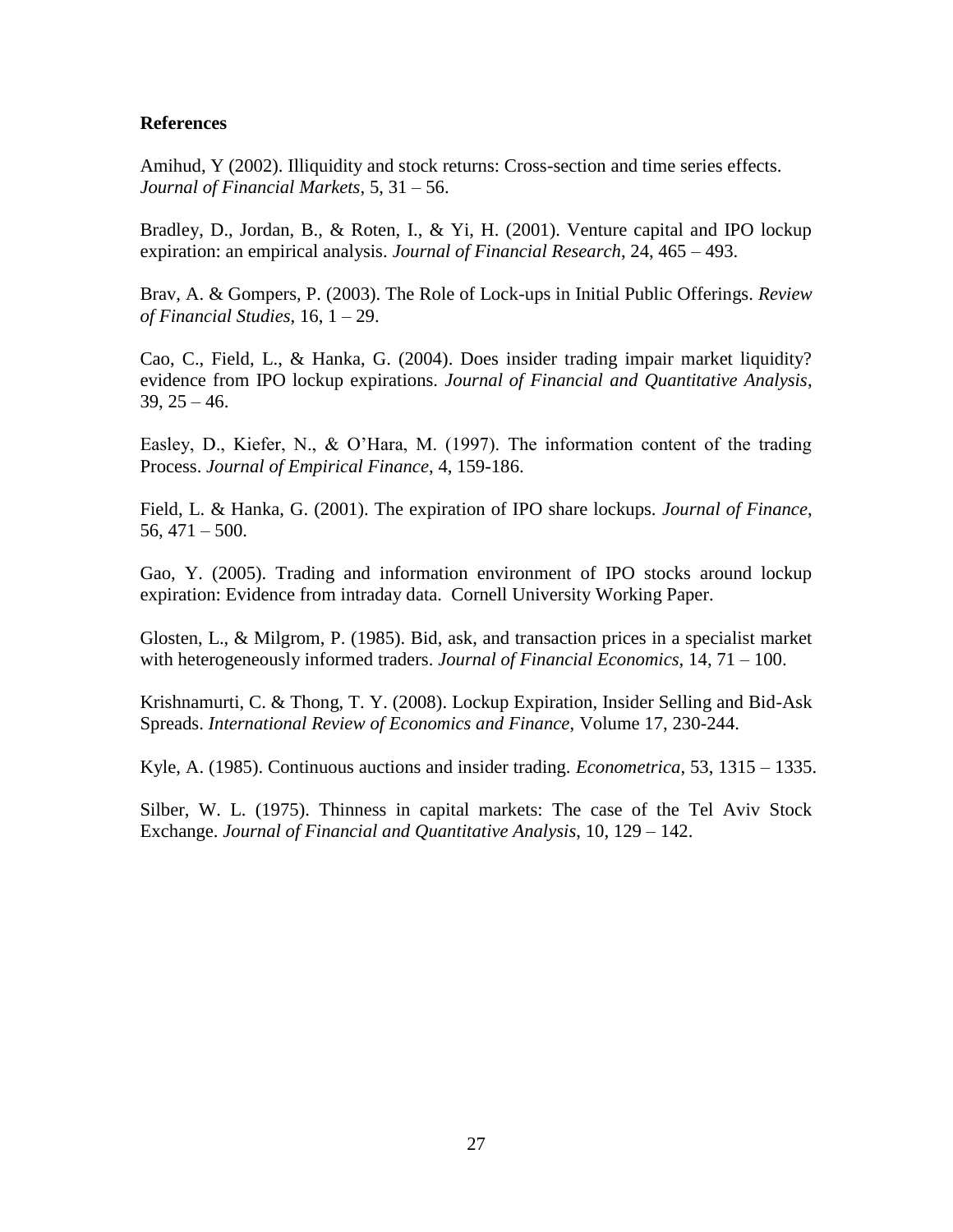







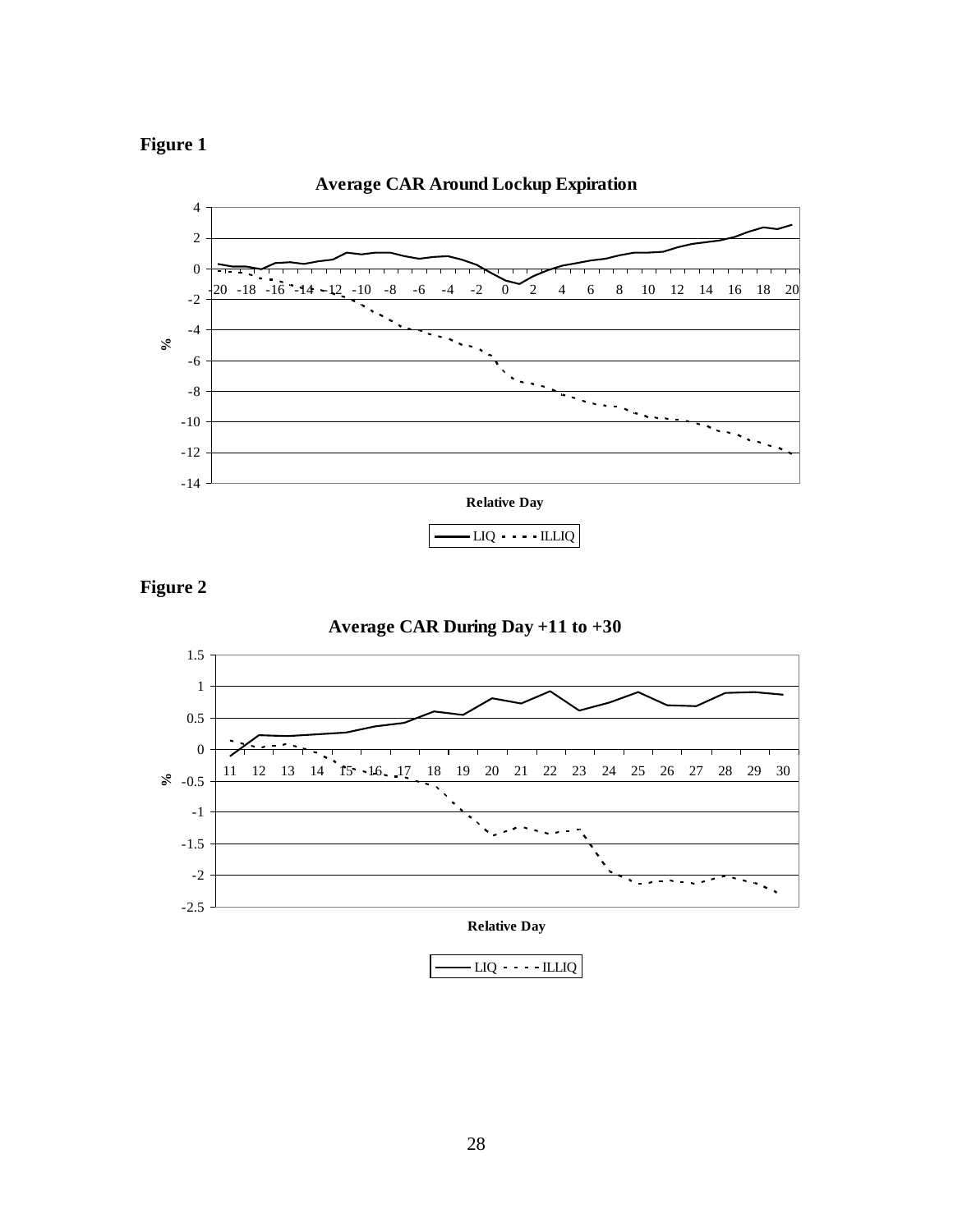#### Table 1 Descriptive Statistics

This table presents the offer and firm characteristics for the lockup expiration sample. The IPO sample period is from 1993 to 2005. Panel A and B report the means, medians, and standard deviations for all firms and liquid (LIQ) vs illiquid (ILLIQ) subsamples, respectively. Liquid (illiquid) firms are defined as those firms whose ratio of Amihud illiquidity measure in postlockup  $[-21, +40]$  to pre-lockup  $[-40, -21]$  period is less than 1 (more than 1). Amihud illiquidity measure is computed as  $|R_{it}|DVOL_{it}$ . Shares offered is the number of shares issued to the public by the issuers. Net proceeds is the total amount raised by the issuers excluding fees and expenses. Offer price is the issuing price of the IPO shares. Filing Price Range is defined as the difference between high and low filing price as a percentage of the low filing price. Offer to close returns is the difference between the closing price and offer price as a percentage of the offer price. Over-allotment shares represents the additional shares that issuer allows the underwriter to offer, typically 15% of the initial issue. The number of underwriters includes lead and co-lead manager in the IPO process. Lockup Days is the number of days that the insiders are prohibited from selling their shares in the aftermarket. Lockup shares are the number of shares held by the managers, executives and other investors which are restricted from selling during the lockup period. These are denoted as shares eligible for future sale in the IPO prospectus. Firm age is measured from the founding year to the IPO year. Shares outstanding represent the number of shares outstanding after IPO. Market value is defined as the first day closing price multiplied by the number of shares outstanding after IPO. The debt to asset ratio equals total debt divided by total assets. Total assets, total liabilities, net sales, net income and returns on assets (ROA) are based on the most recent fiscal year ending prior to the IPO lockup expiration. The mean and median comparisons of LIQ and ILLIQ samples are based on independent t-test and Wilcoxon Signed Ranks test, respectively. \*\*\*, \*\*, and \* represent significance at the 1%, 5%, and 10% levels for a two-tailed test, respectively.

Panel A: All Firms (1609)

|                                 | mean     | median  | std. dev. |
|---------------------------------|----------|---------|-----------|
| <b>Offer Characteristics</b>    |          |         |           |
| Shares Offered (million)        | 4.114    | 2.900   | 5.043     |
| Net Proceeds (\$million)        | 60.942   | 35.828  | 99.816    |
| Offer Price (\$)                | 12.636   | 12.000  | 4.302     |
| Filing Price Range (%)          | 17.243   | 16.667  | 6.655     |
| Offer to Close Returns (%)      | 20.327   | 10.294  | 37.579    |
| Over-allotment Shares (million) | 0.704    | 0.465   | 0.866     |
| No. of Underwriters             | 2.800    | 2.000   | 1.490     |
| Lockup Days                     | 194.751  | 180.000 | 62.116    |
| Lockup Shares (million)         | 12.796   | 8.014   | 20.002    |
| <b>Firm Characteristics</b>     |          |         |           |
| Firm Age (years)                | 14.623   | 8.000   | 19.175    |
| Shares Outstanding (million)    | 16.865   | 10.834  | 24.585    |
| Market Value (\$million)        | 311.345  | 153.563 | 732.492   |
| Total Assets (\$million)        | 218.242  | 25.957  | 1,574.374 |
| Total Liabilities (\$million)   | 187.273  | 16.282  | 1,386.224 |
| Net Sales (\$million)           | 163.994  | 31.909  | 790.641   |
| Net Income (\$million)          | $-0.715$ | 0.831   | 36.195    |
| <b>ROA</b>                      | $-0.049$ | 0.114   | 0.663     |
| Debt to Asset Ratio             | 0.355    | 0.261   | 0.487     |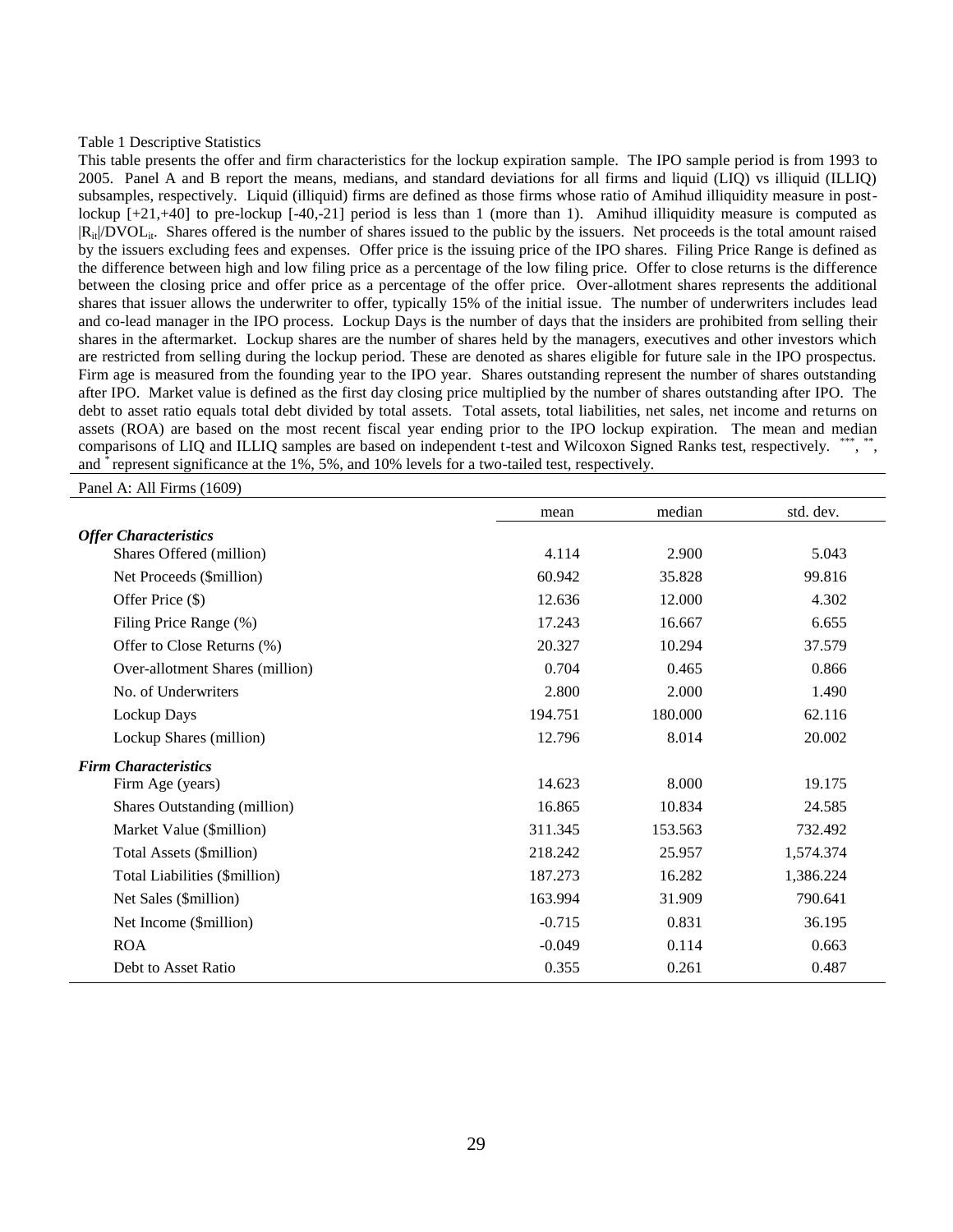|                                 |          | <b>LIQ</b> Firms |           |          | <b>ILLIQ</b> Firms |           | <b>Difference</b>    |                      |  |
|---------------------------------|----------|------------------|-----------|----------|--------------------|-----------|----------------------|----------------------|--|
|                                 |          | (845)            |           |          | (764)              |           |                      | $LIQ - ILLIQ$        |  |
|                                 | mean     | median           | std. dev. | mean     | median             | std. dev. | mean                 | median               |  |
| <b>Offer Characteristics</b>    |          |                  |           |          |                    |           |                      |                      |  |
| Shares Offered (million)        | 4.296    | 3.000            | 4.880     | 3.912    | 2.700              | 5.212     | 0.384                | $0.300***$           |  |
|                                 |          |                  |           |          |                    |           | (1.52)               | (2.93)               |  |
| Net Proceeds (\$million)        | 64.664   | 38.363           | 91.377    | 56.825   | 32.480             | 108.300   | 7.839                | 5.883***             |  |
|                                 |          |                  |           |          |                    |           | (1.56)               | (4.03)               |  |
| Offer Price (\$)                | 12.747   | 12.500           | 4.206     | 12.514   | 12.000             | 4.404     | 0.233                | 0.500                |  |
|                                 |          |                  |           |          |                    |           | (1.09)               | (1.40)               |  |
| Filing Price Range (%)          | 17.114   | 16.667           | 7.296     | 17.385   | 16.667             | 5.869     | $-0.271$             | 0.000                |  |
|                                 |          |                  |           |          |                    |           | (0.82)               | (0.55)               |  |
| Offer to Close Returns (%)      | 20.308   | 11.389           | 34.410    | 20.348   | 8.929              | 40.821    | $-0.040$             | 2.460                |  |
|                                 |          |                  |           |          |                    |           | (0.02)               | (1.39)               |  |
| Over-allotment Shares (million) | 0.758    | 0.510            | 0.888     | 0.645    | 0.450              | 0.837     | $0.113***$           | $0.060***$           |  |
|                                 |          |                  |           |          |                    |           | (2.61)<br>$0.251***$ | (4.52)<br>$1.000***$ |  |
| No. of Underwriters             | 2.920    | 3.000            | 1.558     | 2.669    | 2.000              | 1.401     |                      |                      |  |
|                                 |          |                  |           |          |                    |           | (3.40)<br>$-0.249$   | (3.96)<br>0.000      |  |
| Lockup Days                     | 194.633  | 180.000          | 66.009    | 194.882  | 180.000            | 57.549    |                      |                      |  |
|                                 | 13.412   | 9.086            | 15.480    | 12.114   | 6.910              | 24.025    | (0.08)<br>1.298      | (1.18)<br>$2.176***$ |  |
| Lockup Shares (million)         |          |                  |           |          |                    |           | (1.27)               | (4.67)               |  |
| <b>Firm Characteristics</b>     |          |                  |           |          |                    |           |                      |                      |  |
| Firm Age (years)                | 14.586   | 8.000            | 19.088    | 14.665   | 8.000              | 19.285    | $-0.079$             | 0.000                |  |
|                                 |          |                  |           |          |                    |           | $(-0.08)$            | (0.27)               |  |
| Shares Outstanding (million)    | 17.605   | 11.850           | 18.499    | 16.047   | 9.706              | 29.900    | 1.558                | $2.144***$           |  |
|                                 |          |                  |           |          |                    |           | (1.24)               | (5.08)               |  |
| Market Value (\$million)        | 311.250  | 169.539          | 457.165   | 311.450  | 131.973            | 948.454   | $-0.200$             | 37.566***            |  |
|                                 |          |                  |           |          |                    |           | $(-0.01)$            | (4.48)               |  |
| Total Assets (\$million)        | 216.439  | 27.413           | 1,067.660 | 220.236  | 24.999             | 1,990.672 | $-3.797$             | 2.414**              |  |
|                                 |          |                  |           |          |                    |           | $(-0.05)$            | (2.17)               |  |
| Total Liabilities (\$million)   | 186.232  | 15.842           | 971.621   | 188.423  | 16.894             | 1,733.632 | $-2.191$             | $-1.052$             |  |
|                                 |          |                  |           |          |                    |           | $(-0.03)$            | $(-0.79)$            |  |
| Net Sales (\$million)           | 159.326  | 32.525           | 506.632   | 169.157  | 30.971             | 1,016.579 | $-9.831$             | 1.554                |  |
|                                 |          |                  |           |          |                    |           | $(-0.24)$            | (0.96)               |  |
| Net Income (\$million)          | $-0.869$ | 0.701            | 29.996    | $-0.544$ | 1.003              | 42.019    | $-0.325$             | $-0.302$             |  |
|                                 |          |                  |           |          |                    |           | $(-0.18)$            | $(-1.48)$            |  |
| <b>ROA</b>                      | $-0.047$ | 0.104            | 0.687     | $-0.051$ | 0.123              | 0.637     | 0.004                | $-0.019$             |  |
|                                 |          |                  |           |          |                    |           | (0.10)               | $(-1.36)$            |  |
| Debt to Asset Ratio             | 0.329    | 0.224            | 0.393     | 0.385    | 0.303              | 0.571     | $-0.056**$           | $-0.079***$          |  |
|                                 |          |                  |           |          |                    |           | $(-2.25)$            | $(-2.71)$            |  |

### Panel B: Liquid vs Illiquid Firms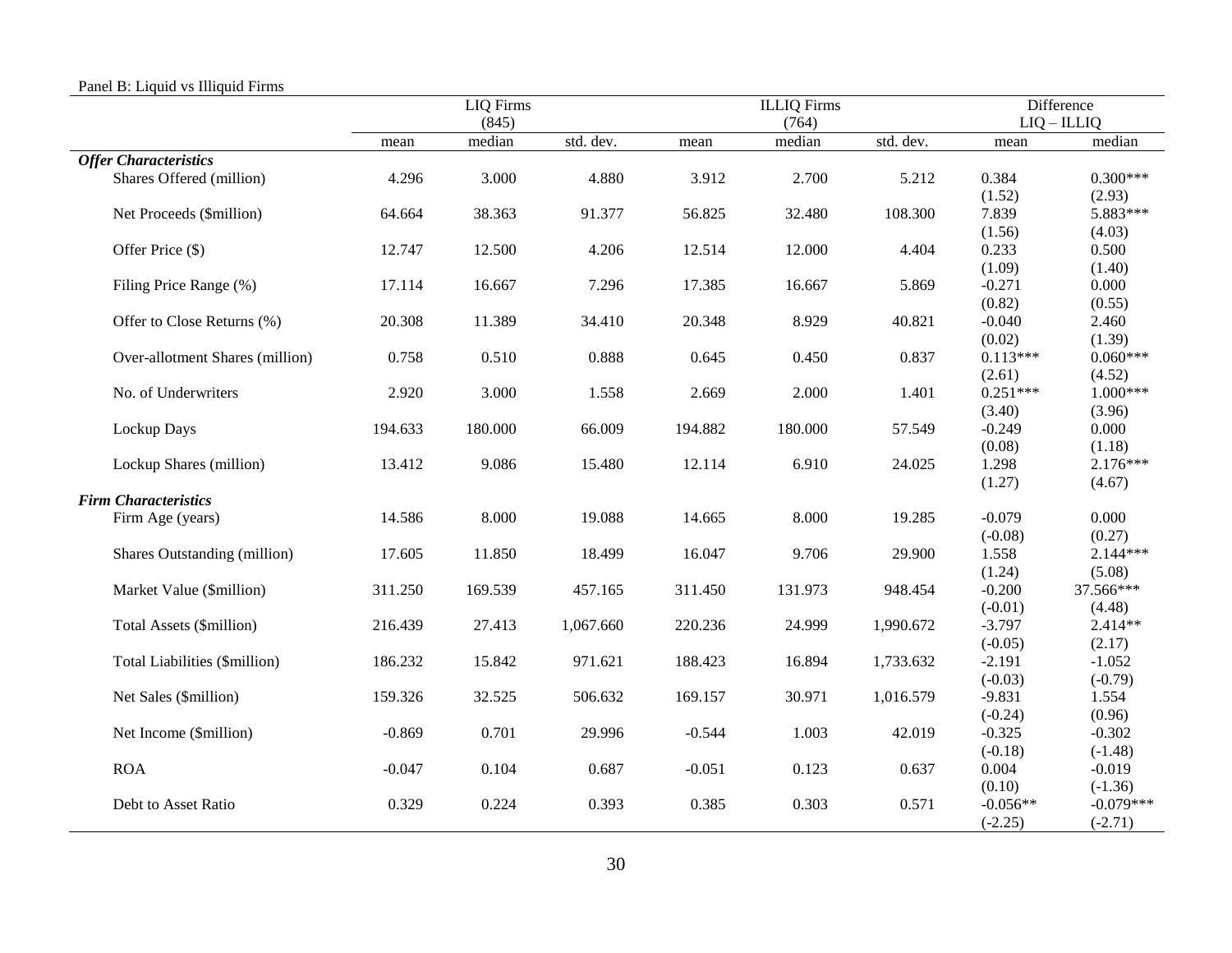#### Table 2 Quote and Trade Characteristics

This table presents the summary statistics for the quote and trade activities for the entire sample as well as the liquid (LIQ) and illiquid (ILLIQ) subsamples around lockup expirations. Liquid (illiquid) firms are those firms whose ratio of Amihud illiquidity measure in post-lockup to pre-lockup period is less than 1 (more than 1). Amihud illiquidity measure is computed as  $\hat{R}_i/\hat{D}VOL_i$ . The pre- and postlockup expiration windows are [-40,-21] and [+21,+40] days with respect to the unlock day respectively. We compute quoted and effective spreads in terms of dollars and percentages. The quoted and effective spreads are averaged on the basis of time-weighting and trade-weighting respectively. Depth is the sum of bid and ask depths measured in terms of share volume. The number of trades is the total number of transactions per day. Trade size is the average trading volume per transaction and trading value is the average of the product of price and quantity traded per day. Return volatility is the standard deviation of the intraday returns. The comparison of means and medians for LIQ vs ILLIQ in pre- and post-lockup periods are based on the independent t-test and Wilcoxon signed ranks tests. For the comparison of the pre- and post-lockup means and medians, we compute the paired sample t-statistics and the z-statistics based on Wilcoxon signed ranks test in the parentheses. \*, \*\*,\*,\*,\*,\*,\* and \*\*\*\* represent the 10%, 5%, and 1% two-tailed significance level, respectively.

|                             |        |             | All Firms    |                  | <b>LIQ</b> Firms |              |                         |             | <b>ILLIQ</b> Firms |                         | Difference    |                                           |
|-----------------------------|--------|-------------|--------------|------------------|------------------|--------------|-------------------------|-------------|--------------------|-------------------------|---------------|-------------------------------------------|
|                             |        |             | (1609)       |                  |                  | (845)        |                         |             | (764)              |                         |               | $LIQ - ILLIQ$                             |
|                             |        | Pre         | Post         | Difference       | Pre              | Post         | Difference              | Pre         | Post               | Difference              | Pre           | Post                                      |
|                             |        | $-40,-21$ ] | $[-21, +40]$ | Pre-Post         | $-40, -21$       | $[-21, +40]$ | Pre-Post                | $[-40,-21]$ | $[-21, +40]$       | Pre-Post                | $[-40,-21]$   | $[+21,+40]$                               |
| <b>Quote Activities</b>     |        |             |              |                  |                  |              |                         |             |                    |                         |               |                                           |
| Quoted dollar spread        | Mean   | 0.3726      | 0.3484       | 0.0242           | 0.3660           | 0.3262       | 0.0398                  | 0.3798      | 0.3730             | 0.0068                  | $-0.0138$     | $-0.0468$                                 |
|                             |        |             |              | $***$<br>(7.02)  |                  |              | $(9.98)$ ***            |             |                    | (1.19)                  | $(-1.16)$     | $(-3.81)$ ***                             |
|                             | Median | 0.3256      | 0.2959       | 0.0297           | 0.3102           | 0.2692       | 0.0410                  | 0.3345      | 0.3187             | 0.0158                  | $-0.0243$     | $-0.0495$                                 |
|                             |        |             |              | $(9.19)$ ***     |                  |              | $(11.00)$ ***           |             |                    | $(1.92)$ <sup>*</sup>   | $(-1.66)$     | $(-3.76)$ ***                             |
| Quoted percentage spread    | Mean   | 0.0289      | 0.0301       | $-0.0012$        | 0.0271           | 0.0228       | 0.0043                  | 0.0310      | 0.0381             | $-0.0071$               | $-0.0039$     | $-0.0153$                                 |
|                             |        |             |              | ***<br>$(-2.82)$ |                  |              | $(11.38)$ ***           |             |                    | $(-10.80)$ ***          | $(-3.50)$ *** | $(-10.84)$ ***                            |
|                             | Median | 0.0244      | 0.0236       | 0.0008           | 0.0223           | 0.0178       | 0.0045                  | 0.0267      | 0.0314             | $-0.0047$               | $-0.0044$     | $-0.0136$                                 |
|                             |        |             |              | (1.45)           |                  |              | $(15.01)$ ***           |             |                    | $(-12.09)$ ***          | $(-3.69)$ *** | $\left( -12.47\right) ^{\ast \ast \ast }$ |
| Effective dollar spread     | Mean   | 0.2225      | 0.2073       | $0.0152***$      | 0.2176           | 0.1983       | 0.0193                  | 0.2279      | 0.2174             | 0.0105                  | $-0.0103$     | $-0.0191$                                 |
|                             |        |             |              | (5.97)           |                  |              | $(6.83)$ ***            |             |                    | $(2.43)$ **             | $(-1.50)$     | $(-2.79)$ ***                             |
|                             | Median | 0.1998      | 0.1809       | 0.0189           | 0.1919           | 0.1733       | 0.0186                  | 0.2055      | 0.1853             | 0.0202                  | $-0.0136$     | $-0.0120$                                 |
|                             |        |             |              | $***$<br>(7.72)  |                  |              | $(7.77)$ <sup>***</sup> |             |                    | $(3.12)$ <sup>***</sup> | $(-1.83)$     | $(-2.78)$ ***                             |
| Effective percentage spread | Mean   | 0.0170      | 0.0178       | $-0.0008$        | 0.0160           | 0.0135       | 0.0025                  | 0.0181      | 0.0227             | $-0.0046$               | $-0.0021$     | $-0.0092$                                 |
|                             |        |             |              | $(-3.16)$ ***    |                  |              | $(10.44)$ ***           |             |                    | $(-9.66)$ ***           | $(-3.53)$ *** | $(-11.24)$ ***                            |
|                             | Median | 0.0152      | 0.0142       | 0.0010           | 0.0143           | 0.0117       | 0.0026                  | 0.0161      | 0.0188             | $-0.0027$               | $-0.0018$     | $-0.0071$                                 |
|                             |        |             |              | (1.39)           |                  |              | $(13.52)$ ***           |             |                    | $(-10.59)$ ***          | $(-4.28)$ *** | $(-12.89)$ ***                            |
| Depth                       | Mean   | 3,429.26    | 4,667.14     | $-1,237.88$      | 3,827.04         | 6,122.89     | $-2,295.85$             | 2,989.30    | 3,057.04           | $-67.74$                | 837.74        | 3,065.85                                  |
|                             |        |             |              | $(-6.57)$ ***    |                  |              | $(-7.46)$ ***           |             |                    | $(-0.35)$               | (1.78)        | $(5.39)$ ***                              |
|                             | Median | 247.95      | 343.60       | $-95.65$         | 291.11           | 578.35       | $-287.24$               | 206.92      | 196.00             | 10.92                   | 84.19         | 382.35                                    |
|                             |        |             |              | $(-10.66)$ ***   |                  |              | $(-14.81)$              |             |                    | (1.65)                  | $(2.68)$ ***  | $(8.28)$ <sup>***</sup>                   |
| <b>Bid Depth</b>            | Mean   | 1,670.79    | 2,209.51     | $-538.72$        | 1,838.55         | 2,854.99     | $-1,016.44$             | 1,485.24    | 1,495.60           | $-10.36$                | 353.31        | 1,359.39                                  |
|                             |        |             |              | $(-5.67)$ ***    |                  |              | $(-6.91)$ ***           |             |                    | $(-0.09)$               | (1.53)        | $(5.11)$ <sup>***</sup>                   |
|                             | Median | 119.42      | 161.84       | $-42.42$         | 145.40           | 274.05       | $-128.65$               | 105.20      | 97.17              | 8.03                    | 40.20         | 176.88                                    |
|                             |        |             |              | $(-10.32)$ ***   |                  |              | $(-14.06)$              |             |                    | (1.28)                  | $(2.66)$ ***  | $(8.21)$ ***                              |
| Ask Depth                   | Mean   | 1,758.47    | 2,457.62     | $-699.15$        | 1,988.49         | 3,267.90     | $-1,279.41$             | 1,504.06    | 1,561.44           | $-57.38$                | 484.43        | 1,706.46                                  |
|                             |        |             |              |                  |                  |              |                         |             |                    |                         |               |                                           |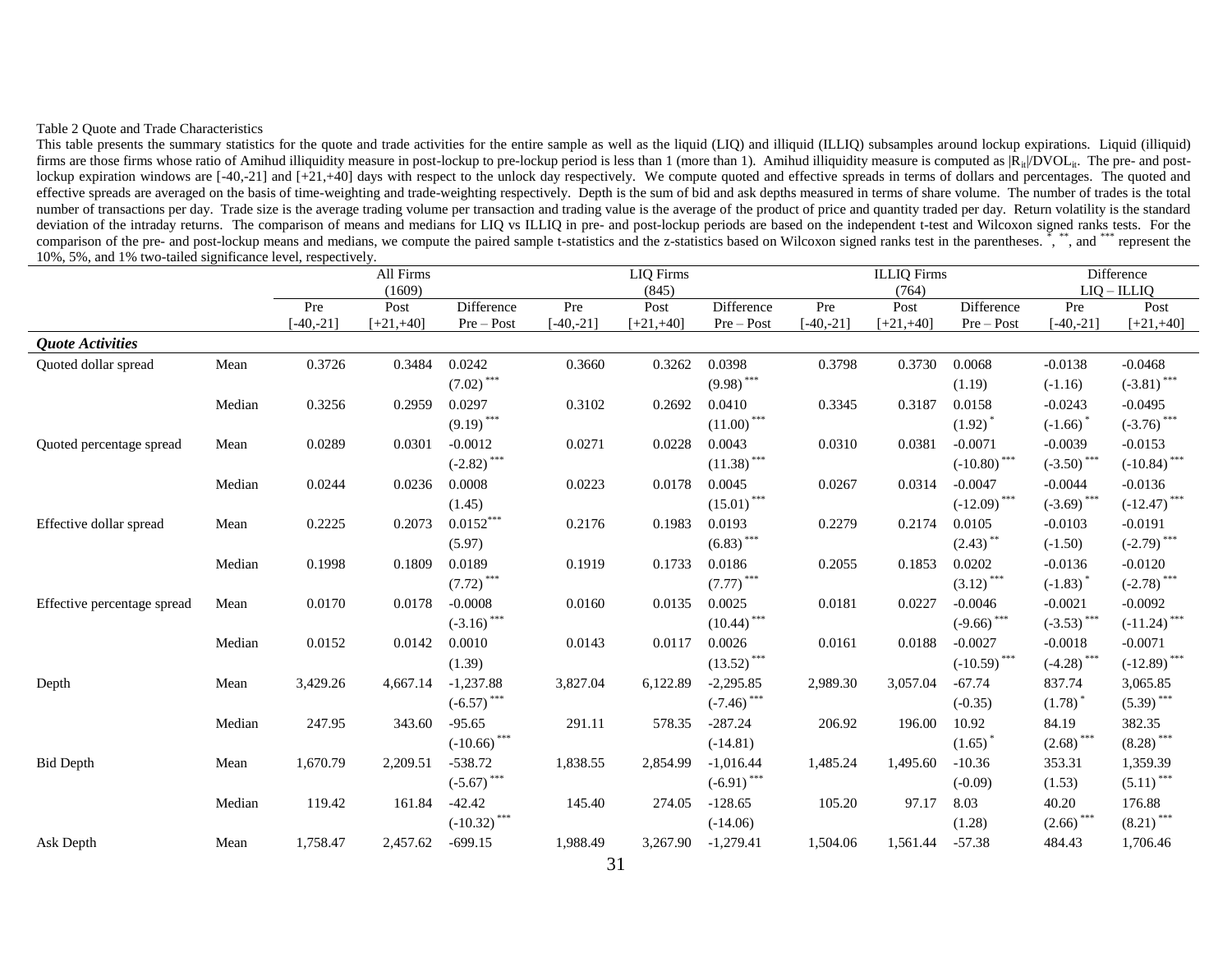|                            |        |           |            | $(-6.75)$ ***    |           |            | $(-7.32)$ ***        |            |           | $(-0.60)$                          | (1.95)                  | $(5.48)$ ***            |
|----------------------------|--------|-----------|------------|------------------|-----------|------------|----------------------|------------|-----------|------------------------------------|-------------------------|-------------------------|
|                            | Median | 126.33    | 168.80     | $-42.47$         | 146.16    | 296.70     | $-150.54$            | 105.92     | 100.73    | 5.19                               | 40.24                   | 195.97                  |
|                            |        |           |            | $(-11.09)$ ***   |           |            | $(-15.06)$ ***       |            |           | (1.36)                             | $(2.68)$ <sup>***</sup> | $(8.33)$ ***            |
| Number of Ouotes           | Mean   | 312.25    | 422.38     | $-110.13$        | 384.08    | 554.20     | $-170.12$            | 232.81     | 276.59    | $-43.78$                           | 151.27                  | 277.61                  |
|                            |        |           |            | $(-6.94)$ ***    |           |            | $(-6.95)$ ***        |            |           | $(-2.26)$ **                       | $(4.28)$ ***            | $(5.57)$ ***            |
|                            | Median | 15.72     | 18.05      | $-2.33$          | 19.68     | 30.35      | $-10.67$             | 13.58      | 12.10     | 1.48                               | 6.10                    | 18.25                   |
|                            |        |           |            | ***<br>$(-7.21)$ |           |            | $\frac{(-12.94)}{2}$ |            |           | $\left(4.96\right)$ <sup>***</sup> | $(3.36)$ ***            | $(8.40)$ <sup>***</sup> |
| <b>Trade Activities</b>    |        |           |            |                  |           |            |                      |            |           |                                    |                         |                         |
| Number of Trades           | Mean   | 147.18    | 178.36     | $-31.18$         | 142.76    | 234.58     | $-91.82$             | 152.06     | 116.19    | 35.87                              | $-9.30$                 | 118.39                  |
|                            |        |           |            | $(-3.70)$ ***    |           |            | $(-7.41)$ ***        |            |           | $(3.34)$ ***                       | $(-0.47)$               | $(6.53)$ ***            |
|                            | Median | 32.85     | 40.45      | $-7.60$          | 35.10     | 69.10      | $-34.00$             | 30.53      | 22.81     | 7.72                               | 4.57                    | 46.29                   |
|                            |        |           |            | $(-7.81)$ ***    |           |            | $(-17.35)$ ***       |            |           | $(9.80)$ ***                       | (1.63)                  | $(11.39)$ ***           |
| Trade Size                 | Mean   | 95,554.63 | 123,209.72 | $-27,655.09$     | 89,886.68 | 156,376.56 | $-66,489.88$         | 101,823.50 | 86,526.50 | 15,297.00                          | $-11,936.82$            | 69,850.06               |
|                            |        |           |            | $(-6.08)$ ***    |           |            | $(-10.53)$ ***       |            |           | $(2.47)$ <sup>**</sup>             | $(-1.39)$               | $(6.62)$ ***            |
|                            | Median | 43,905.00 | 53,693.20  | $-9,788.20$      | 44,090.00 | 84,370.00  | $-40,280.00$         | 43,247.50  | 32,605.00 | 10,642.50                          | 842.50                  | 51,765.00               |
|                            |        |           |            | $(-8.19)$ ***    |           |            | $(-16.86)$ ***       |            |           | $(8.08)$ ***                       | (0.50)                  | $(12.71)$ ***           |
| Trading Value (\$Thousand) | Mean   | 2,341.60  | 2,749.34   | $-407.74$        | 2,083.98  | 3,901.28   | $-1,817.30$          | 2,626.54   | 1,475.26  | 1,151.28                           | $-542.56$               | 2,426.02                |
|                            |        |           |            | $(-2.38)$        |           |            | $(-8.26)$ ***        |            |           | $(4.53)$ ***                       | $(-1.31)$               | $(6.92)$ ***            |
|                            | Median | 633.87    | 685.12     | $-51.25$         | 669.81    | 1,264.79   | $-594.98$            | 604.57     | 345.65    | 258.92                             | 65.24                   | 919.14                  |
|                            |        |           |            | $(-4.94)$ ***    |           |            | $(-17.91)$ ***       |            |           | $(15.06)$ ***                      | (1.50)                  | $(15.03)$ ***           |
| <b>Return Volatility</b>   | Mean   | 0.0143    | 0.0145     | $-0.0002$        | 0.0133    | 0.0111     | 0.0022               | 0.0153     | 0.0181    | $-0.0028$                          | $-0.0020$               | $-0.0070$               |
|                            |        |           |            | $(-0.98)$        |           |            | $(11.08)$ ***        |            |           | $(-8.76)$ ***                      | $(-3.44)$ ***           | $(-11.11)$ ***          |
|                            | Median | 0.0122    | 0.0116     | 0.0006           | 0.0111    | 0.0090     | 0.0021               | 0.0130     | 0.0152    | $-0.0022$                          | $-0.0019$               | $-0.0062$               |
|                            |        |           |            | $(-2.85)$ ***    |           |            | $(15.54)$ ***        |            |           | $(-10.61)$ ***                     | $\frac{(-4.06)}{2}$     | $(-11.86)$ ***          |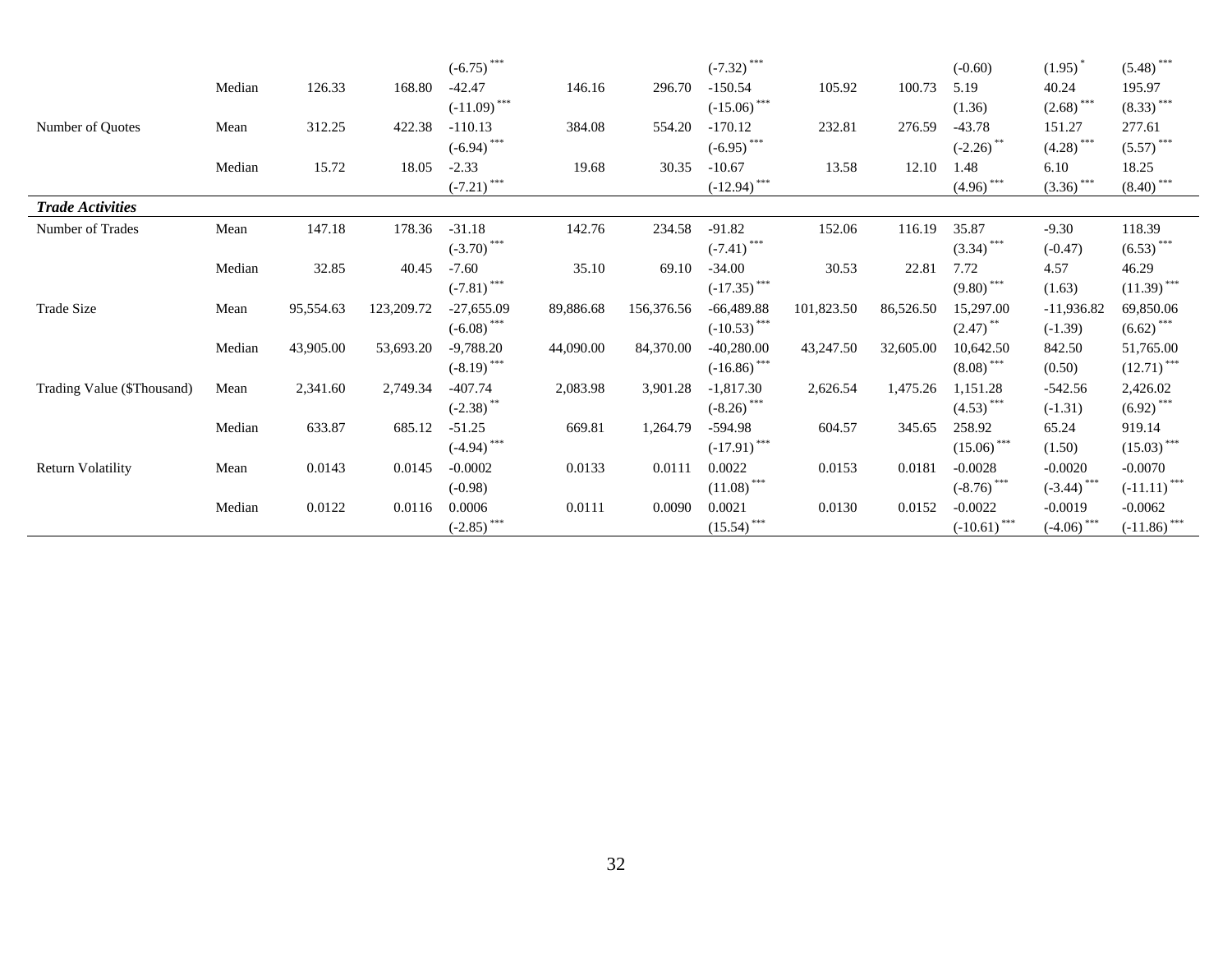#### Table 3 Cumulative Abnormal Returns (CARs) Around Lockup Expiration

This table reports the mean and median values of the cumulative abnormal returns around IPO lockup expiration dates for all, Liquid (LIQ), and Illiquid (ILLIQ) firms. Liquid (illiquid) firms are those firms whose ratio of Amihud illiquidity measure in post-lockup [+21,+40] to pre-lockup [-40,-21] period is less than 1 (more than 1). Amihud illiquidity measure is computed as  $|R_{it}|DVOL_{it}$ . CARs are based on a market model with the CRSP value-weighted index as the proxy for the market return and the estimation period is from day -120 to day -21. The mean and median comparisons of LIQ and ILLIQ samples are based on the independent t-test and Wilcoxon Signed Ranks test, respectively. \*\*\*, \*\*, and \*represent significance at the 1%, 5%, and 10% levels for a two-tailed test, respectively.

|             |               | All Firms     | <b>LIQ</b> Firms |               | <b>ILLIQ</b> Firms |               | Difference |             |
|-------------|---------------|---------------|------------------|---------------|--------------------|---------------|------------|-------------|
|             |               | (1609)        |                  | (845)         |                    | (764)         |            | LIQ - ILLIQ |
| windows     | mean          | median        | mean             | median        | mean               | median        | mean       | median      |
| $(-20,+20)$ | $-4.23%$ ***  | $-3.48\%$ *** | 2.88%*           | $1.58\%$ ***  | $-12.09\%$ ***     | $-9.88\%$ *** | 14.97***   | $11.46***$  |
|             | $(-6.42)$     | $(-2.60)$     | (1.96)           | (3.43)        | $(-11.38)$         | $(-7.38)$     | (8.88)     | (8.81)      |
| $(-10,+10)$ | $-3.74\%$ *** | $-3.21\%$ *** | 0.03%            | $-1.36%$      | $-7.91\%$ ***      | $-5.08\%$ *** | 7.94***    | $3.72***$   |
|             | $(-6.95)$     | $(-4.45)$     | $(-0.14)$        | (0.12)        | $(-9.93)$          | $(-6.58)$     | (7.21)     | (6.29)      |
| $(-5,+5)$   | $-2.27\%$ *** | $-1.75\%$ *** | $-0.26%$         | $-0.84%$      | $-4.49\%$ ***      | $-3.38\%$ *** | $4.23***$  | $2.54***$   |
|             | $(-5.59)$     | $(-3.20)$     | (0.08)           | (0.19)        | $(-8.19)$          | $(-4.85)$     | (5.25)     | (4.59)      |
| $(-1,+1)$   | $-1.73\%$ *** | $-1.33\%$ *** | $-1.30\%$ ***    | $-1.11\%$ *** | $-2.22\%$ ***      | $-1.61\%$ *** | $0.92*$    | 0.50        |
|             | $(-8.80)$     | $(-4.85)$     | $(-4.27)$        | $(-2.70)$     | $(-8.28)$          | $(-4.19)$     | (1.95)     | (1.59)      |
| (0,0)       | $-0.87\%$ *** | $-0.50\%$ *** | $-0.55\%$ **     | $-0.36%$      | $-1.22\%$ ***      | $-0.70\%$ *** | $0.67**$   | $0.34**$    |
|             | $(-7.04)$     | $(-3.10)$     | $(-2.48)$        | $(-1.05)$     | $(-7.61)$          | $(-3.40)$     | (2.29)     | (2.05)      |
| $(+2,+5)$   | 0.19%         | $-0.39%$      | 1.39% ***        | $0.19\%$ **   | $-1.14\%$ ***      | $-1.02\%$ **  | 2.53***    | $1.21***$   |
|             | (1.07)        | (0.05)        | (4.53)           | (2.40)        | $(-3.21)$          | $(-2.45)$     | (5.06)     | (4.85)      |
| $(+2,+10)$  | $-0.04%$      | $-0.63%$      | 2.08% ***        | $0.70\%$ ***  | $-2.38\%$ ***      | $-1.87\%$ *** | $4.46***$  | $2.57***$   |
|             | (0.18)        | $(-0.05)$     | (4.34)           | (3.57)        | $(-4.30)$          | $(-3.83)$     | (6.14)     | (5.68)      |
| $(+2,+20)$  | $-0.19%$      | $-0.82%$      | 3.92% ***        | $2.18\%$ ***  | $-4.72\%$ ***      | $-3.75\%$ *** | $8.64***$  | 5.93***     |
|             | $(-0.27)$     | (0.70)        | (5.52)           | (5.50)        | $(-6.19)$          | $(-4.77)$     | (8.47)     | (8.52)      |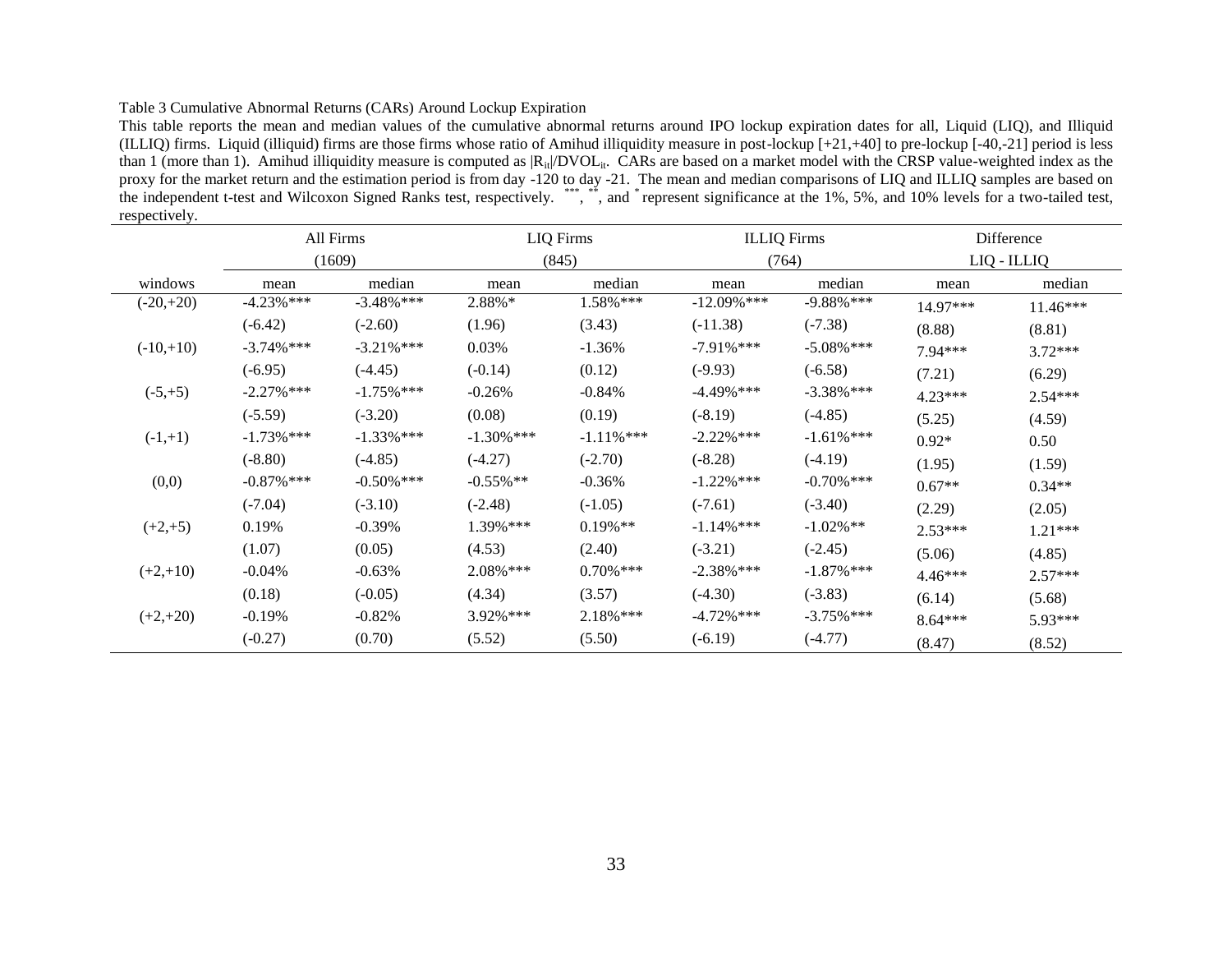#### Table 4 Regression Analysis of Cumulative Abnormal Returns (CAR) Around Lockup Expiration

This table reports the regression results for the cumulative abnormal returns around the lockup expiration period. The dependent variables are the CAR(-20,+20) and CAR(+2,+20) in panels A and B, respectively. CARs are based on the market model with the CRSP value-weighted index as the proxy for the market return and the estimation period runs from day -120 to day -21. VC is a dummy variable that equals one if the firm is venture capital backed; otherwise zero. DILLIQ is the average ratio of Amihud illiquidity measure in the post-lockup  $(+40,+21)$  to prelockup (-21,-40) period. Amihud illiquidity measure is computed as  $|R_{it}/DVOL_{it}$ . INSIDE is defined as the ratio of insider sales of shares in the period (0,+20) to the number of shares locked up. Insiders are directors, committees, officers, affiliates, and beneficial owners who are subject to lockup restrictions of investment bankers. OI is the order imbalance defined as the sum of (sell dollar volume – buy dollar volume)/daily trading value during the CAR window. SUPPLY is defined as the sum of (daily trading value – normal trading value)/normal trading value during (-20,+20). Normal trading volume is computed based on the average daily trading value during day -120 to day -21. RUNUP the rate of return for each firm computed from the closing price on listing date to day -41. TECH refers to technology firms and is a dummy variable that equals 1 if identified as high tech in SDC database; otherwise zero. NYSE is equal to 1 if the firm is NYSE-listed; otherwise zero. UWREP is the underwriter reputation which equals to 1 if Jay Ritter's underwriter ranking is greater than 8; otherwise zero. t-value is in the parentheses. ", \*", and \*\*\* represent the 10%, 5%, and 1% two-tailed significance level, respectively. The t-statistics in the parentheses are White heteroskedasticity-consistent.

|                       | Model 1      | Model 2      | Model 3      | Model 4      | Model 5      | Model 6      | Model 7      | Model 8      | Model 9     | Model 10      | Model 11     | Model 12     |
|-----------------------|--------------|--------------|--------------|--------------|--------------|--------------|--------------|--------------|-------------|---------------|--------------|--------------|
| Panel A: CAR(-20,+20) |              |              |              |              |              |              |              |              |             |               |              |              |
| Intercept             | $-0.0386***$ | $-0.0145$    | $-0.0446***$ | $-0.0372***$ | $-0.0615***$ | $-0.0325***$ | $-0.0220**$  | $-0.0478***$ | $-0.0341**$ | 0.0145        | $-0.0518***$ | $0.0247*$    |
|                       | $(-4.01)$    | $(-1.46)$    | $(-5.22)$    | $(-4.26)$    | $(-6.96)$    | $(-4.06)$    | $(-2.36)$    | $(-5.20)$    | $(-2.84)$   | (1.00)        | $(-5.65)$    | (1.68)       |
| <b>DILLIQ</b>         | $-0.0050**$  |              |              |              |              |              |              |              |             | $-0.0066$ *** |              | $-0.0044**$  |
|                       | $(-2.10)$    |              |              |              |              |              |              |              |             | $(-2.90)$     |              | $(-2.18)$    |
| <b>VC</b>             |              | $-0.0729***$ |              |              |              |              |              |              |             | $-0.0656***$  |              | $-0.0704***$ |
|                       |              | $(-4.28)$    |              |              |              |              |              |              |             | $(-3.67)$     |              | $(-4.02)$    |
| <b>INSIDE</b>         |              |              | $-0.1108**$  |              |              |              |              |              |             | $-0.0783$     |              | $-0.0867*$   |
|                       |              |              | $(-1.96)$    |              |              |              |              |              |             | $(-1.56)$     |              | $(-1.70)$    |
| O <sub>I</sub>        |              |              |              | $-0.0064***$ |              |              |              |              |             |               | $-0.0054***$ | $-0.0083***$ |
|                       |              |              |              | $(-3.39)$    |              |              |              |              |             |               | $(-2.93)$    | $(-4.52)$    |
| <b>SUPPLY</b>         |              |              |              |              | $0.0005***$  |              |              |              |             |               | $0.0005***$  | $0.0005***$  |
|                       |              |              |              |              | (3.36)       |              |              |              |             |               | (3.38)       | (3.53)       |
| <b>RUNUP</b>          |              |              |              |              |              | $-0.2018***$ |              |              |             | $-0.2000***$  |              | $-0.1997***$ |
|                       |              |              |              |              |              | $(-9.92)$    |              |              |             | $(-9.85)$     |              | $(-9.84)$    |
| <b>TECH</b>           |              |              |              |              |              |              | $-0.0484***$ |              |             | $-0.0120$     |              | $-0.0170$    |
|                       |              |              |              |              |              |              | $(-2.99)$    |              |             | $(-0.71)$     |              | $(-1.02)$    |
| <b>NYSE</b>           |              |              |              |              |              |              |              | $-0.0048$    |             | $-0.0445**$   |              | $-0.0690***$ |
|                       |              |              |              |              |              |              |              | $(-0.25)$    |             | $(-2.14)$     |              | $(-3.13)$    |
| <b>UWREP</b>          |              |              |              |              |              |              |              |              | $-0.0224$   | 0.0162        |              | 0.0092       |
|                       |              |              |              |              |              |              |              |              | $(-1.36)$   | (1.00)        |              | (0.58)       |
| ${\bf N}$             | 1609         | 1609         | 1609         | 1609         | 1609         | 1609         | 1609         | 1609         | 1609        | 1609          | 1609         | 1609         |
| Adj. $R^2$            | 0.003        | 0.011        | 0.003        | 0.005        | 0.032        | 0.128        | 0.005        | $-0.001$     | 0.0004      | 0.142         | 0.035        | 0.178        |
| F-statistic           | 5.76**       | 18.99***     | 5.87**       | $8.67***$    | 53.33***     | 236.23***    | $8.30***$    | 0.03         | 1.65        | 38.95***      | 30.01***     | 39.66***     |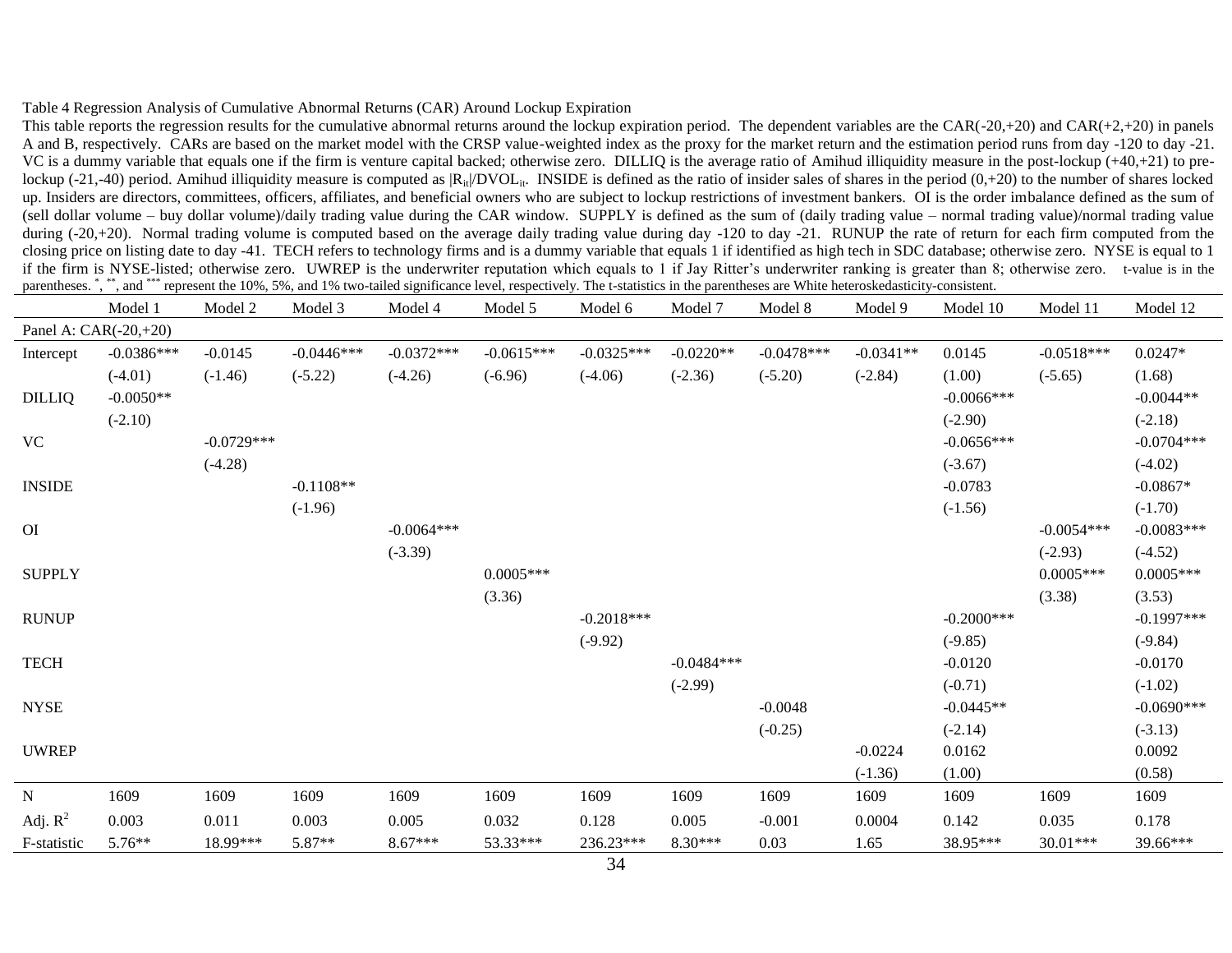| Panel B: $CAR(+2,+20)$ |             |             |           |              |              |               |           |           |           |              |              |              |
|------------------------|-------------|-------------|-----------|--------------|--------------|---------------|-----------|-----------|-----------|--------------|--------------|--------------|
| Intercept              | 0.0014      | 0.0047      | $-0.0059$ | 0.0025       | $-0.0188***$ | $0.00002$ *** | $-0.0040$ | $-0.0062$ | $-0.0030$ | 0.0111       | $-0.0109**$  | 0.0135       |
|                        | (0.24)      | (0.77)      | $(-1.17)$ | (0.49)       | $(-3.62)$    | (0.003)       | $(-0.68)$ | $(-1.13)$ | $(-0.37)$ | (1.21)       | $(-2.04)$    | (1.46)       |
| <b>DILLIQ</b>          | $-0.0037**$ |             |           |              |              |               |           |           |           | $-0.0041***$ |              | $-0.0021**$  |
|                        | $(-3.00)$   |             |           |              |              |               |           |           |           | $(-3.32)$    |              | $(-2.10)$    |
| <b>VC</b>              |             | $-0.0225**$ |           |              |              |               |           |           |           | $-0.0273**$  |              | $-0.0305***$ |
|                        |             | $(-2.21)$   |           |              |              |               |           |           |           | $(-2.41)$    |              | $(-2.77)$    |
| <b>INSIDE</b>          |             |             | 0.0060    |              |              |               |           |           |           | 0.0157       |              | $-0.0007$    |
|                        |             |             | (0.19)    |              |              |               |           |           |           | (0.54)       |              | $(-0.02)$    |
| O <sub>I</sub>         |             |             |           | $-0.0103***$ |              |               |           |           |           |              | $-0.0095***$ | $-0.0112***$ |
|                        |             |             |           | $(-5.48)$    |              |               |           |           |           |              | $(-5.02)$    | $(-5.78)$    |
| <b>SUPPLY</b>          |             |             |           |              | $0.0009***$  |               |           |           |           |              | $0.0008***$  | $0.0008***$  |
|                        |             |             |           |              | (4.42)       |               |           |           |           |              | (4.36)       | (4.20)       |
| <b>RUNUP</b>           |             |             |           |              |              | $-0.0734***$  |           |           |           | $-0.0744***$ |              | $-0.0752***$ |
|                        |             |             |           |              |              | $(-7.19)$     |           |           |           | $(-7.31)$    |              | $(-7.37)$    |
| <b>TECH</b>            |             |             |           |              |              |               | $-0.0032$ |           |           | 0.0122       |              | 0.0067       |
|                        |             |             |           |              |              |               | $(-0.32)$ |           |           | (1.14)       |              | (0.65)       |
| <b>NYSE</b>            |             |             |           |              |              |               |           | 0.0039    |           | $-0.0068$    |              | $-0.0223$    |
|                        |             |             |           |              |              |               |           | (0.31)    |           | $(-0.52)$    |              | $(-1.61)$    |
| <b>UWREP</b>           |             |             |           |              |              |               |           |           | $-0.0043$ | 0.0051       |              | 0.0005       |
|                        |             |             |           |              |              |               |           |           | $(-0.42)$ | (0.49)       |              | (0.05)       |
| ${\bf N}$              | 1609        | 1609        | 1609      | 1609         | 1609         | 1609          | 1609      | 1609      | 1609      | 1609         | 1609         | 1609         |
| Adj. $R^2$             | 0.005       | 0.003       | $-0.001$  | 0.014        | 0.041        | 0.047         | $-0.001$  | $-0.001$  | $-0.001$  | 0.054        | 0.052        | 0.105        |
| F-statistic            | 8.70***     | $5.05**$    | 0.05      | $23.01**$    | 69.52***     | 80.97***      | 0.10      | 0.06      | 0.17      | 14.12***     | $45.21***$   | 22.00***     |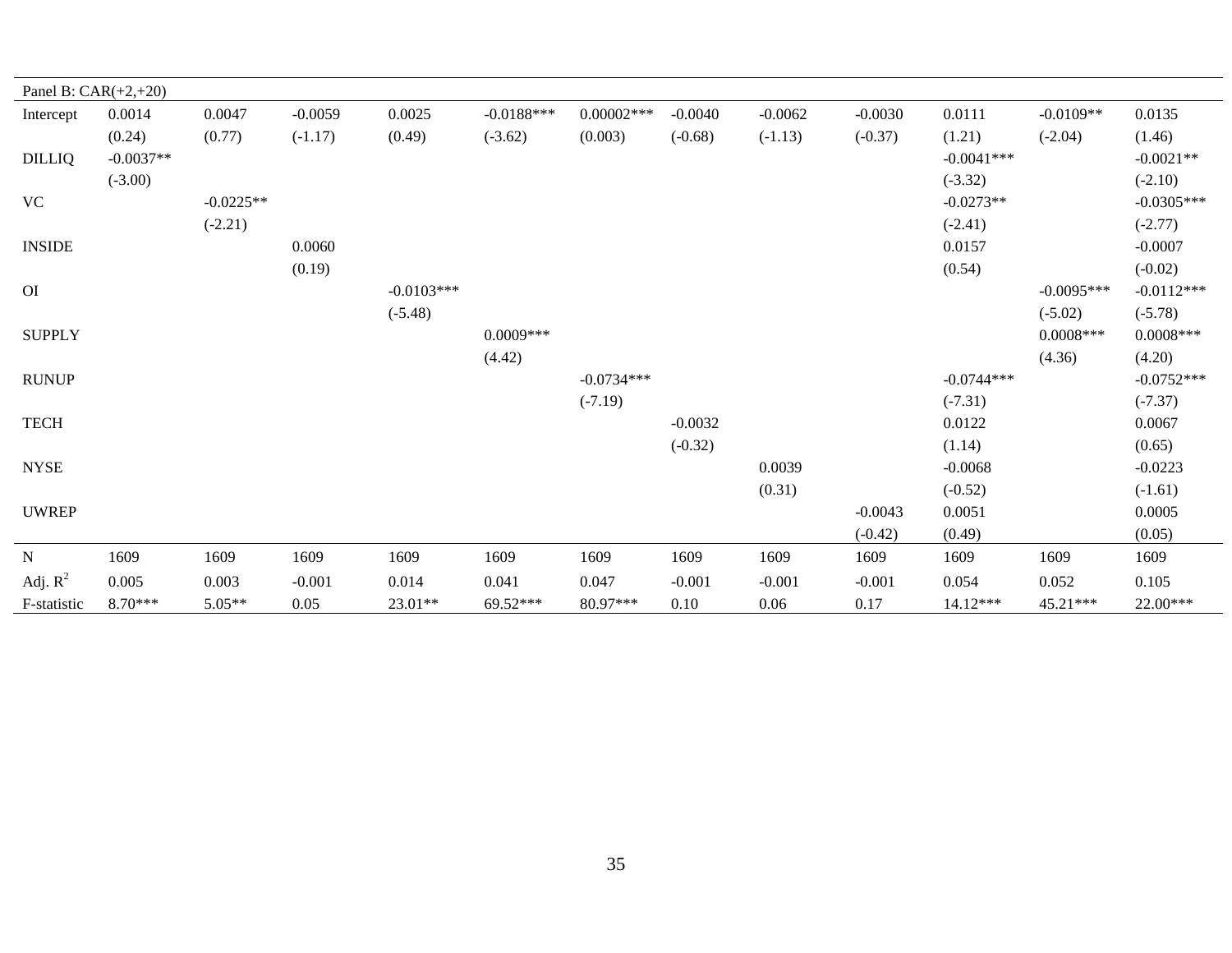#### Table 5 Robust Regression Analysis of Cumulative Abnormal Returns (CAR) Around Lockup Expiration

This table reports the regression results for the cumulative abnormal returns around the lockup expiration period. The dependent variable is the CAR(-20,+20). CARs are based on the market model with the CRSP value-weighted index as the proxy for the market return and the estimation period is from day -120 to day -21. VC is a dummy variable that equals one if the firm is venture capital backed; otherwise zero. ILLIQ\_INDEX is computed based on the 5 variables: time-weighted percentage quoted spread, trade-weighted percentage effective spread, total trading hours divided number of trades, \$1million divided dollar value of trade, and daily return volatility. We first compute the ratio of each variable in the post-lockup (+40,+21) to pre-lockup (-21,-40) period. We then compute the equally-weighted values based on the ratios. INSIDE is defined as the ratio of insider sales of shares in the period  $(0, +20)$  to the number of shares locked up. Insiders are directors, committees, officers, affiliates, and beneficial owners who are subject to lockup restrictions of investment bankers. OI is the order imbalance defined as the sum of (sell dollar volume – buy dollar volume)/daily trading value during the CAR window. SUPPLY is defined as the sum of (daily trading value – normal trading value)/normal trading value during (-20,+20). Normal trading volume is computed based on the average daily trading value during day -120 to day -21. RUNUP the rate of return for each firm computed from the closing price on listing date to day -41. TECH refers to technology firms and is a dummy variable that equals 1 if identified as high tech in SDC database; otherwise zero. NYSE is equal to 1 if the firm is NYSE-listed; otherwise zero. UWREP is the underwriter reputation which equals to 1 if Jay Ritter's underwriter ranking is greater than 8; otherwise zero. t-value is in the parentheses.<sup>\*</sup>,\*\*\*, and \*\*\*\* represent the 10%, 5%, and 1% two-tailed significance level, respectively. The t-statistics in the parentheses are White heteroskedasticity-consistent.

|                       | Model 1      | Model 2      | Model 3      | Model 4      | Model 5      | Model 6      | Model 7      | Model 8      | Model 9     | Model 10     | Model 11     | Model 12     |
|-----------------------|--------------|--------------|--------------|--------------|--------------|--------------|--------------|--------------|-------------|--------------|--------------|--------------|
| Panel A: CAR(-20,+20) |              |              |              |              |              |              |              |              |             |              |              |              |
| Intercept             | $0.1433***$  | $-0.0145$    | $-0.0446***$ | $-0.0372***$ | $-0.0615***$ | $-0.0325***$ | $-0.0220**$  | $-0.0478***$ | $-0.0341**$ | $0.2239***$  | $-0.0518***$ | 0.1960       |
|                       | (6.02)       | $(-1.46)$    | $(-5.22)$    | $(-4.26)$    | $(-6.96)$    | $(-4.06)$    | $(-2.36)$    | $(-5.20)$    | $(-2.84)$   | (8.48)       | $(-5.65)$    | (7.03)       |
| <b>ILLIQ_INDEX</b>    | $-0.1793***$ |              |              |              |              |              |              |              |             | $-0.1960***$ |              | $-0.1636***$ |
|                       | $(-8.57)$    |              |              |              |              |              |              |              |             | $(-9.98)$    |              | $(-7.80)$    |
| <b>VC</b>             |              | $-0.0729***$ |              |              |              |              |              |              |             | $-0.0638***$ |              | $-0.0681***$ |
|                       |              | $(-4.28)$    |              |              |              |              |              |              |             | $(-3.73)$    |              | $(-4.02)$    |
| <b>INSIDE</b>         |              |              | $-0.1108**$  |              |              |              |              |              |             | $-0.1089*$   |              | $-0.1103**$  |
|                       |              |              | $(-1.96)$    |              |              |              |              |              |             | $(-1.94)$    |              | $(-1.97)$    |
| <b>OI</b>             |              |              |              | $-0.0064***$ |              |              |              |              |             |              | $-0.0054***$ | $-0.0053***$ |
|                       |              |              |              | $(-3.39)$    |              |              |              |              |             |              | $(-2.93)$    | $(-2.92)$    |
| <b>SUPPLY</b>         |              |              |              |              | $0.0005***$  |              |              |              |             |              | $0.0005***$  | $0.0004***$  |
|                       |              |              |              |              | (3.36)       |              |              |              |             |              | (3.38)       | (3.82)       |
| <b>RUNUP</b>          |              |              |              |              |              | $-0.2018***$ |              |              |             | $-0.2006***$ |              | $-0.2000***$ |
|                       |              |              |              |              |              | $(-9.92)$    |              |              |             | $(-10.00)$   |              | $(-9.95)$    |
| <b>TECH</b>           |              |              |              |              |              |              | $-0.0484***$ |              |             | $-0.0180$    |              | $-0.0206$    |
|                       |              |              |              |              |              |              | $(-2.99)$    |              |             | $(-1.11)$    |              | $(-1.28)$    |
| <b>NYSE</b>           |              |              |              |              |              |              |              | $-0.0048$    |             | $-0.0486**$  |              | $-0.0638***$ |
|                       |              |              |              |              |              |              |              | $(-0.25)$    |             | $(-2.55)$    |              | $(-3.15)$    |
| <b>UWREP</b>          |              |              |              |              |              |              |              |              | $-0.0224$   | 0.0021       |              | $-0.0005$    |
|                       |              |              |              |              |              |              |              |              | $(-1.36)$   | (0.13)       |              | $(-0.03)$    |
| ${\bf N}$             | 1609         | 1609         | 1609         | 1609         | 1609         | 1609         | 1609         | 1609         | 1609        | 1609         | 1609         | 1609         |
| Adj. $R^2$            | 0.051        | 0.011        | 0.003        | 0.005        | 0.032        | 0.128        | 0.005        | $-0.001$     | 0.0004      | 0.196        | 0.035        | 0.214        |
| F-statistic           | 87.81***     | 18.99***     | 5.87**       | $8.67***$    | 53.33***     | 236.23***    | $8.30***$    | 0.03         | 1.65        | 57.12***     | $30.01***$   | 49.64***     |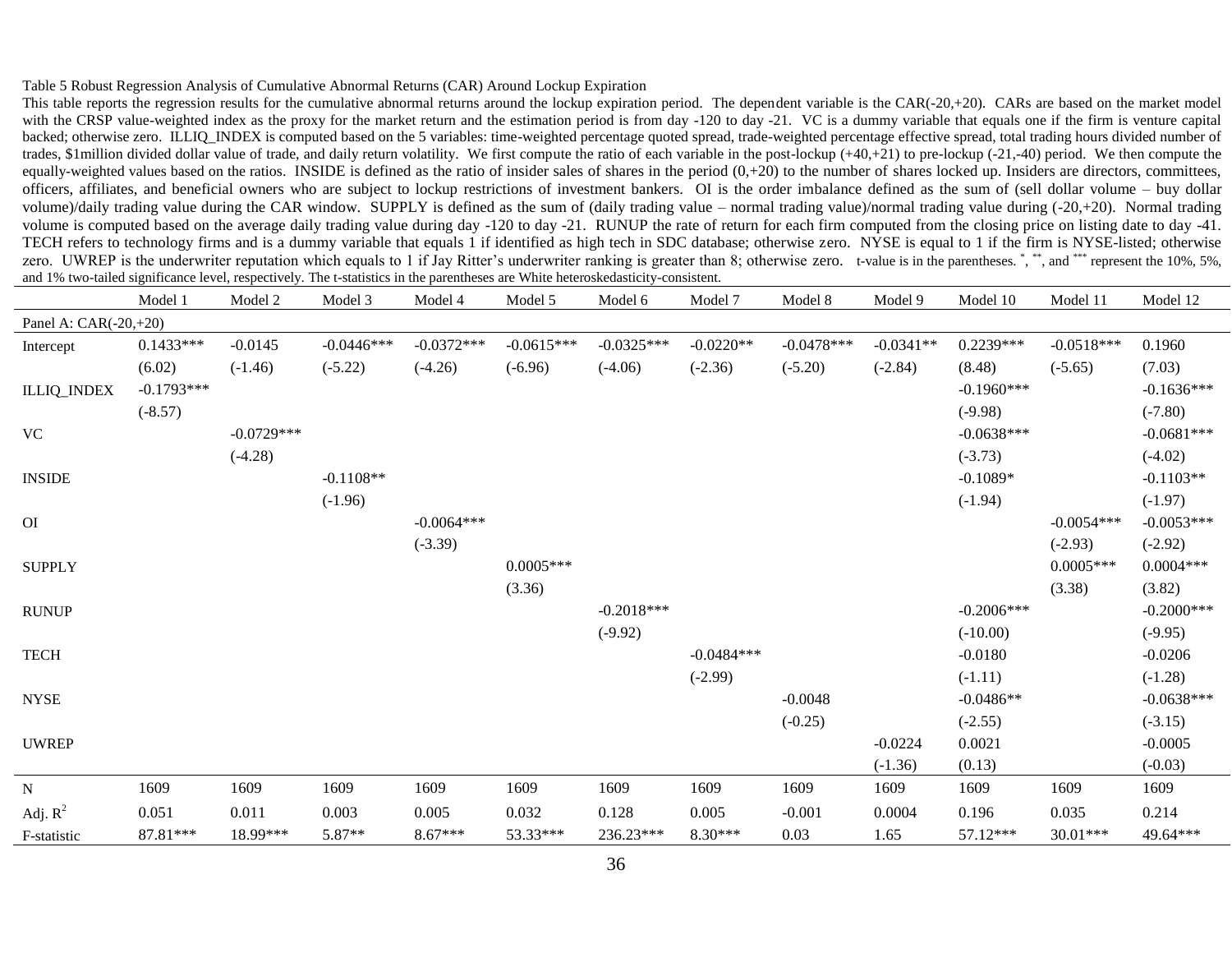| Panel B: $CAR(+2,+20)$       |              |             |           |              |              |              |           |           |           |              |              |              |
|------------------------------|--------------|-------------|-----------|--------------|--------------|--------------|-----------|-----------|-----------|--------------|--------------|--------------|
| Intercept                    | $0.1094***$  | 0.0047      | $-0.0059$ | 0.0025       | $-0.0188***$ | $0.00002***$ | $-0.0040$ | $-0.0062$ | $-0.0030$ | $0.1299***$  | $-0.0109**$  | $0.1016***$  |
|                              | (7.03)       | (0.77)      | $(-1.17)$ | (0.49)       | $(-3.62)$    | (0.003)      | $(-0.68)$ | $(-1.13)$ | $(-0.37)$ | (6.89)       | $(-2.04)$    | (4.66)       |
| <b>ILLIQ_INDEX</b>           | $-0.1077***$ |             |           |              |              |              |           |           |           | $-0.1119***$ |              | $-0.0813***$ |
|                              | $(-7.70)$    |             |           |              |              |              |           |           |           | $(-7.81)$    |              | $(-4.78)$    |
| <b>VC</b>                    |              | $-0.0225**$ |           |              |              |              |           |           |           | $-0.0262**$  |              | $-0.0288***$ |
|                              |              | $(-2.21)$   |           |              |              |              |           |           |           | $(-2.41)$    |              | $(-2.69)$    |
| <b>INSIDE</b>                |              |             | 0.0060    |              |              |              |           |           |           | $-0.0015$    |              | $-0.0092$    |
|                              |              |             | (0.19)    |              |              |              |           |           |           | $(-0.05)$    |              | $(-0.29)$    |
| O <sub>I</sub>               |              |             |           | $-0.0103***$ |              |              |           |           |           |              | $-0.0095***$ | $-0.0093***$ |
|                              |              |             |           | $(-5.48)$    |              |              |           |           |           |              | $(-5.02)$    | $(-4.75)$    |
| <b>SUPPLY</b>                |              |             |           |              | $0.0009***$  |              |           |           |           |              | $0.0008$ *** | $0.0006***$  |
|                              |              |             |           |              | (4.42)       |              |           |           |           |              | (4.36)       | (3.15)       |
| <b>RUNUP</b>                 |              |             |           |              |              | $-0.0734***$ |           |           |           | $-0.0748***$ |              | $-0.0757***$ |
|                              |              |             |           |              |              | $(-7.19)$    |           |           |           | $(-7.33)$    |              | $(-7.39)$    |
| <b>TECH</b>                  |              |             |           |              |              |              | $-0.0032$ |           |           | 0.0087       |              | 0.0055       |
|                              |              |             |           |              |              |              | $(-0.32)$ |           |           | (0.85)       |              | (0.54)       |
| $\ensuremath{\mathsf{NYSE}}$ |              |             |           |              |              |              |           | 0.0039    |           | $-0.0088$    |              | $-0.0219*$   |
|                              |              |             |           |              |              |              |           | (0.31)    |           | $(-0.71)$    |              | $(-1.65)$    |
| <b>UWREP</b>                 |              |             |           |              |              |              |           |           | $-0.0043$ | $-0.0029$    |              | $-0.0045$    |
|                              |              |             |           |              |              |              |           |           | $(-0.42)$ | $(-0.28)$    |              | $(-0.44)$    |
| ${\bf N}$                    | 1609         | 1609        | 1609      | 1609         | 1609         | 1609         | 1609      | 1609      | 1609      | 1609         | 1609         | 1609         |
| Adj. $R^2$                   | 0.052        | 0.003       | $-0.001$  | 0.014        | 0.041        | 0.047        | $-0.001$  | $-0.001$  | $-0.001$  | 0.103        | 0.052        | 0.129        |
| F-statistic                  | 89.68***     | $5.05**$    | 0.05      | $23.01**$    | 69.52***     | 80.97***     | 0.10      | 0.06      | 0.17      | 27.46***     | 45.21***     | 27.42***     |